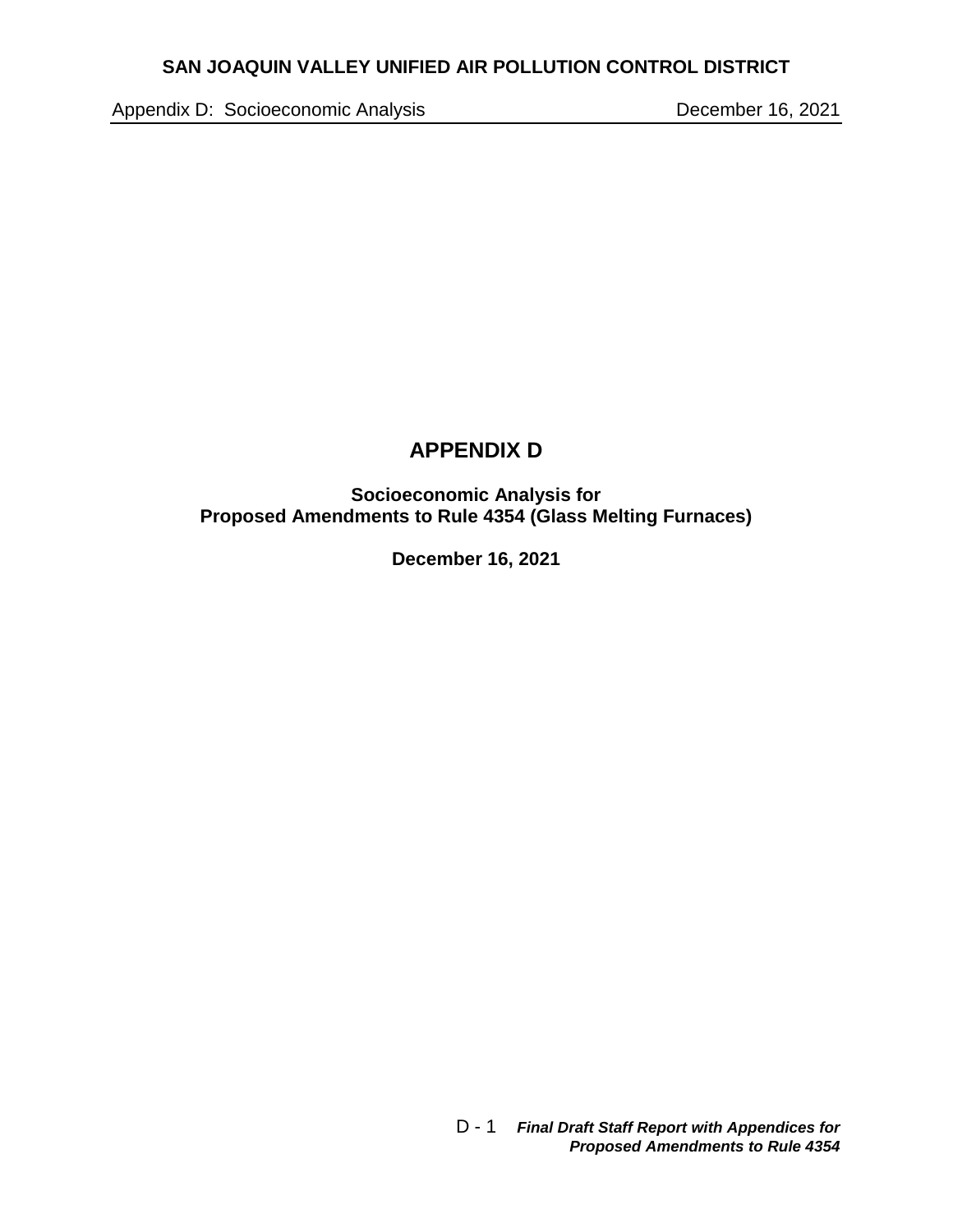# **SAN JOAQUIN VALLEY UNIFIED AIR POLLUTION CONTROL DISTRICT**

Appendix D: Socioeconomic Analysis **December 16, 2021** 

This page intentionally blank.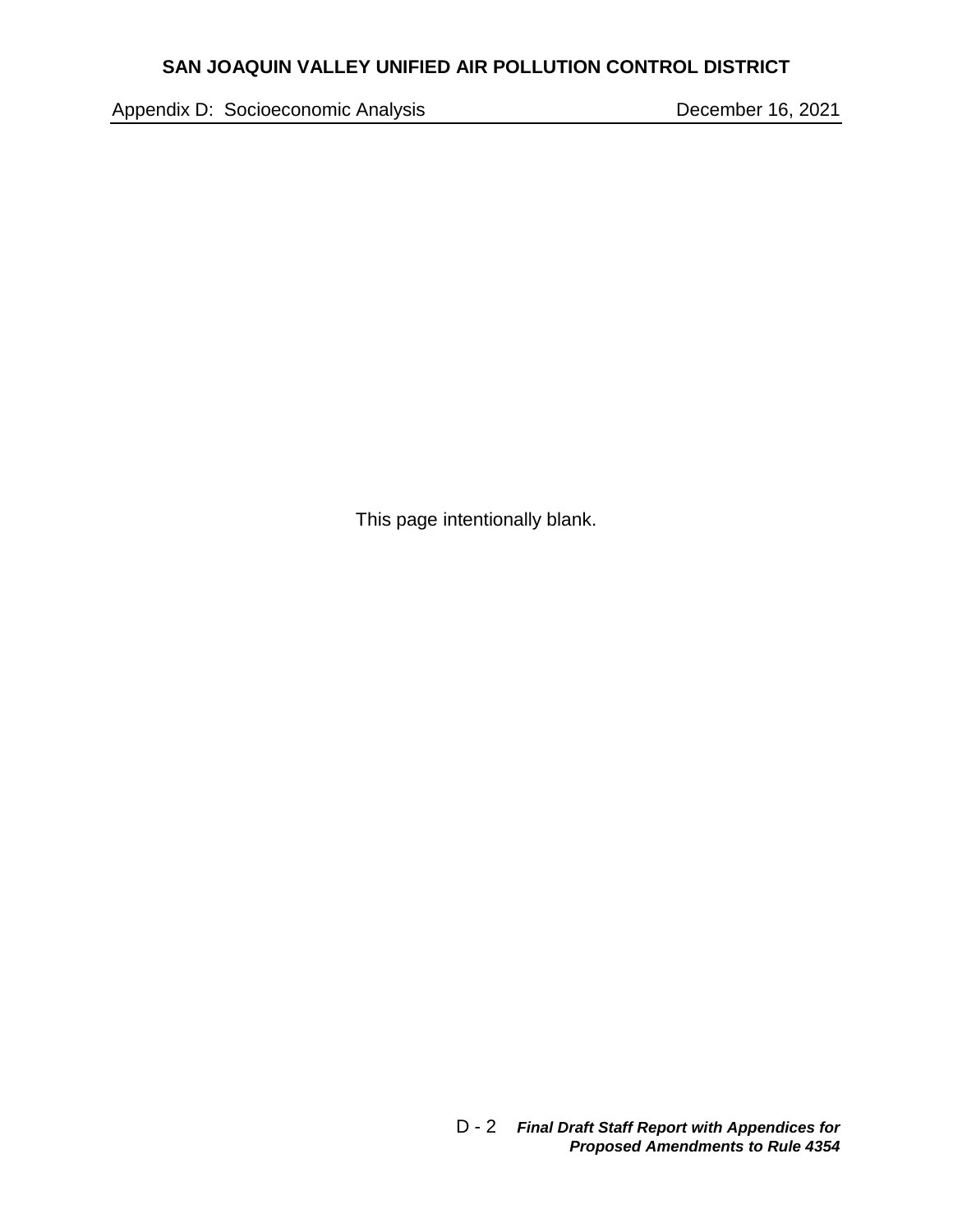# **SAN JOAQUIN VALLEY UNIFIED AIR POLLUTION CONTROL DISTRICT**

Appendix D: Socioeconomic Analysis December 16, 2021





# **POTENTIAL AMENDMENTS TO RULE 4354—GLASS MELTING FURNACES SOCIOECONOMIC IMPACT ANALYSIS** *Final*

# **December 9, 2021**

*Submitted to:*



**San Joaquin Valley Air Pollution Control District 1900 East Gettysburg Avenue Fresno, CA 93726-0244**

*Submitted by:*



**ERG** Eastern Research Group, Inc. (ERG) **8950 Cal Center Drive, Suite 230 Sacramento, CA 95826**

District Agreement No. 21-4-22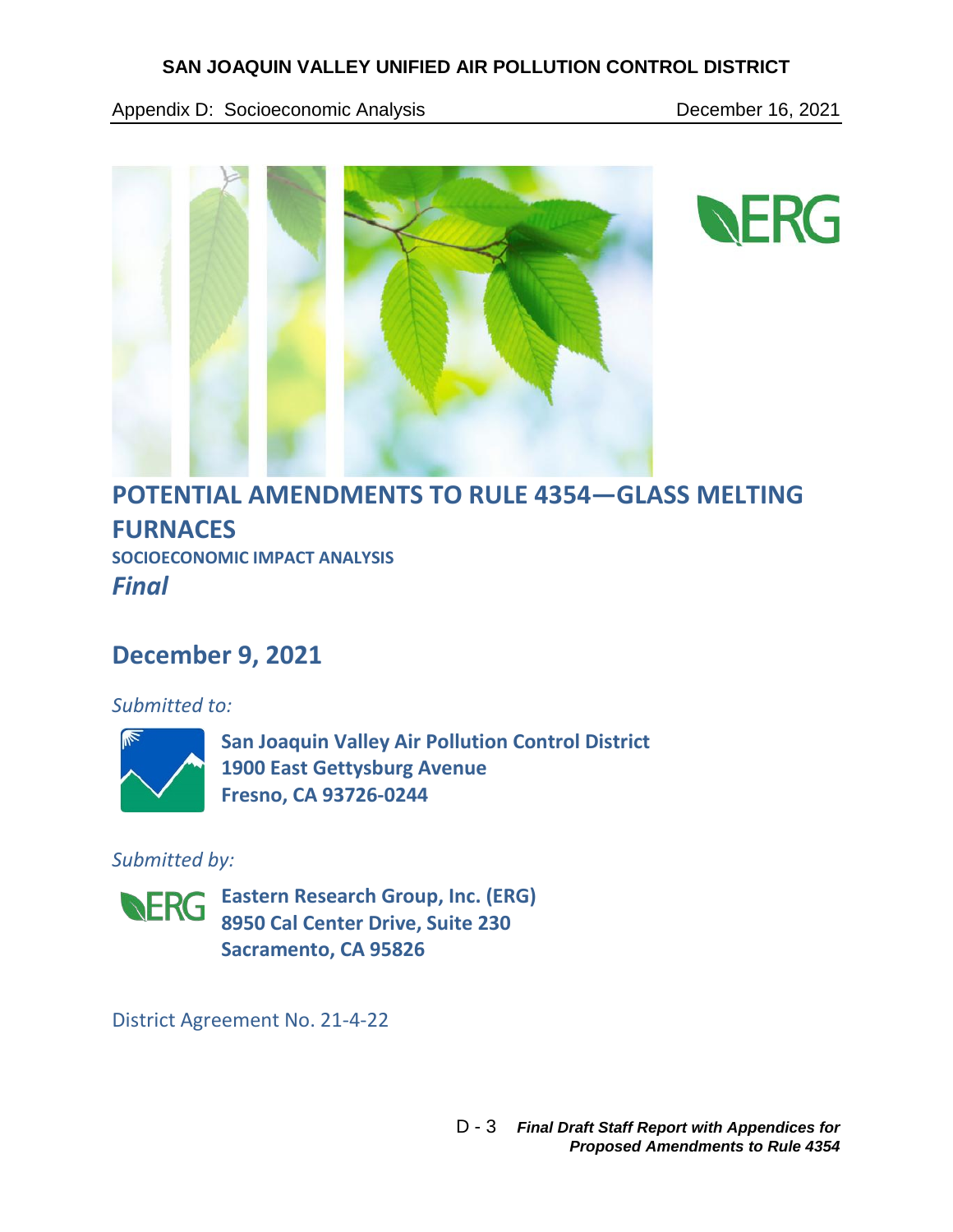# **TABLE OF CONTENTS**

<span id="page-3-0"></span>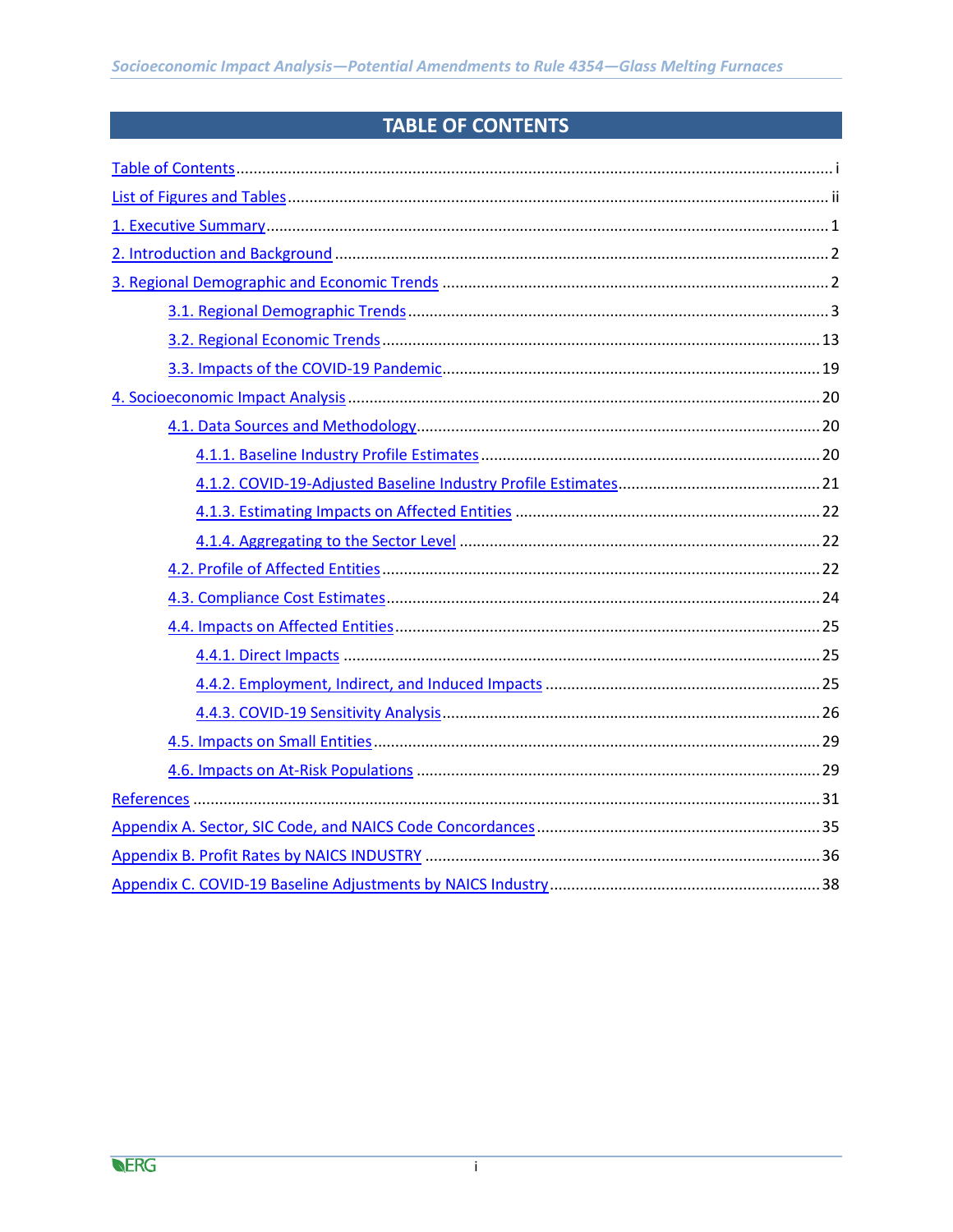# **LIST OF FIGURES AND TABLES**

<span id="page-4-0"></span>

| Figure 1. Percentage of the Population Living below Two Times the Federal Poverty Level by Census        |  |
|----------------------------------------------------------------------------------------------------------|--|
|                                                                                                          |  |
|                                                                                                          |  |
|                                                                                                          |  |
| Table 1. Summary of Socioeconomic Impacts due to Potential Amendments to Rule 4354 - Glass Melting       |  |
|                                                                                                          |  |
|                                                                                                          |  |
|                                                                                                          |  |
|                                                                                                          |  |
|                                                                                                          |  |
|                                                                                                          |  |
| Table 8. Compound Annual Growth Rate of Establishments, Employment, and Annual Pay [a]  18               |  |
|                                                                                                          |  |
| Table 10. Profile of Facilities Affected by Potential Amendments to Rule 4354 - Glass Melting Furnaces23 |  |
| Table 11. Characteristics of Facilities with Costs due to the Potential Amendments to Rule 4354 - Glass  |  |
|                                                                                                          |  |
| Table 12. Costs of Compliance with Potential Amendments to Rule 4354 - Glass Melting Furnaces  25        |  |
| Table 13. Economic Impacts for Entities Affected by Potential Amendments to Rule 4354 - Glass Melting    |  |
| Table 14. Direct, Indirect, and Induced Impacts of Potential Amendments to Rule 4354-Glass Melting       |  |
|                                                                                                          |  |
| Table 15. Comparison of Total Impacts against the District-Wide Economy for Potential Amendments to      |  |
|                                                                                                          |  |
| Table 16. Results of COVID-19 Sensitivity Analyses for the Impacts of Rule 4354 - Glass Melting Furnaces |  |
|                                                                                                          |  |
| Table A-1. SIC Code to Sector Concordance used to Analyze the Impacts of Rule 4354–Glass Melting         |  |
| Table A-2. SIC to NAICS Concordance for Facilities that may be Affected by Potential Amendments to       |  |
|                                                                                                          |  |
| Table B-1. Number of U.S. Firms, Establishments, Revenue, Payroll and Employees for Glass                |  |
|                                                                                                          |  |
|                                                                                                          |  |
| Table B-3. Calculation of Average Profit Rate, NAICS 3272 and 3279, 2015 - 2020 35                       |  |
| Table C-1. COVID-19 Adjustments by NAICS Industry for Facilities Affected by Rule 4354–Glass Melting     |  |
|                                                                                                          |  |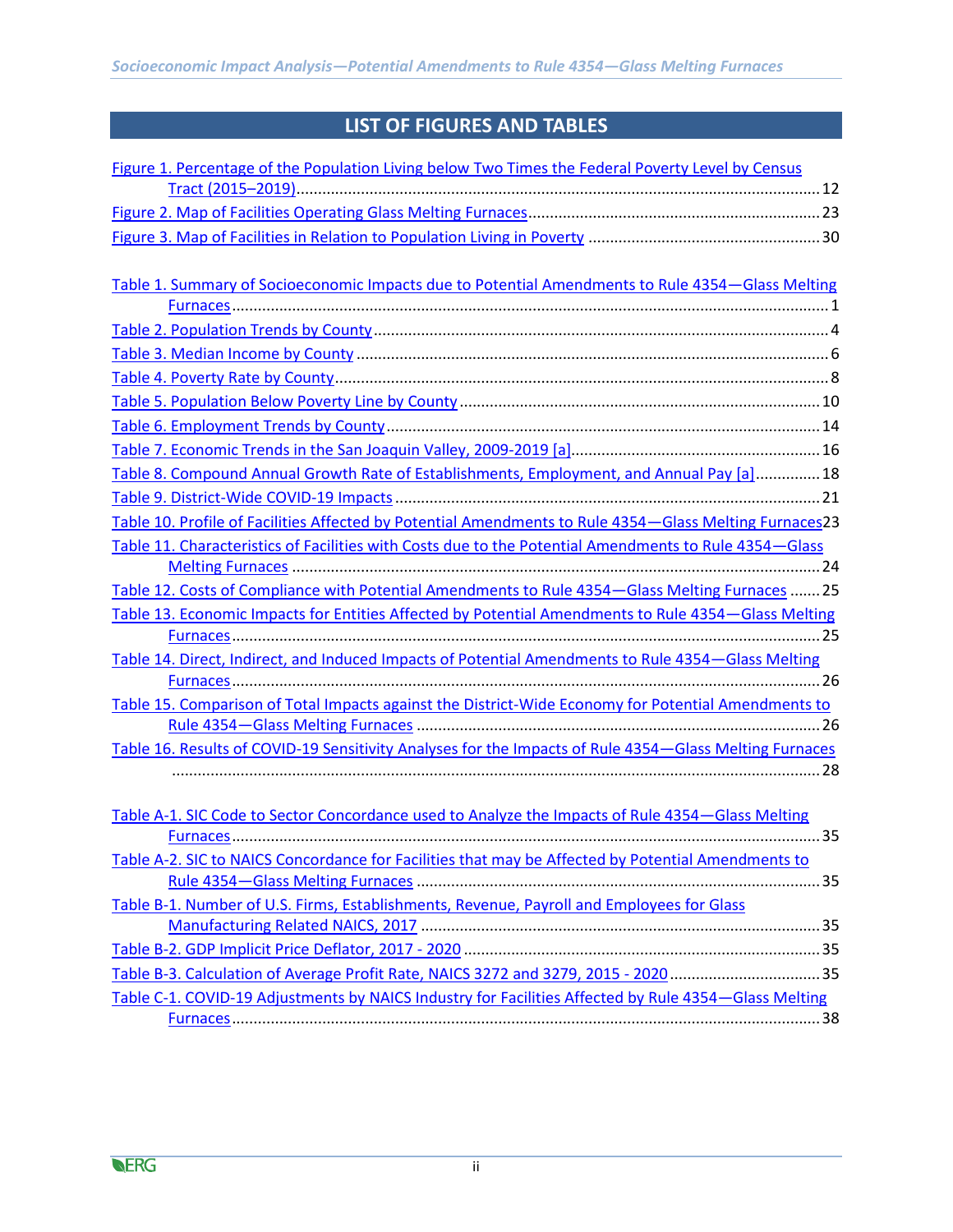# <span id="page-5-0"></span>**1. EXECUTIVE SUMMARY**

This report contains ERG's analysis of the socioeconomic impacts of potential amendments to the San Joaquin Valley Air Pollution Control District (SJVAPCD or District) Rule 4354—Glass Melting Furnaces. Potential amendments to Rule 4354 are planned to take place in two stages, with reductions in sulfur oxide emissions (SOx), nitrogen oxide (NOx), and particulate matter (PM10) emissions starting in 2024, and further reductions in nitrogen oxide (NOx) emissions required by 2030.

After providing an overview of demographic and economic trends in the District as a whole and describing how the COVID-19 pandemic has impacted the District economically, ERG estimates the impacts of the potential amendments on entities that would incur costs under the potential amendments by comparing compliance costs to profits.

As shown in [Table 1,](#page-5-1) both the "Flat Glass" and "Glass Container" sectors would experience significant adverse socioeconomic impacts, defined as costs that amount to 10 percent or more of profits (Berck, 1995).

| <b>Sector</b>        | <b>Total</b>      | <b>Facilities</b> | <b>Total</b>      | Average                | <b>Average Profits</b> | Cost as %      |
|----------------------|-------------------|-------------------|-------------------|------------------------|------------------------|----------------|
|                      | <b>Facilities</b> | w/ Costs          | <b>Annualized</b> | <b>Annualized Cost</b> | per Facility           | <b>Profits</b> |
|                      |                   |                   | Cost [a]          | per Facility           |                        |                |
| <b>Flat Glass</b>    |                   |                   | \$1,898,273       | \$949,136              | \$2,536,800            | 37.41%         |
| Glass                | 3                 | 3                 | \$5,059,749       | \$1,686,583            | \$8,839,780            | 19.08%         |
| Container            |                   |                   |                   |                        |                        |                |
| <b>Fiberglass</b>    |                   |                   | \$0               | \$0                    | \$5,791,644            | 0.00%          |
| <b>Total/Average</b> | 6                 |                   | \$6,958,021       | \$1,159,670            | \$6,230,764            | 18.61%         |

<span id="page-5-1"></span>**Table 1. Summary of Socioeconomic Impacts due to Potential Amendments to Rule 4354—Glass Melting Furnaces**

Sources: ERG estimates based on SJVAPCD, 2021; U.S. Census Bureau, 2020; U.S. Census Bureau, 2020d; U.S. Census Bureau, 2020e; RMA, 2021.

[a] The total annualized cost is calculated by summing annualized one-time costs (annualized over a 10-year period using a 10 percent discount rate) and annual costs.

As a secondary measure of impacts, ERG also used the IMPLAN (2021) input-output model to assess how facilities with costs under the potential amendments might react by reducing employment, as well as a "ripple effect" felt if affected facilities reduce purchases from their suppliers, and their suppliers in turn reduce their own purchases. These impacts make up less than **0.01 percent** of Districtwide revenue and employment.

ERG also conducted a sensitivity analysis to assess how varying degrees of recovery from the effects of the COVID-19 pandemic might affect the results of the analysis. Impacts would change slightly with a less than full recovery.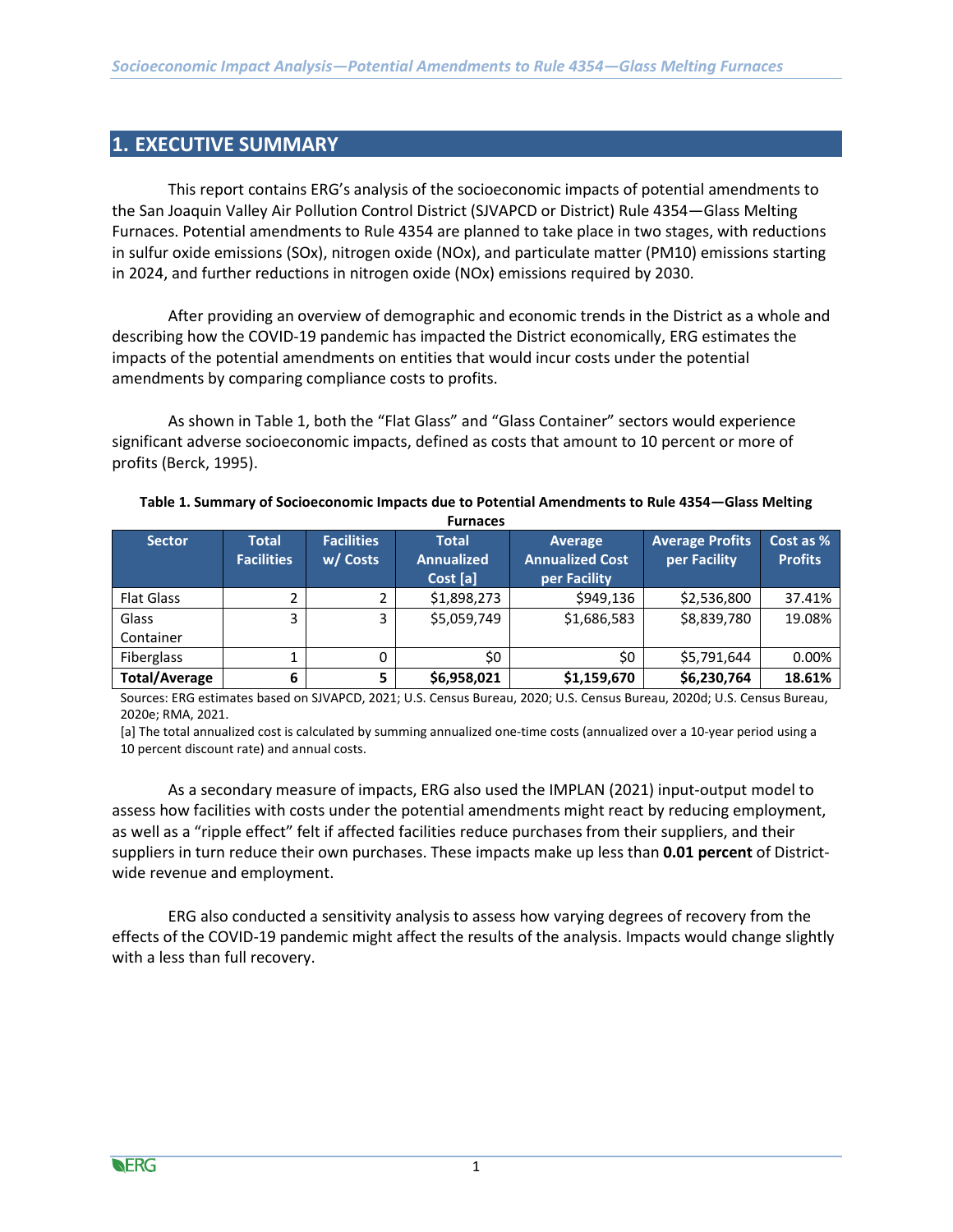# <span id="page-6-0"></span>**2. INTRODUCTION AND BACKGROUND**

<span id="page-6-1"></span>This report provides economic data and analysis in support of the San Joaquin Valley Air Pollution Control District's (SJVAPCD or District) assessment of the socioeconomic feasibility of potential amendments to existing Rule 5354 for glass melting furnaces. This work was performed by ERG under District Agreement No. 21-4-22.

Facilities with glass melting furnaces in the District produce container glass, flat glass, and fiberglass (SJVAPCD, 2020). Existing District rule 4354 (last revised in 2011) limited NOx, CO, VOC, SOx, and PM10 emissions from these furnaces (SJVAPCD, 2011; SJVAPCD, 2020). The potential amendments to Rule 4354 would satisfy the commitments included in the 2018 PM2.5 Plan to reduce SOx and NOx emissions from container and flat glass furnaces (SJVAPCD, 2020).

This analysis was prepared to meet the requirements of California Health and Safety Code §40728.5, which requires an assessment of the socioeconomic impacts of the adoption, amendment, or repeal of air district rules. It begins by providing an overview of demographic and economic trends in the District, and then estimates the economic impacts on specific entities subject to the potential rule amendments (including small entities), and how those economic impacts might affect the surrounding communities, including at-risk populations.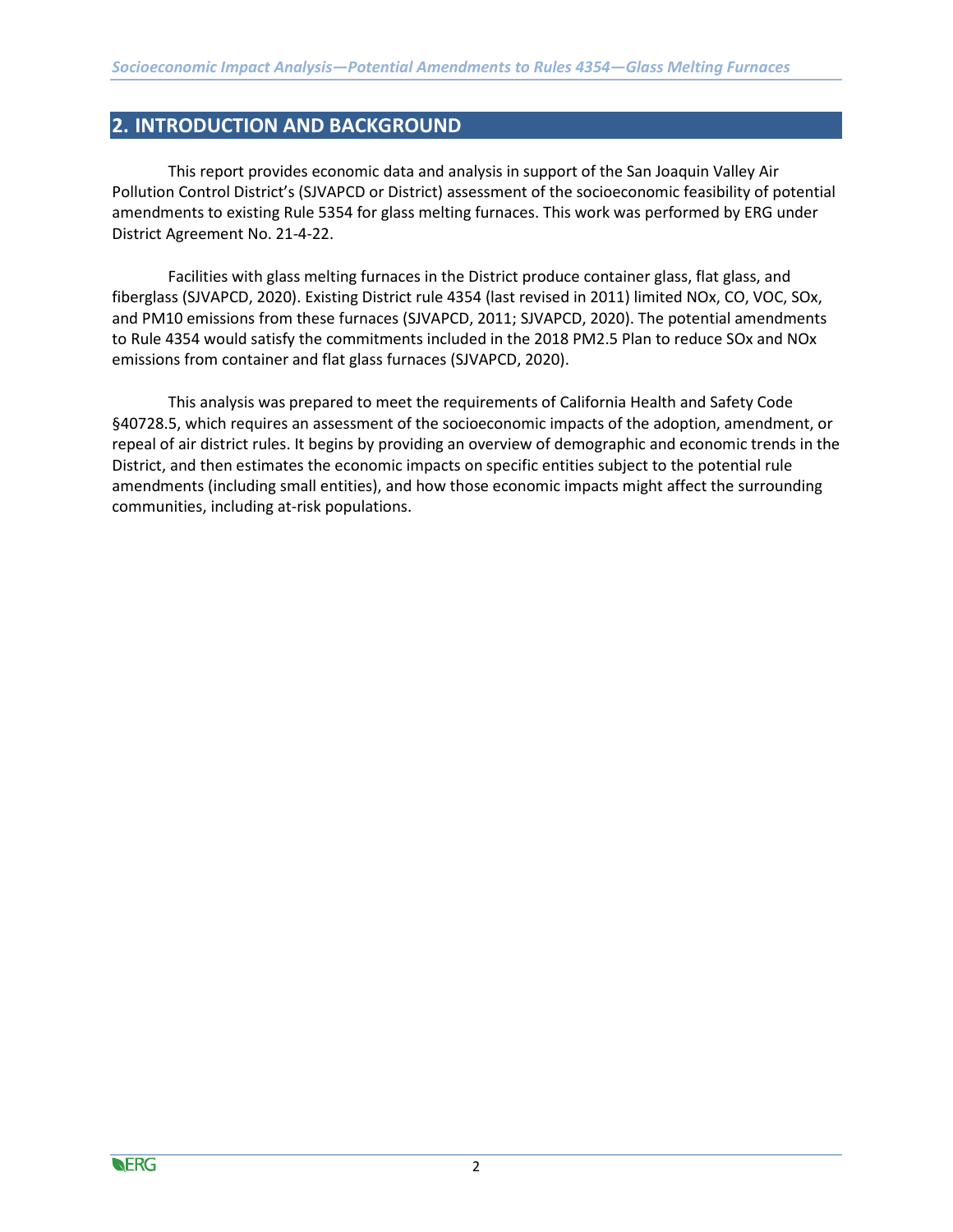# **3. REGIONAL DEMOGRAPHIC AND ECONOMIC TRENDS**

In this section ERG considers larger demographic and economic trends in the District, which includes eight counties that are home to over 4 million people.<sup>[1](#page-7-1)</sup> These counties have become more populous over the last decade, and the median income (adjusted for inflation) has also increased. Utilities, wholesale and retail trade, and transportation, along with agriculture and oil and gas extraction, are the predominant industries within the District both in terms of establishments and employment.

# <span id="page-7-0"></span>**3.1. REGIONAL DEMOGRAPHIC TRENDS**

This section presents the demographic shifts within the District's jurisdiction over the past decade. The District has experienced a greater population growth rate than the state as a whole, but the median income has lagged the state. The poverty rate throughout the district, while decreasing over time, is doing so at a slower pace than California as a whole.

The San Joaquin Valley contains almost 11 percent of the state of California's population. [Table](#page-8-0)  [2](#page-8-0) shows how this population has changed over the last 10 years. [Table 2](#page-8-0) also shows the compound annual growth rate (CAGR) between 2010 and 2019. The CAGR is the constant rate the population would have changed annually to go from the 2010 level to the 2019 level.

Overall, the region has seen annual average population growth marginally higher than the state of California. Kings and Madera counties, the two counties with the smallest population of the counties in the District, saw little growth in their populations from 2010 to 2019, and were the only counties to have population declines in any one year over the last ten years. San Joaquin County saw the most growth, increasing at 1.16 percent annually.

<span id="page-7-1"></span><sup>&</sup>lt;sup>1</sup> While only part of Kern County falls into the District's boundaries, all of Kern County is included in the data presented in this section, as the data were only available at the county level.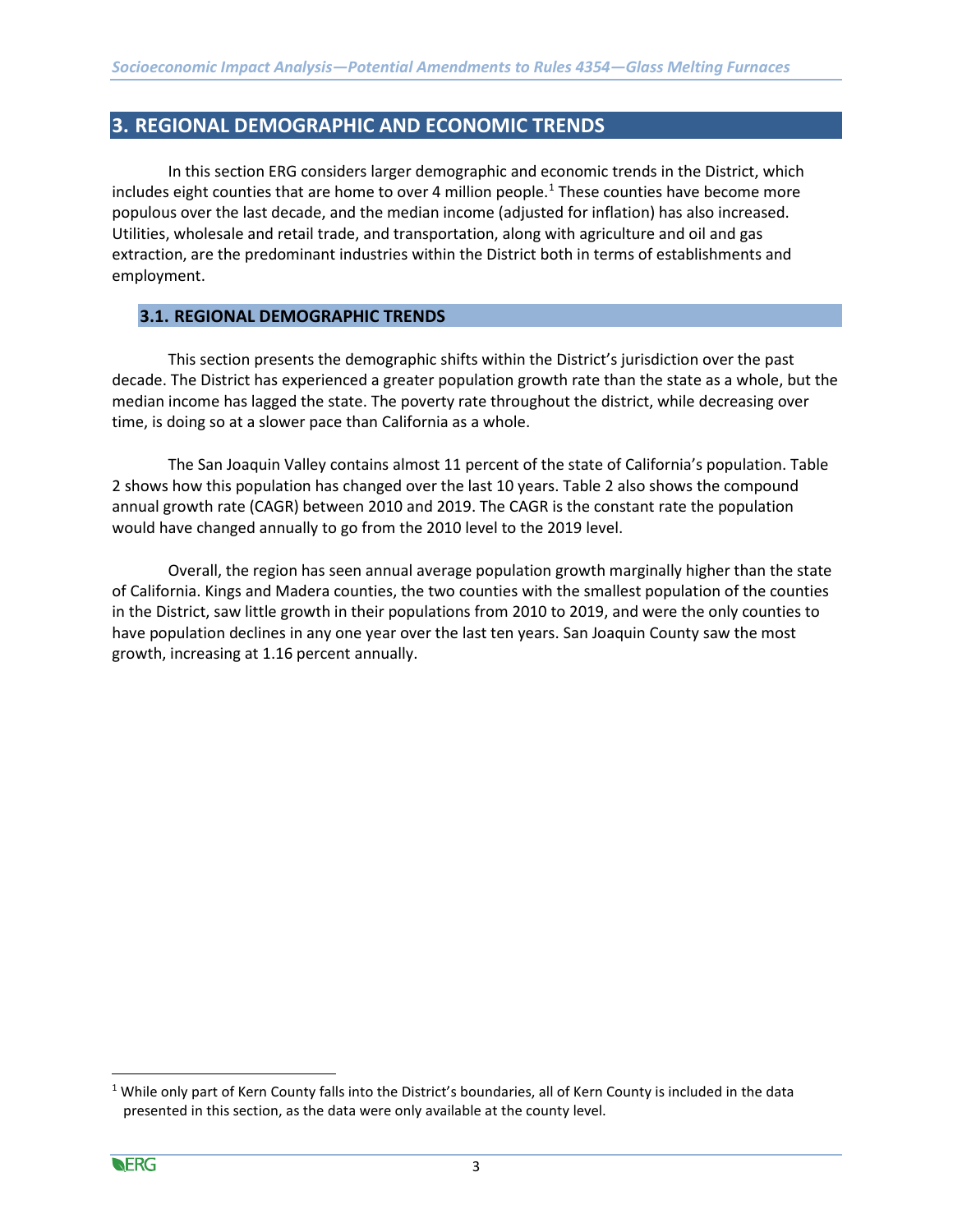| <b>County</b> | 2010       | 2011       | 2012       | 2013       | 2014       | 2015       | 2016       | 2017       | 2018       | 2019       | <b>CAGR</b> |
|---------------|------------|------------|------------|------------|------------|------------|------------|------------|------------|------------|-------------|
|               |            |            |            |            |            |            |            |            |            |            | 2010-2019   |
| Fresno        | 932,039    | 939,406    | 945,045    | 951,514    | 960,567    | 969,488    | 976,830    | 985,238    | 991,950    | 999,101    | 0.78%       |
| Kern [a]      | 840,996    | 847,970    | 853,606    | 862,000    | 869,176    | 876,031    | 880,856    | 887,356    | 893,758    | 900,202    | 0.76%       |
| Kings         | 152.370    | 151.868    | 150.991    | 150.337    | 149,495    | 150,085    | 149,382    | 149,665    | 151,382    | 152,940    | 0.04%       |
| Madera        | 150,986    | 151,675    | 151,527    | 151,370    | 153,456    | 153,576    | 153,956    | 155,423    | 156,882    | 157,327    | 0.46%       |
| Merced        | 256,721    | 259,297    | 260,867    | 262,026    | 264,419    | 266,353    | 267,628    | 271,096    | 274,151    | 277,680    | 0.88%       |
| San Joaquin   | 687,127    | 694,354    | 699,593    | 702.046    | 711,579    | 722,271    | 732,809    | 743,296    | 752,491    | 762,148    | 1.16%       |
| Stanislaus    | 515,145    | 517,560    | 520,424    | 523,451    | 528,015    | 533,211    | 539,255    | 544,717    | 548,126    | 550,660    | 0.74%       |
| Tulare        | 442.969    | 446.784    | 449.779    | 452,460    | 455,138    | 457,161    | 459,235    | 462,308    | 464,589    | 466,195    | 0.57%       |
| SJVAPCD [a]   | 3,978,353  | 4,008,914  | 4,031,832  | 4,055,204  | 4,091,845  | 4,128,176  | 4,159,951  | 4,199,099  | 4,233,329  | 4,266,253  | 0.78%       |
| California    | 37,319,502 | 37,638,369 | 37,948,800 | 38,260,787 | 38,596,972 | 38,918,045 | 39,167,117 | 39,358,497 | 39,461,588 | 39,512,223 | 0.64%       |

#### **Table 2. Population Trends by County**

Source: U.S. Census Bureau, 2020a.

<span id="page-8-0"></span>Notes:

[a] While the SJVAPCD only includes a portion of Kern County, the data shown here are for the whole of the county.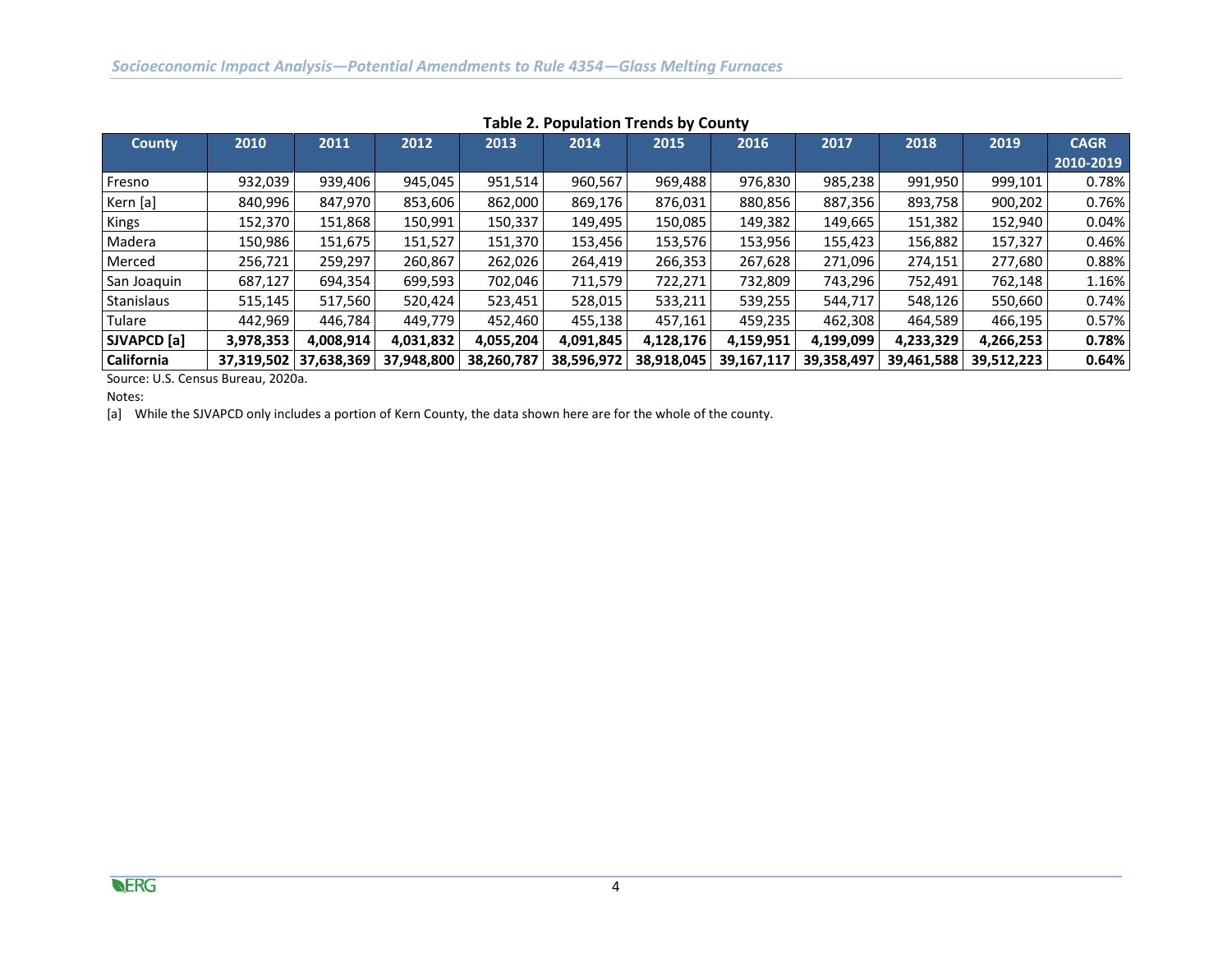[Table 3](#page-10-0) shows the median income by county for 2010 through 2019 (U.S. Census Bureau, 2020b). Median income growth rates varied across counties from 2010 to 2019, though the counties in the District as a whole had a CAGR of 1.32 percent overall; this is lower than the growth rate of median income for the state of California (2.23 percent). Kern County is the only county that experienced a decline in median income (-0.03 percent) while all other counties experienced some level of growth. Merced County has a notably higher growth rate of 2.66 percent. It is the only county in the District where median income increased at a rate faster than the state.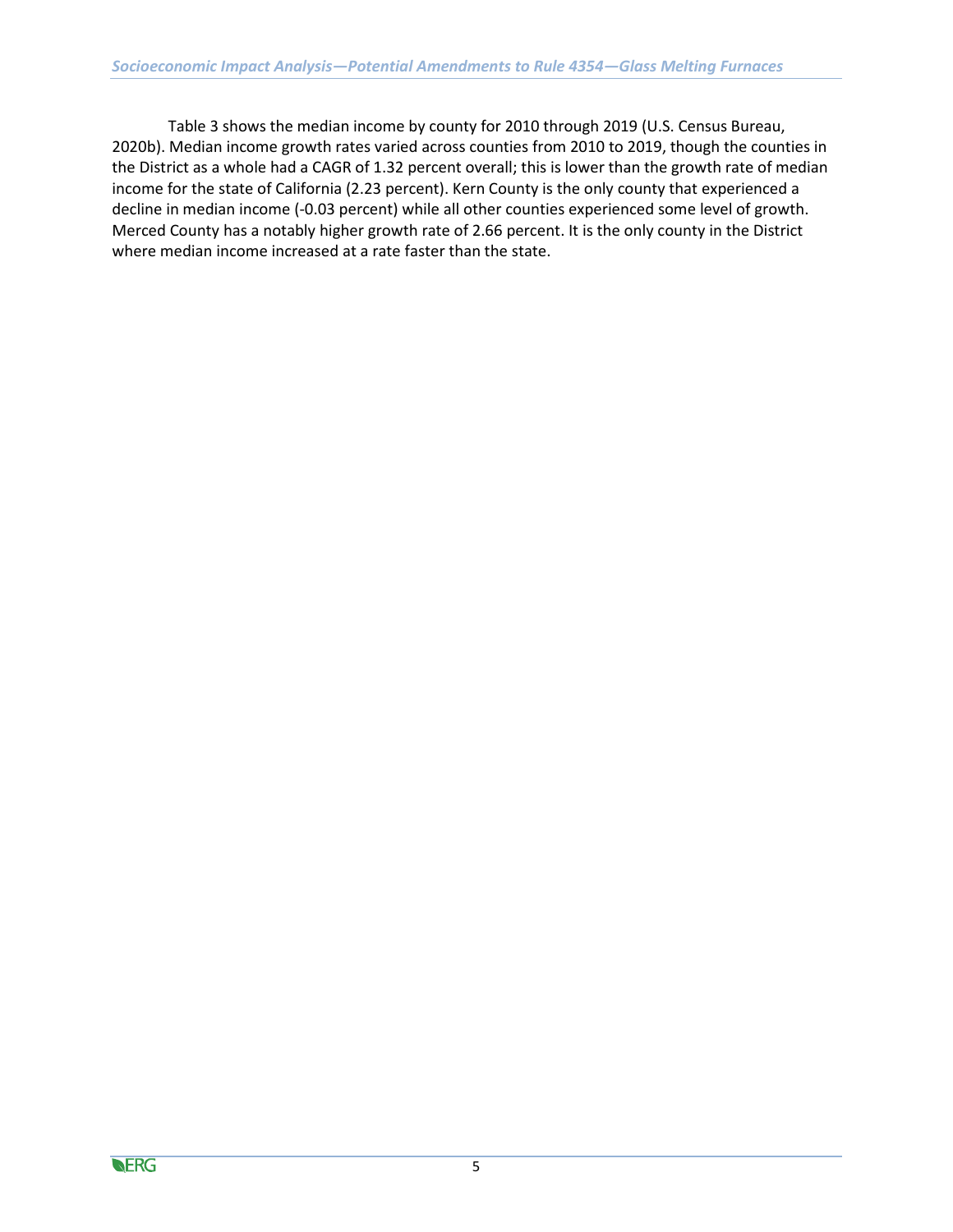|                   |          |          |          |          |          | Table 3. Median Income by County |          |          |          |          |             |
|-------------------|----------|----------|----------|----------|----------|----------------------------------|----------|----------|----------|----------|-------------|
| <b>County</b>     | 2010     | 2011     | 2012     | 2013     | 2014     | 2015                             | 2016     | 2017     | 2018     | 2019     | <b>CAGR</b> |
|                   |          |          |          |          |          |                                  |          |          |          |          | 2010-2019   |
| Fresno            | \$53,461 | \$49,572 | \$47,299 | \$49,049 | \$47,607 | \$50,988                         | \$52,357 | \$54,645 | \$54,217 | \$58,215 | 1.07%       |
| Kern [a]          | \$53,820 | \$52,371 | \$52,165 | \$52,348 | \$52,235 | \$55,759                         | \$53,633 | \$52,592 | \$53,136 | \$53,710 | $-0.03%$    |
| Kings             | \$52,738 | \$58,302 | \$52,194 | \$51,114 | \$46,907 | \$49,682                         | \$57,213 | \$60,716 | \$63,524 | \$59,161 | 1.45%       |
| Madera            | \$57,064 | \$53,930 | \$47,767 | \$44,396 | \$46,522 | \$51,206                         | \$55,518 | \$54,099 | \$58,004 | \$65,612 | 1.76%       |
| Merced            | \$50,184 | \$46,385 | \$49,537 | \$45,433 | \$48,332 | \$45,610                         | \$51,308 | \$50,356 | \$59,488 | \$61,908 | 2.66%       |
| San Joaquin       | \$59,124 | \$58,890 | \$57,633 | \$57,432 | \$56,637 | \$58,325                         | \$63,967 | \$64,523 | \$66,054 | \$69,833 | 2.10%       |
| <b>Stanislaus</b> | \$56,799 | \$51,042 | \$52,728 | \$53,557 | \$56,007 | \$56,868                         | \$58,364 | \$62,782 | \$62,142 | \$63,801 | 1.46%       |
| Tulare            | \$51,305 | \$47,673 | \$45,793 | \$44,021 | \$46,717 | \$46,062                         | \$49,311 | \$48,807 | \$50,290 | \$58,391 | 1.63%       |
| SJVAPCD [a]       | \$54,605 | \$52,046 | \$51,001 | \$50,891 | \$51,126 | \$53,112                         | \$55,339 | \$56,292 | \$57,503 | \$60,627 | 1.32%       |
| <b>California</b> | \$68,224 | \$66,341 | \$66,275 | \$67,211 | \$67,136 | \$70,049                         | \$72,803 | \$75,748 | \$77,549 | \$81,414 | 2.23%       |

**Table 3. Median Income by County**

Source: U.S. Census Bureau, 2020b.

<span id="page-10-0"></span>Notes:

[a] Inflated values to 2020\$ using the BEA (2020) GDP deflator.

[b] While the SJVAPCD only includes a portion of Kern county, the data shown here are for the whole of the county.

[c] Median income for SJV is a weighted average by population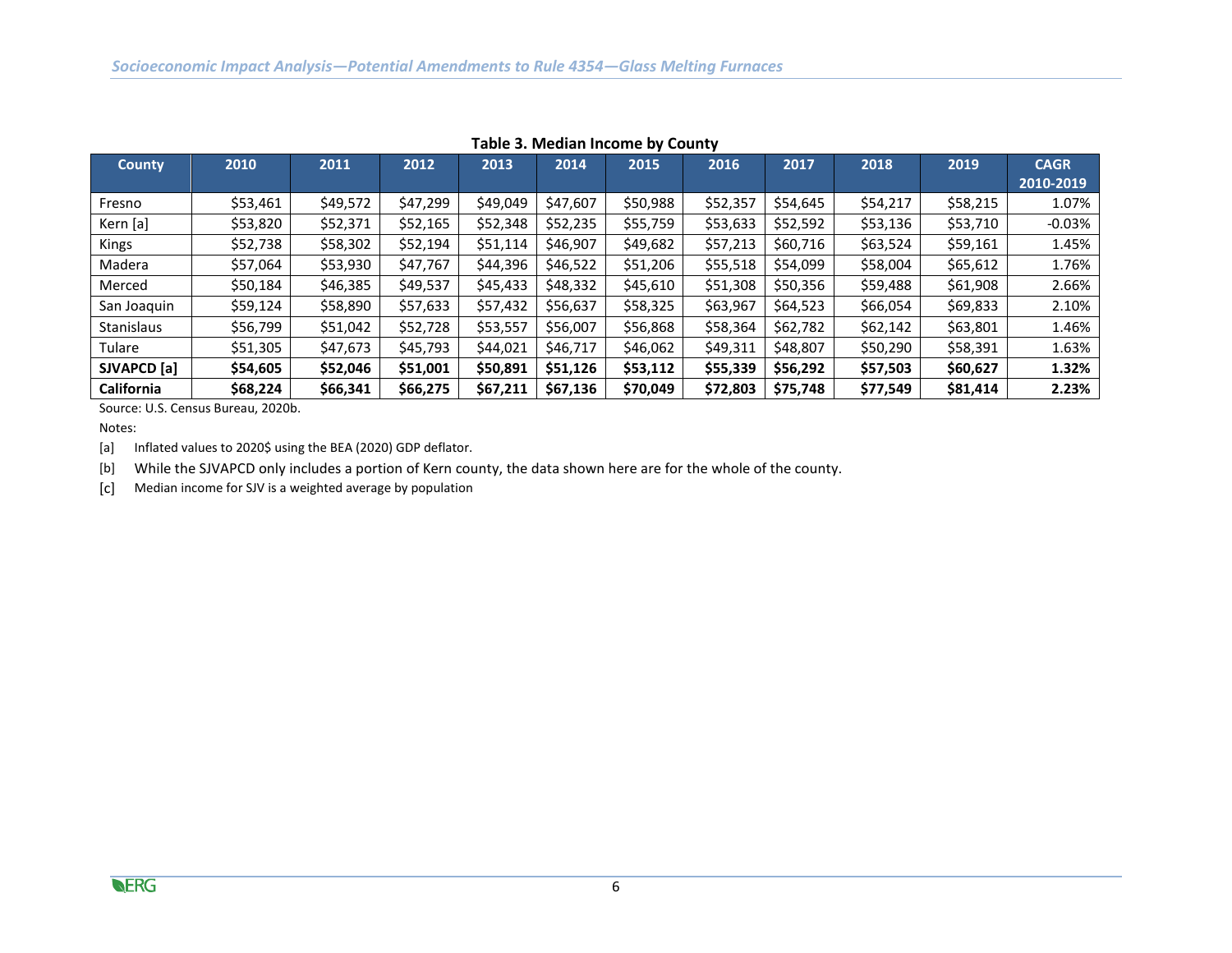Poverty rates by county for the last decade are shown in [Table 4.](#page-12-0) The poverty rate decreased in every county in the District in that time frame. The poverty rate within the District is higher than the state average and declining at a slower rate overall compared to the state of California's rate of -3.58 percent. Fresno and Tulare Counties have consistently had among the highest poverty rates in the District while Stanislaus and San Joaquin Counties have had the two lowest. These two counties, plus Kings and Merced Counties, have CAGRs lower than the state's. Despite its notable CAGR of median household income, Merced County had high poverty rates for most of the past decade. That trend changed in 2019, with the county poverty rate dropping from 22.0 percent in 2018 to 16.8 percent in 2019.

Many of the District's leading industries, including agriculture, transportation, and manufacturing, typically employ a higher percentage of low income and less educated employees, and have unstable or seasonal employment needs (Abood, 2014), likely leading to the higher rates of poverty seen in the District.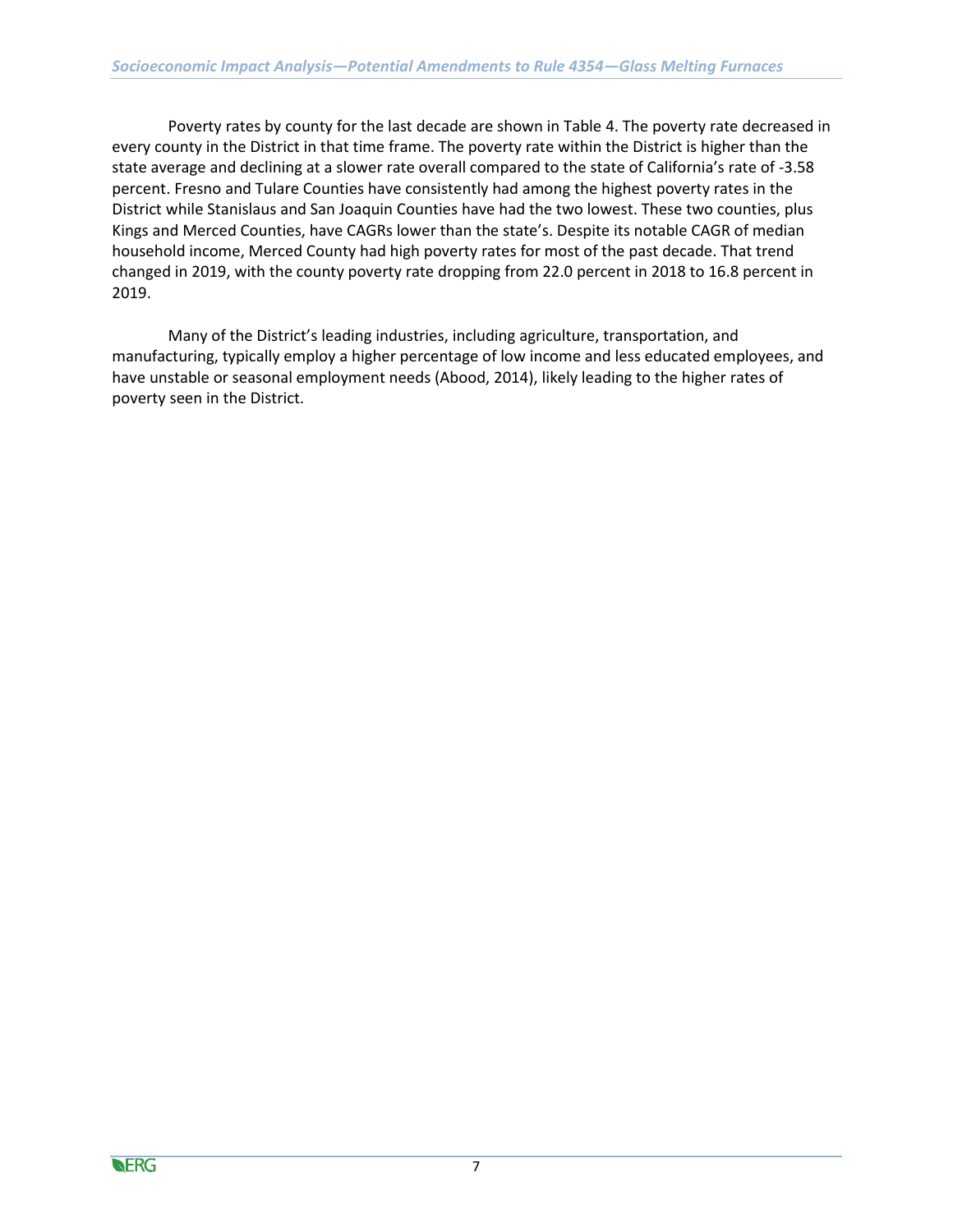|               |       |       |       |       |       | $1.491C + 1.1.91C + 1.91C + 1.91C + 1.91C + 1.01C + 1.01C + 1.01C + 1.01C + 1.01C + 1.01C + 1.01C + 1.01C + 1.01C + 1.01C + 1.01C + 1.01C + 1.01C + 1.01C + 1.01C + 1.01C + 1.01C + 1.01C + 1.01C + 1.01C + 1.01C + 1.01C + 1.01C + 1.01C + 1.01C + 1.01C + $ |       |       |       |       |             |
|---------------|-------|-------|-------|-------|-------|---------------------------------------------------------------------------------------------------------------------------------------------------------------------------------------------------------------------------------------------------------------|-------|-------|-------|-------|-------------|
| <b>County</b> | 2010  | 2011  | 2012  | 2013  | 2014  | 2015                                                                                                                                                                                                                                                          | 2016  | 2017  | 2018  | 2019  | <b>CAGR</b> |
|               |       |       |       |       |       |                                                                                                                                                                                                                                                               |       |       |       |       | 2010-2019   |
| Fresno        | 26.8% | 25.8% | 28.4% | 28.8% | 27.7% | 25.3%                                                                                                                                                                                                                                                         | 25.6% | 21.1% | 21.5% | 20.6% | $-3.24%$    |
| Kern [a]      | 21.2% | 24.5% | 23.8% | 22.8% | 24.8% | 21.9%                                                                                                                                                                                                                                                         | 22.7% | 21.4% | 20.6% | 19.1% | $-1.30\%$   |
| Kings         | 22.2% | 20.5% | 21.2% | 21.4% | 26.6% | 23.6%                                                                                                                                                                                                                                                         | 16.0% | 18.2% | 19.2% | 15.2% | $-4.62%$    |
| Madera        | 21.0% | 24.3% | 23.6% | 23.6% | 22.2% | 23.4%                                                                                                                                                                                                                                                         | 20.3% | 22.6% | 20.9% | 17.6% | $-2.18%$    |
| Merced        | 23.0% | 27.4% | 24.3% | 25.2% | 25.2% | 26.7%                                                                                                                                                                                                                                                         | 20.3% | 23.8% | 22.0% | 16.8% | $-3.85%$    |
| San Joaquin   | 19.2% | 18.1% | 18.4% | 19.9% | 20.9% | 17.4%                                                                                                                                                                                                                                                         | 14.4% | 15.5% | 14.2% | 13.7% | $-4.13%$    |
| Stanislaus    | 19.9% | 23.8% | 20.3% | 22.1% | 18.0% | 19.7%                                                                                                                                                                                                                                                         | 14.2% | 13.5% | 15.6% | 12.7% | $-5.46%$    |
| Tulare        | 24.5% | 25.7% | 30.4% | 30.1% | 28.6% | 27.6%                                                                                                                                                                                                                                                         | 25.2% | 24.6% | 22.5% | 18.8% | $-3.26%$    |
| SJVAPCD [a]   | 22.5% | 23.8% | 24.2% | 24.6% | 24.3% | 22.7%                                                                                                                                                                                                                                                         | 20.6% | 19.7% | 19.3% | 17.3% | $-3.25%$    |
| California    | 15.8% | 16.6% | 17.0% | 16.8% | 16.4% | 15.3%                                                                                                                                                                                                                                                         | 14.3% | 13.3% | 12.8% | 11.8% | $-3.58%$    |

#### **Table 4. Poverty Rate by County**

Source: U.S. Census Bureau, 2020c.

<span id="page-12-0"></span>Notes:

[a] While the SJVAPCD only includes a portion of Kern County, the data shown here are for the whole of the county.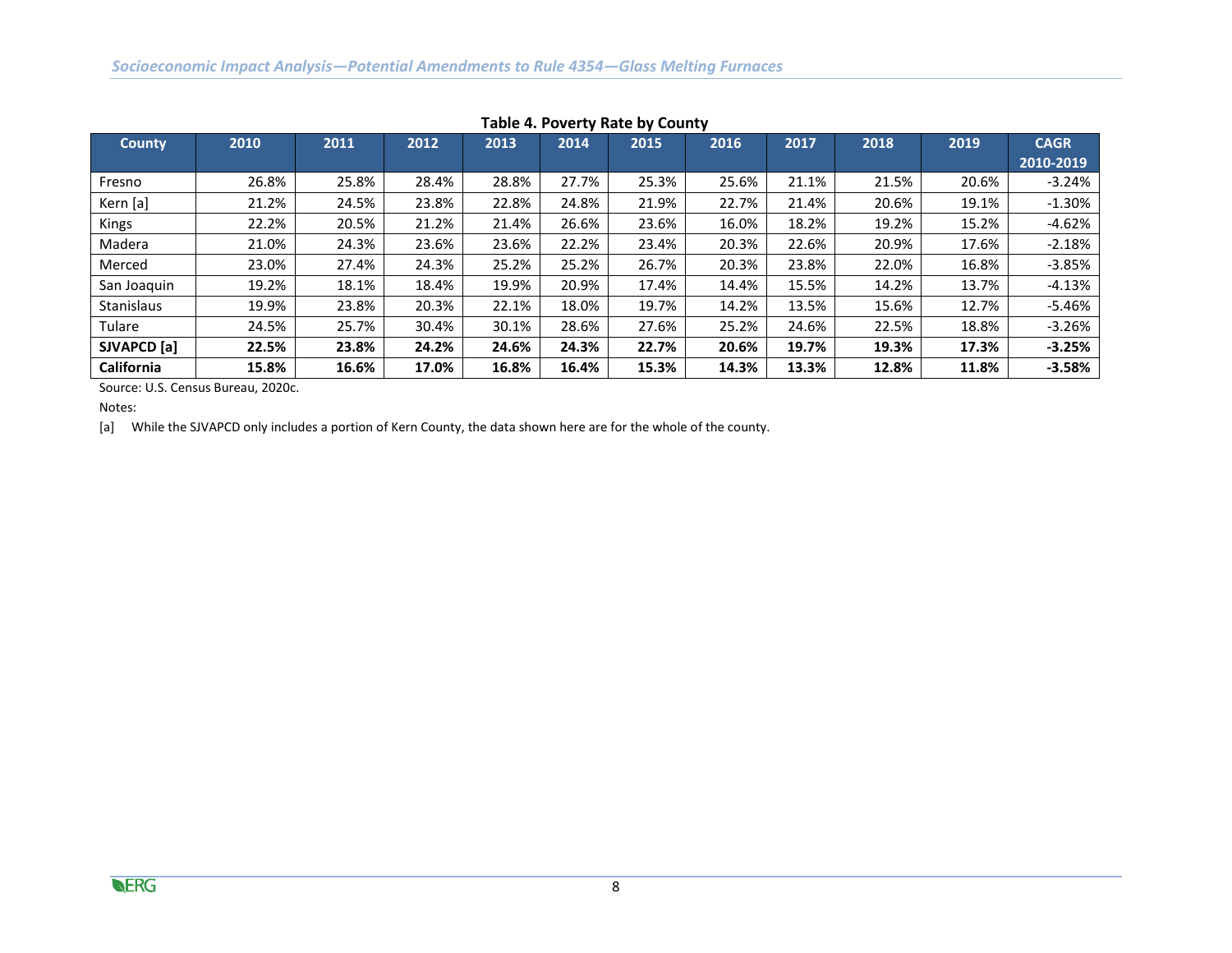[Table 5](#page-14-0) shows the population below the poverty line from 2010 to 2019. While there has been a decline in the number of people below the poverty line from 2010 to 2019, the number has fluctuated during this period. The number of people in poverty grew by over 100,000 between 2010 and 2014, but has been in decline since 2014.

The CAGR of population below the poverty line varies across counties. Fresno County has the largest population below the poverty line as of 2019, which coincides with its large population and relatively higher poverty rate. Conversely, Stanislaus, Kings, and Merced Counties have experienced a decline in poverty at a faster rate than California as a whole.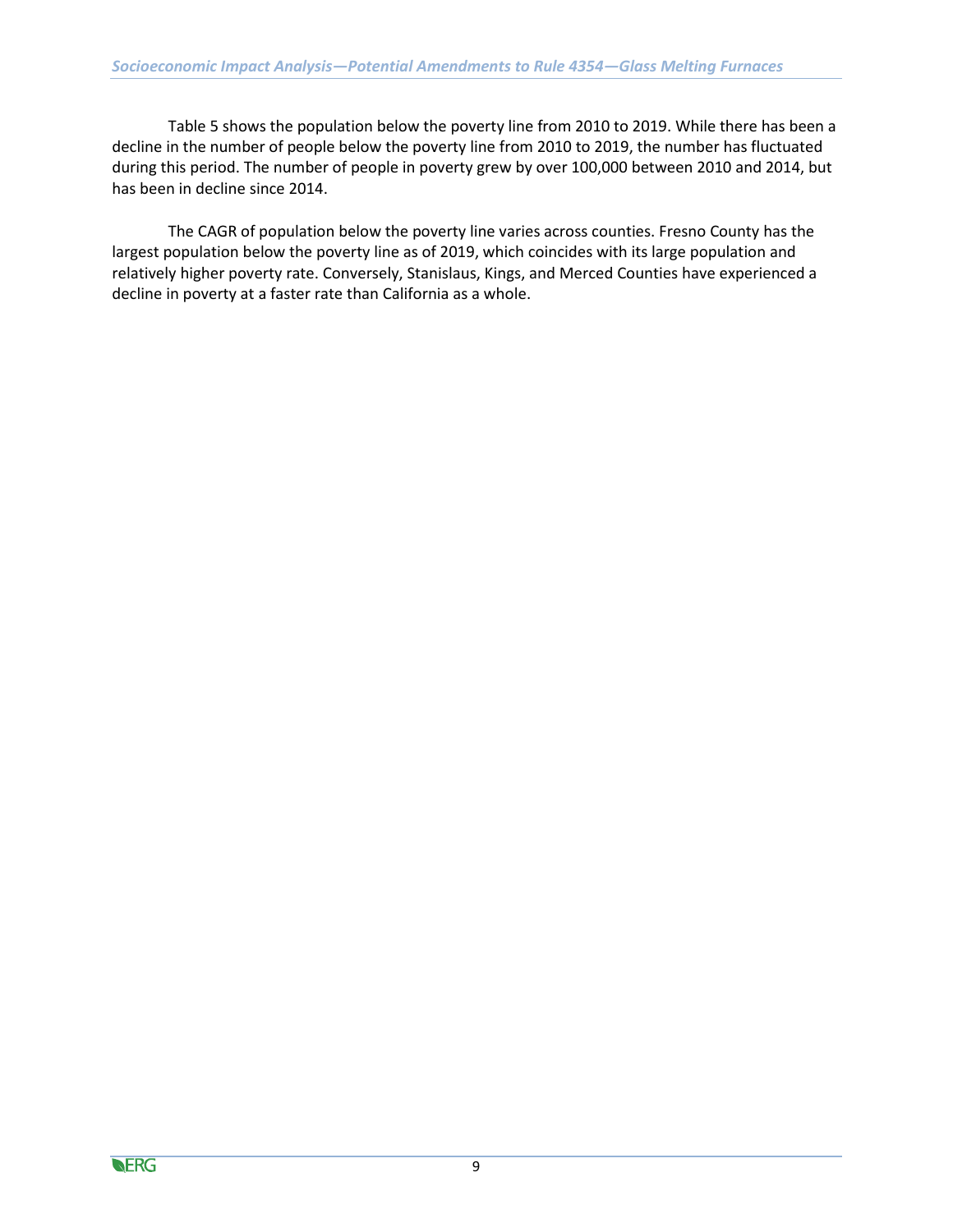| County      | 2010      | 2011      | 2012      | 2013      | 2014      | 2015      | 2016      | 2017      | 2018      | 2019      | <b>CAGR 2010-</b> |
|-------------|-----------|-----------|-----------|-----------|-----------|-----------|-----------|-----------|-----------|-----------|-------------------|
|             |           |           |           |           |           |           |           |           |           |           | 2018              |
| Fresno      | 246.196   | 238.706   | 264.738   | 270.072   | 263.220   | 242.083   | 247,507   | 205,291   | 209.799   | 202,698   | $-2.40%$          |
| Kern [a]    | 171,950   | 201,230   | 196,625   | 189,484   | 208,388   | 186,501   | 193,133   | 184,619   | 178,239   | 166,768   | $-0.38%$          |
| Kings       | 30,425    | 27,101    | 27,819    | 28,473    | 35,623    | 31,453    | 21,565    | 24,935    | 26,299    | 21,063    | $-4.49%$          |
| Madera      | 29,936    | 34,148    | 33,936    | 34,242    | 32,432    | 34,227    | 29,736    | 33,482    | 31,191    | 26,093    | $-1.70%$          |
| Merced      | 58,360    | 70,243    | 62,448    | 64,552    | 65,405    | 70,118    | 53,314    | 63,485    | 59,283    | 45,396    | $-3.09%$          |
| San Joaquin | 128,748   | 123,258   | 126,610   | 137,663   | 146,601   | 123,817   | 103,399   | 113,136   | 104,622   | 101,591   | $-2.92%$          |
| Stanislaus  | 101,335   | 122,212   | 104,559   | 114.628   | 94,586    | 104,801   | 76,191    | 73,254    | 85,073    | 69,572    | $-4.59%$          |
| Tulare      | 107,660   | 113,515   | 135.194   | 135.066   | 129,485   | 125,728   | 114,290   | 112,524   | 103.711   | 86,315    | $-2.72%$          |
| SJVAPCD [a] | 874,610   | 930.413   | 951,929   | 974.180   | 975.740   | 918.728   | 839.135   | 810,726   | 798.217   | 719,496   | $-2.41%$          |
| California  | 5,783,043 | 6,118,803 | 6,325,319 | 6,328,824 | 6,259,098 | 5,891,678 | 5,525,524 | 5,160,208 | 4,969,326 | 4,552,837 | $-2.95%$          |

**Table 5. Population Below Poverty Line by County**

Source: U.S. Census Bureau, 2020c.

<span id="page-14-0"></span>Notes:

[a] While the SJVAPCD only includes a portion of Kern County, the data shown here are for the whole of the county.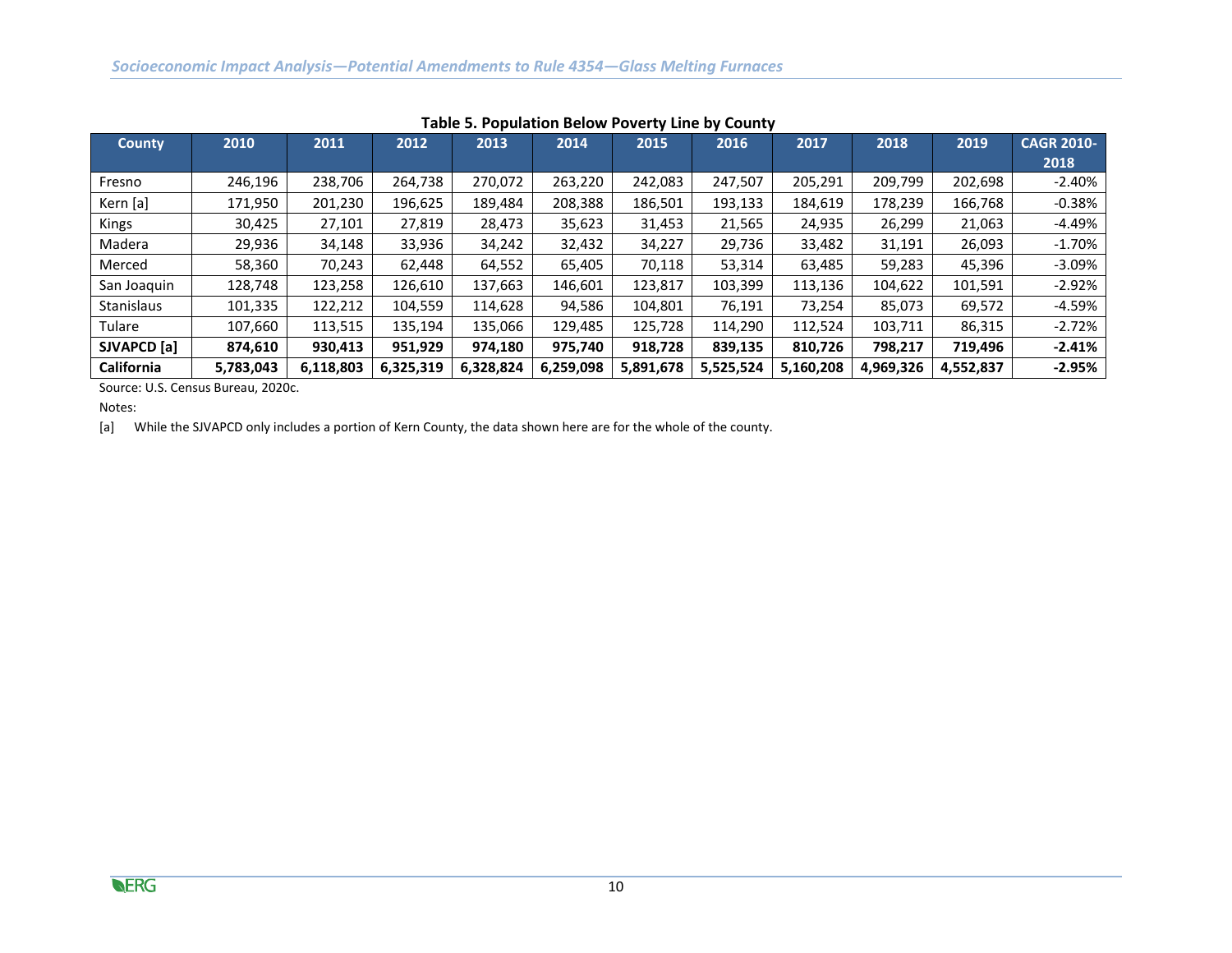[Figure 1](#page-16-0) shows where the population in poverty or at risk of poverty lives within the District<sup>2</sup> using CalEnviroScreen 4.0 (OEHHA, 2021a) data on the percent of population living below two times the federal poverty limit. CalEnviroScreen poverty data is derived from the US Census Bureau's American Community Survey 5-year estimates for 2015 to 2019. CalEnviroScreen uses a poverty threshold of two times the poverty level to account for the higher cost of living in California compared to other parts of the country (OEHHA, 2021b).

As shown in [Table 4](#page-12-0) above, roughly 20 percent of the District population is below the federal poverty limit, depending on the year. Using the higher CalEnviroScreen 4.0 threshold, nearly half (44.9 percent) of District residents are below twice the federal poverty limit (OEHHA, 2021a-b), reflected in the high poverty rates in the map i[n Figure 1](#page-16-0) below.

<span id="page-15-0"></span><sup>&</sup>lt;sup>2</sup> Note that only the part of Kern County included in the SJVAPCD is shown. There are four census tracts on the eastern border of Kern County that are in the Eastern Kern Air Pollution Control District. The portions of these census tracts that fall outside of the SJVAPCD border are not shown.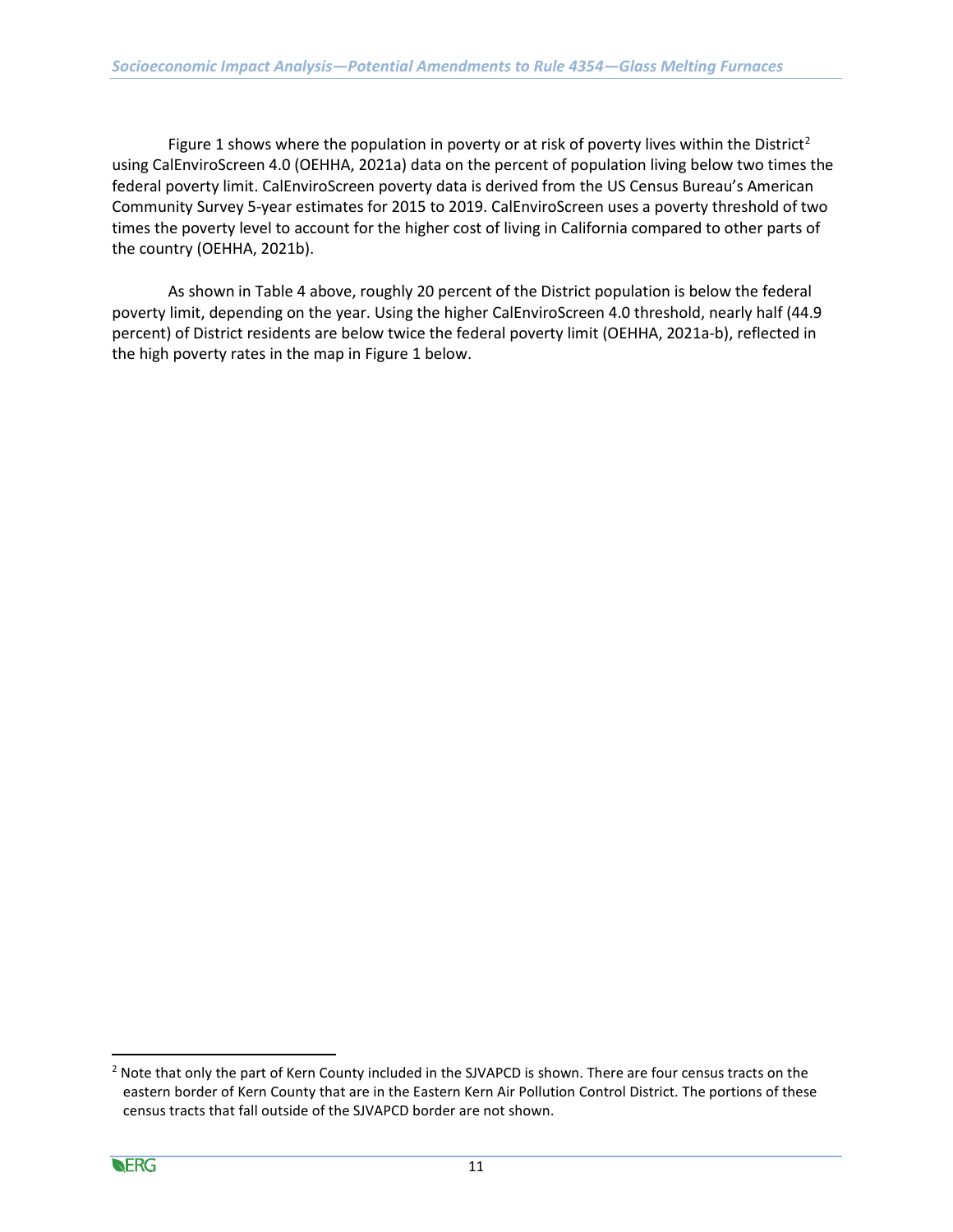<span id="page-16-0"></span>



Source: OEHHA, 2021a. Map created by ERG using ArcGIS® software by Esri.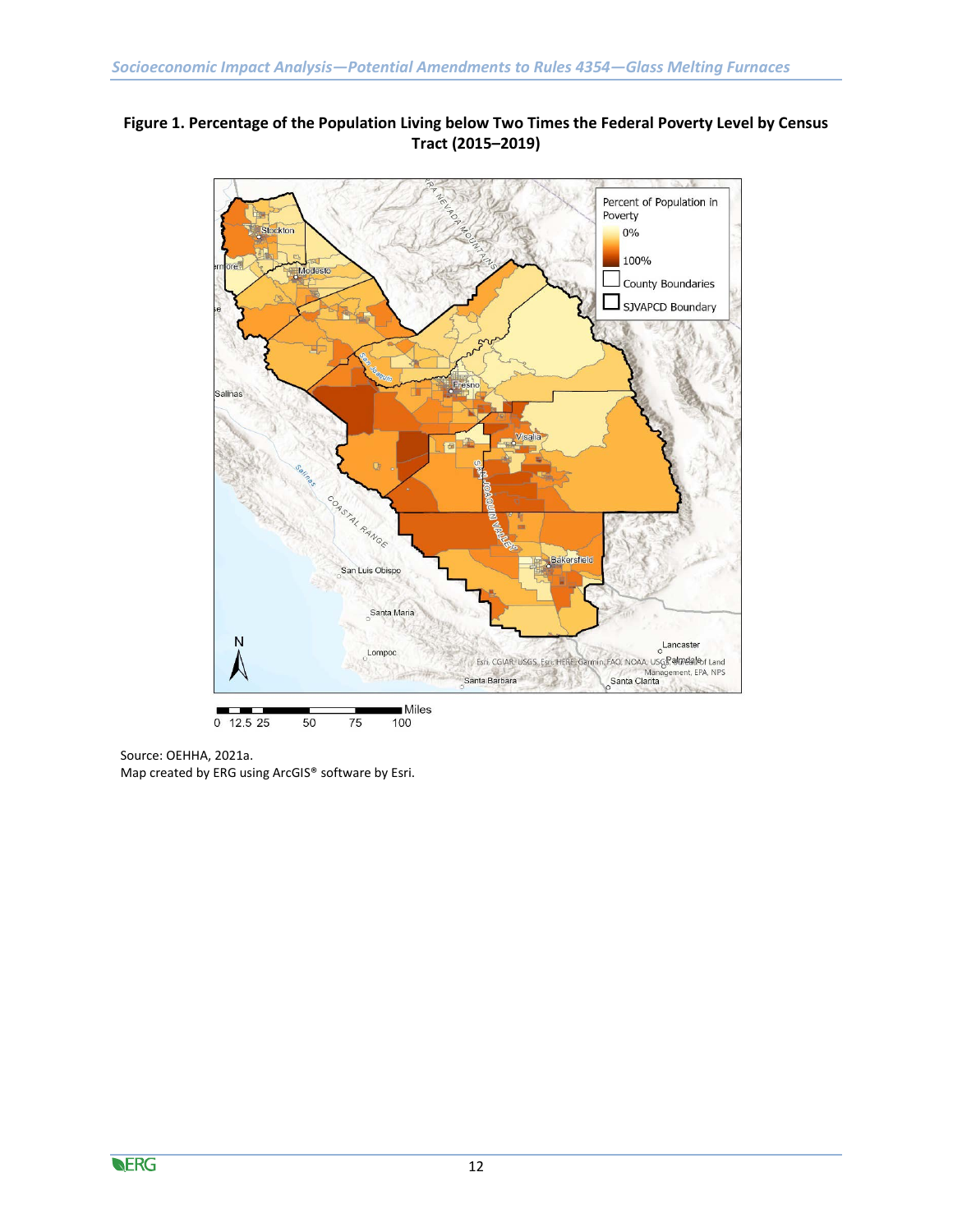## <span id="page-17-0"></span>**3.2. REGIONAL ECONOMIC TRENDS**

This section tracks the economic trends of the District over the past decade. Total employment growth in the District is slightly below that of California. Overall, employment, the number of establishments, and average pay have all increased across the District during that period.

[Table](#page-18-0) presents employment trends over the same 10-year span. During that period, overall employment throughout the District has also increased. The District as a whole saw a CAGR of 1.48 percent in employment over the last decade, slightly below that of the entire state of California (1.64 percent). No individual county experienced a decline in employment, although Kings County has a notably lower growth rate (0.71 percent) than the other counties in the region.

San Joaquin County was the only county in the District to experience an employment growth rate greater than that of California as a whole. This may be in part due to the California Central Valley Economic Development Corporation's (CCVEDC) efforts to encourage companies to locate within the District through tax credits and incentives and grants (CCVEDC, 2020). A few large employers (Amazon, Tesla, etc.) have moved to San Joaquin County in recent years, creating numerous job opportunities within the county. Some people have also moved from the more expensive Bay Area and Los Angeles-San Diego area to the Central Valley, with San Joaquin County being one of the more popular areas to relocate (Lillis, 2019).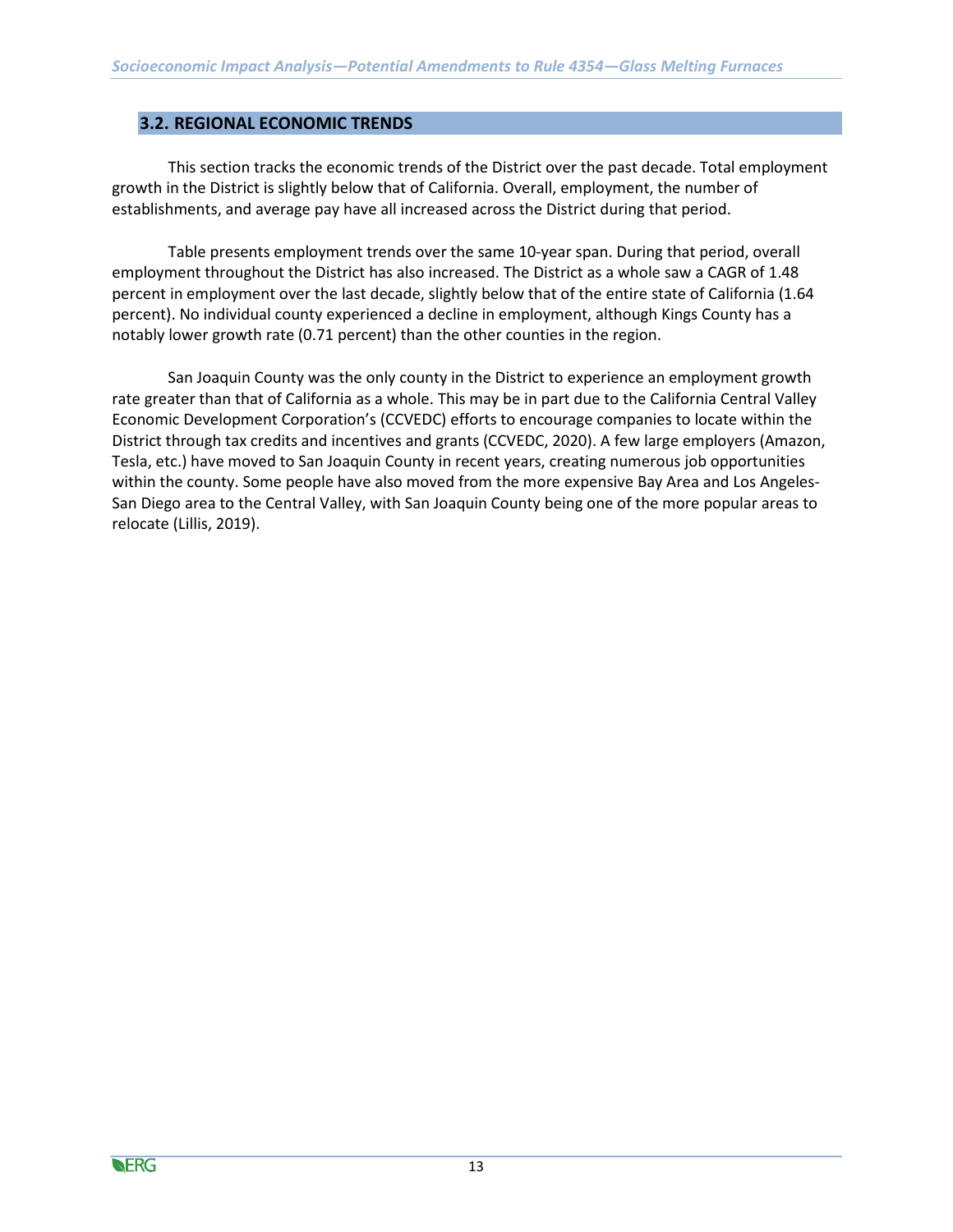|               |            |            |            |            | .          |            |            |            |            |            |             |
|---------------|------------|------------|------------|------------|------------|------------|------------|------------|------------|------------|-------------|
| <b>County</b> | 2010       | 2011       | 2012       | 2013       | 2014       | 2015       | 2016       | 2017       | 2018       | 2019       | <b>CAGR</b> |
|               |            |            |            |            |            |            |            |            |            |            | 2010-2019   |
| Fresno        | 366,200    | 370,200    | 373,500    | 379,900    | 387,500    | 395,300    | 402,400    | 406,900    | 412,800    | 418,100    | 1.48%       |
| Kern [a]      | 313,400    | 325,700    | 340,400    | 347,200    | 351,700    | 350,100    | 347,700    | 349,100    | 354,900    | 360,800    | 1.58%       |
| Kings         | 49,900     | 49,700     | 50,000     | 50,400     | 50,600     | 51,600     | 51,400     | 52,200     | 53,000     | 53,200     | 0.71%       |
| Madera        | 51,400     | 52,000     | 53,500     | 54,400     | 54,900     | 53,500     | 55,400     | 56,000     | 57,000     | 57,700     | 1.29%       |
| Merced        | 93,200     | 94,500     | 96,200     | 98,000     | 99.700     | 101,100    | 102,200    | 104,500    | 105,600    | 106,900    | 1.54%       |
| San Joaquin   | 260,000    | 261,000    | 267,100    | 274.600    | 279.200    | 286,400    | 292,400    | 300,700    | 304,600    | 307,900    | 1.90%       |
| Stanislaus    | 202,200    | 202,400    | 205,900    | 209.800    | 213.700    | 218,000    | 221,800    | 224,100    | 227,500    | 228,800    | 1.38%       |
| Tulare        | 168.100    | 168,700    | 168,800    | 172.200    | 172.100    | 178,500    | 180,500    | 183,200    | 183,300    | 184,400    | 1.03%       |
| SJVAPCD [a]   | 1,504,400  | 1,524,200  | 1,555,400  | 1,586,500  | 1,609,400  | 1,634,500  | 1,653,800  | 1,676,700  | 1,698,700  | 1,717,800  | 1.48%       |
| California    | 16,091,900 | 16,258,100 | 16,602,700 | 16,958,400 | 17,310,900 | 17,660,700 | 17,980,100 | 18,257,100 | 18,460,700 | 18,627,400 | 1.64%       |

#### **Table 6. Employment Trends by County**

Source: CAEDD, 2021.

<span id="page-18-0"></span>Notes:

[a] While the SJVAPCD only includes a portion of Kern County, the data shown here are for the whole of the county.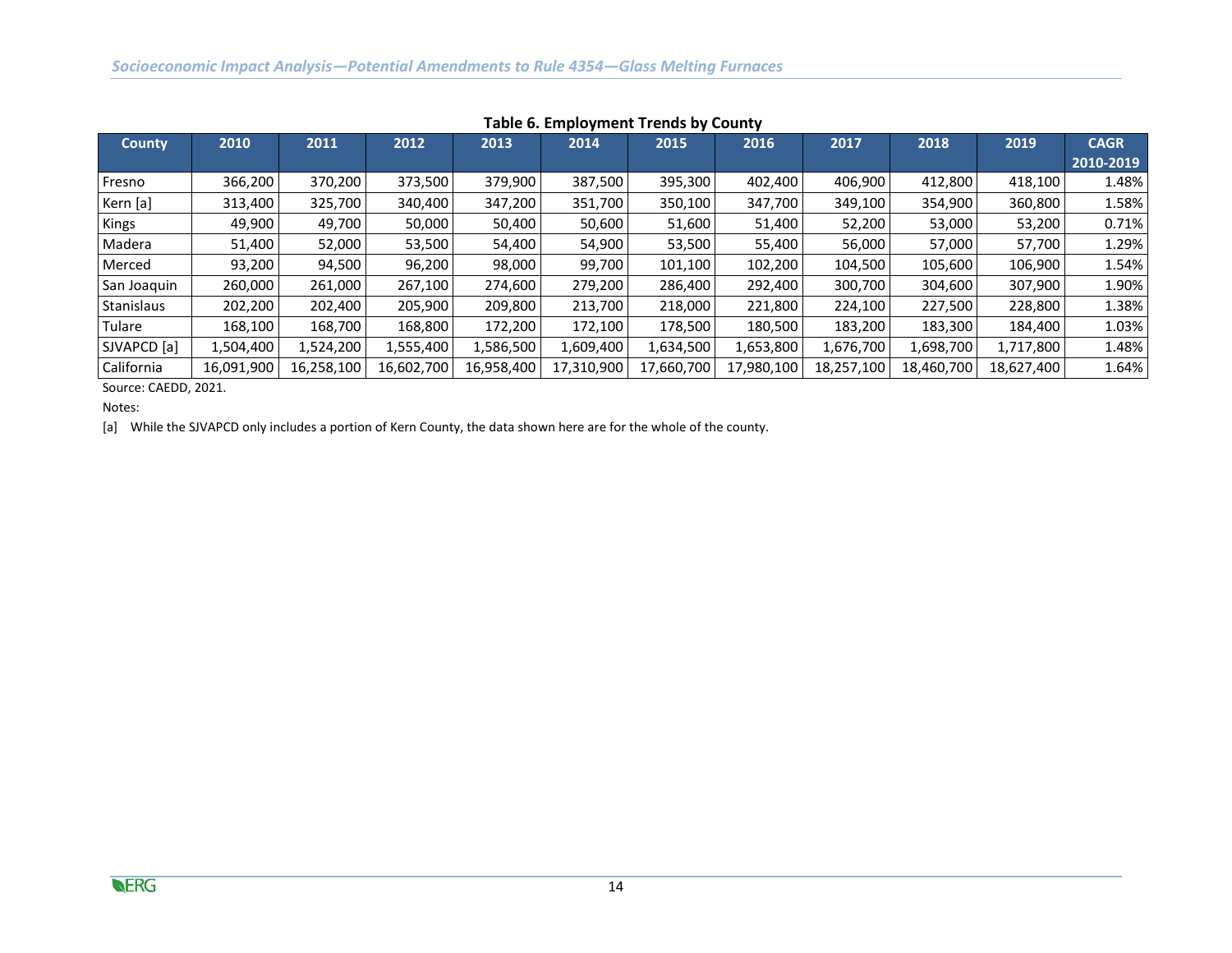[Table 7](#page-20-0) shows the economic trends by industry in the District by presenting three snapshots from 2009 to 2019 using data from the Bureau of Labor Statistics' (BLS, 2020) Quarterly Census of Employment and Wages (QCEW). The recent influx of new employers explains the continued growth in the utilities, trade and transportation industries. These industries have been the largest employers in the District for the last 11 years, followed closely by agriculture and oil and gas extraction. The education, health and social services industry has seen the greatest increase of establishments in the District over the past decade, although it is the one industry that has experienced a decrease in average pay over that same time frame. The information sector is the smallest industry in the district and has gotten smaller over the last 11 years.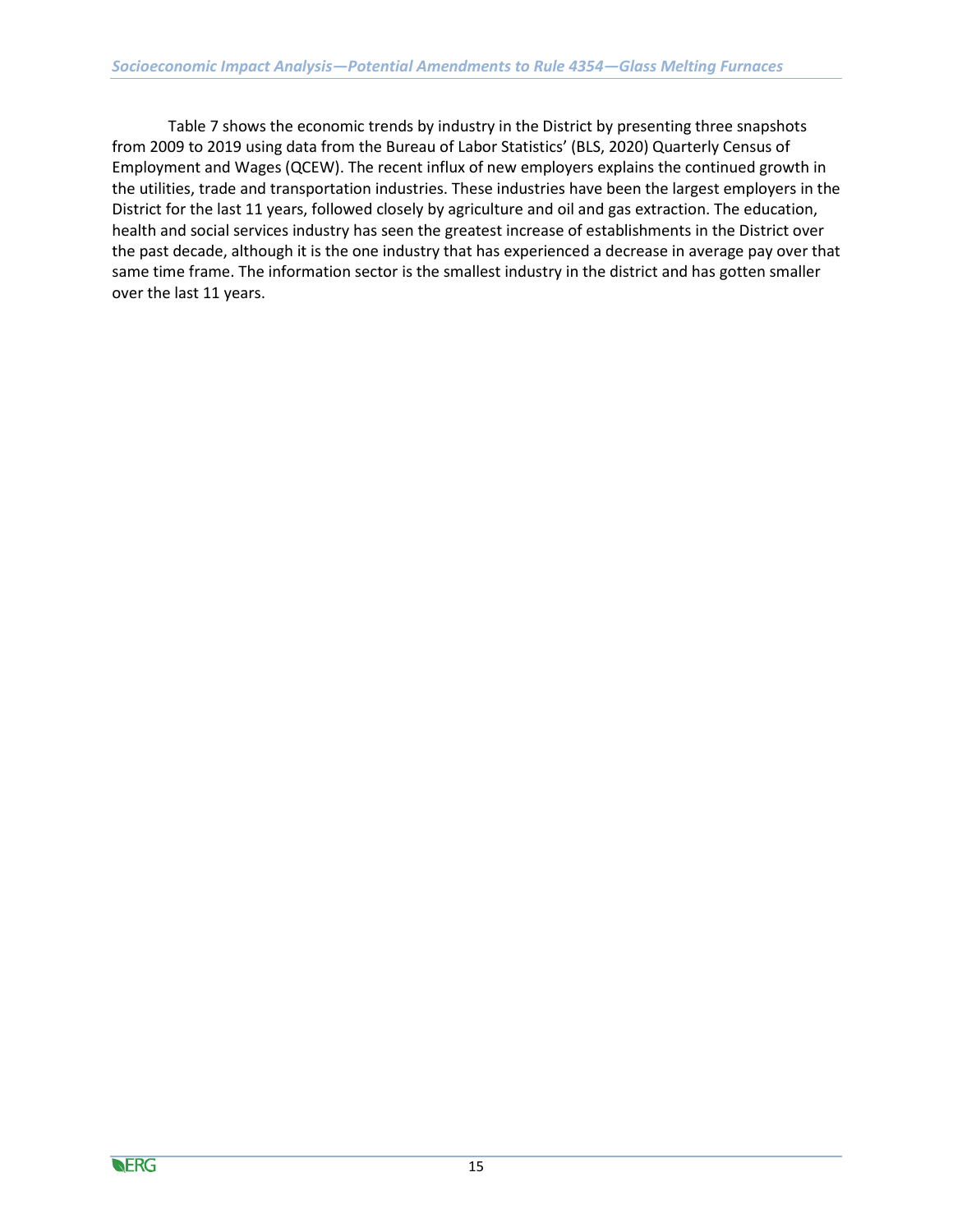| <b>NAICS</b>                     | <b>Sector</b>                                  |                   | 2009           |                          |                  | .<br>2014      |                          |                  | 2019      |                   |
|----------------------------------|------------------------------------------------|-------------------|----------------|--------------------------|------------------|----------------|--------------------------|------------------|-----------|-------------------|
|                                  |                                                | <b>Establish-</b> | <b>Employ-</b> | <b>Average</b>           | <b>Establish</b> | <b>Employ-</b> | <b>Average</b>           | <b>Establish</b> | Employ-   | Average           |
|                                  |                                                | ments             | ment           | <b>Annual Pay</b><br>[c] | -ments           | ment           | <b>Annual</b><br>Pay [c] | -ments           | ment      | <b>Annual Pay</b> |
| 11, 21                           | Agriculture, Oil and Gas Extraction            | 7,789             | 189,766        | \$29,692                 | 7,438            | 217,769        | \$33,068                 | 7,430            | 217,649   | \$36,568          |
| 23                               | Construction                                   | 6,099             | 50,178         | \$55,144                 | 5,377            | 56,011         | \$54,022                 | 6,637            | 70,498    | \$59,475          |
| 31-33                            | Manufacturing                                  | 2,640             | 105,142        | \$52,640                 | 2,531            | 107,702        | \$53,749                 | 2,715            | 110,892   | \$55,863          |
| 22, 42, 44-45, 48-49             | Utilities, Trade and Transportation            | 14,041            | 219,813        | \$40,871                 | 14,500           | 246,596        | \$41,428                 | 16,026           | 282,861   | \$43,587          |
| 51                               | Information                                    | 602               | 13,482         | \$59,608                 | 510              | 11,035         | \$68,525                 | 498              | 6,127     | \$60,315          |
| 52-53                            | <b>Finance Activities</b>                      | 5,747             | 44,703         | \$52,430                 | 5,652            | 41,123         | \$55,695                 | 6,443            | 42,638    | \$59,747          |
| 54-56                            | Profession and Business Services               | 7,944             | 97,494         | \$45,994                 | 8,391            | 106,412        | \$45,985                 | 9,054            | 116,895   | \$50,424          |
| 61-62                            | <b>Educational, Health and Social Services</b> | 7,503             | 140,416        | \$54,050                 | 39,280           | 184,959        | \$47,321                 | 53,489           | 223,552   | \$48,667          |
| 71-72                            | Leisure and Hospitality                        | 5,960             | 97,885         | \$17,407                 | 6,224            | 111,610        | \$16,859                 | 7,424            | 130,279   | \$19,906          |
| 81                               | <b>Other Services</b>                          | 38,938            | 53,413         | \$24,934                 | 5,124            | 32,856         | \$33,084                 | 5,603            | 24,860    | \$35,245          |
| 99                               | Unclassified                                   | 1,730             | 2,112          | \$34,651                 | 1,917            | 3,006          | \$31,870                 | 4                | 4         | \$25,752          |
| <b>SJVAPCD Total/Average [b]</b> |                                                | 98,993            | 1,014,404      | \$40,664                 | 96,944           | 1,119,079      | \$41,095                 | 115,323          | 1,226,255 | \$43,903          |

**Table 7. Economic Trends in the San Joaquin Valley, 2009-2019 [a]**

<span id="page-20-0"></span>Source: BLS, 2020.

Notes:

[a] Includes all of Kern County.

[b] Annual average pay is a weighted average of the eight counties in the SJV APCD weighted by employment in sector.

[c] Annual average pay is adjusted to 2019 dollars using the BEA (2020) GDP deflator.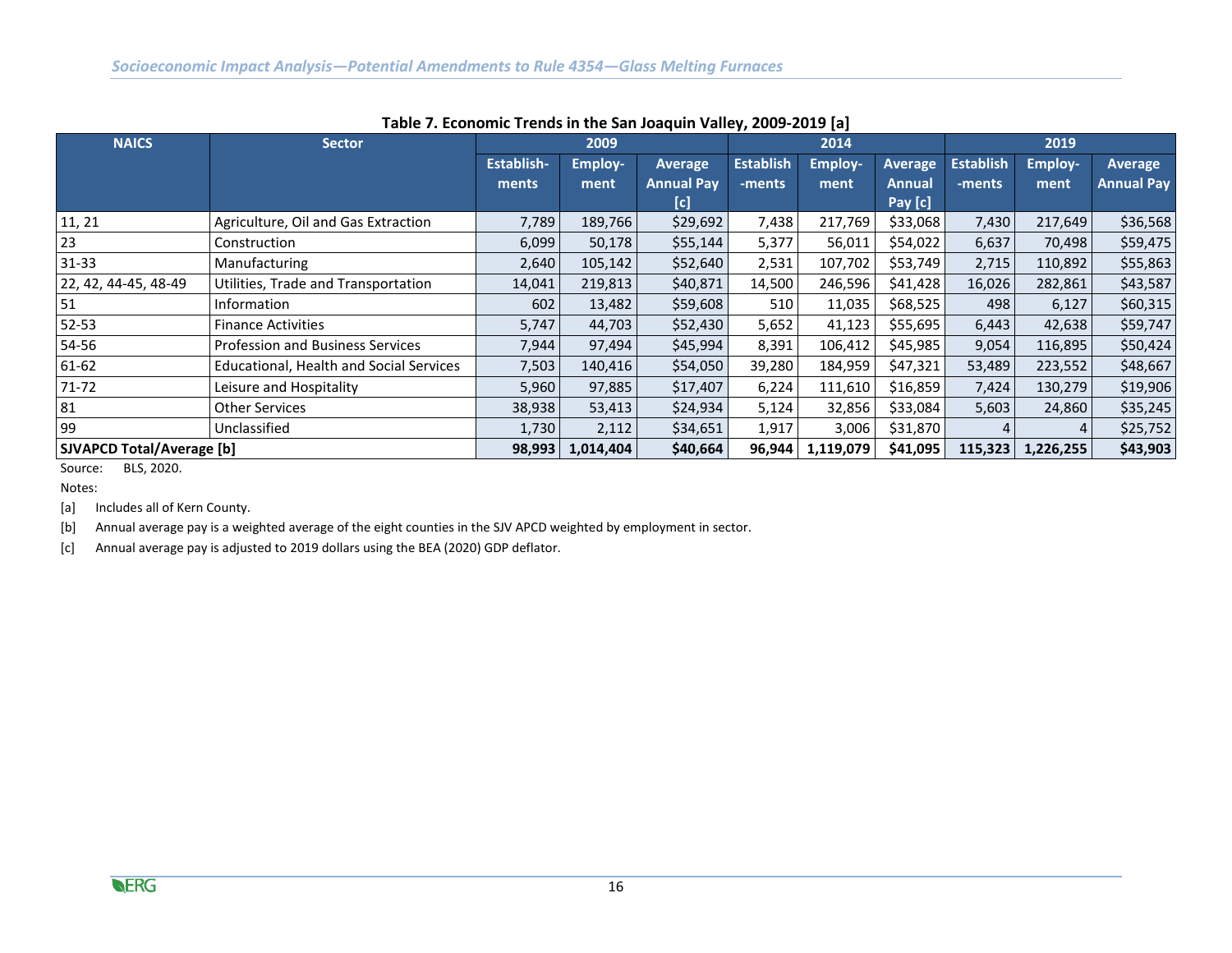[Table 8](#page-22-0) presents the CAGR of the economic data from [Table 7.](#page-20-0) The number of establishments, employment, and average annual pay have all increased over the last 11 years across the District. Health, education, and social services has seen the greatest growth in establishments and employment over that time frame, but it is the one industry that experienced a decrease in average pay (outside of the unclassified businesses). There are fewer establishments in the agriculture, oil, and gas extraction industry today than there were a decade ago, but employment and pay have both increased. The information industry has experienced the greatest decrease in employment across the District.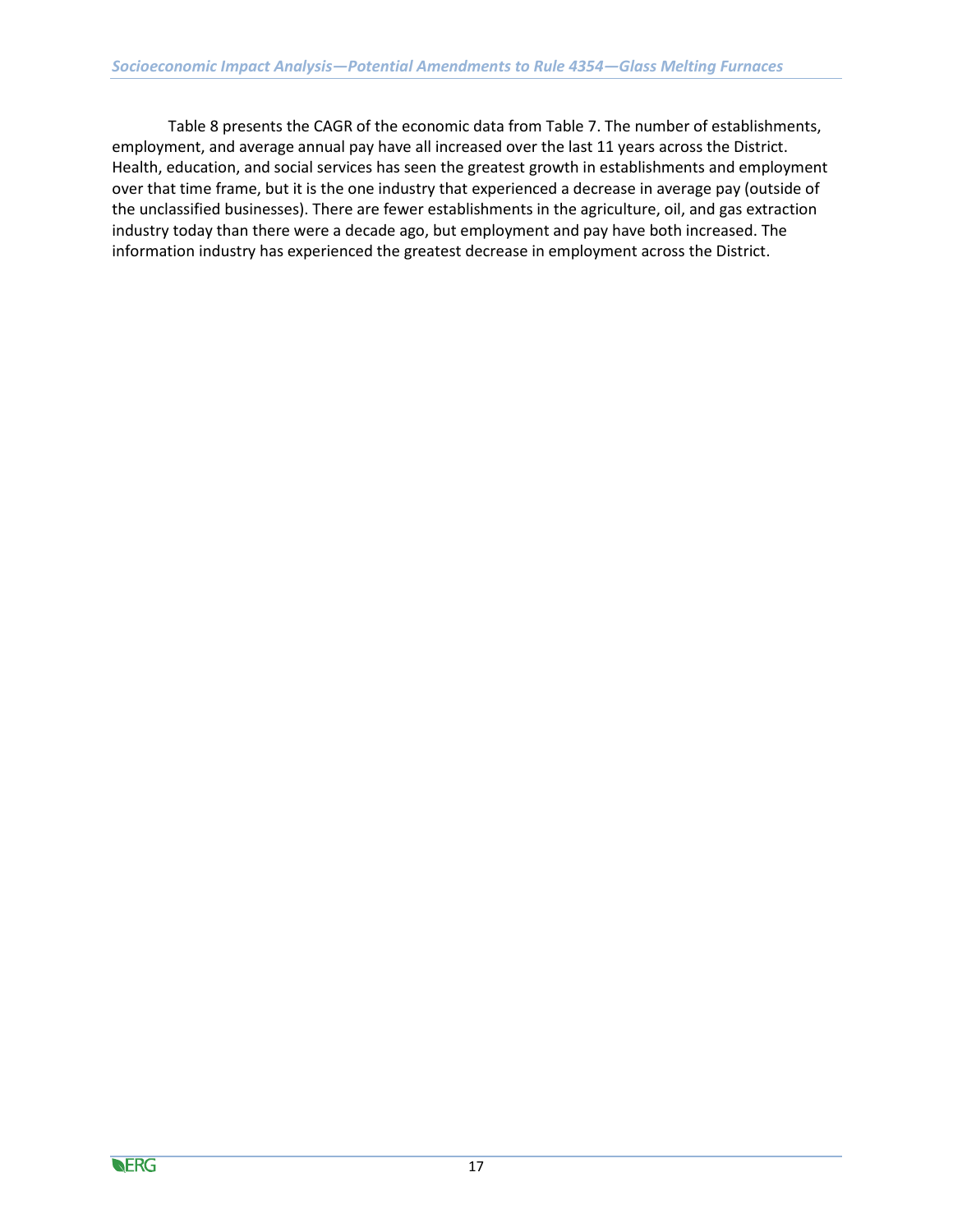| <b>Table of Compositive Althage Orowell Rate of Establishments, Employment, and Althage Pay</b> [9] |                                         |           |                       |           |          |                   |           |          |                           |          |
|-----------------------------------------------------------------------------------------------------|-----------------------------------------|-----------|-----------------------|-----------|----------|-------------------|-----------|----------|---------------------------|----------|
| <b>NAICS</b>                                                                                        | <b>Sector</b>                           |           | <b>Establishments</b> |           |          | <b>Employment</b> |           |          | <b>Average Annual Pay</b> |          |
|                                                                                                     |                                         | 2009-     | 2014-                 | 2009-     | 2009-    | 2014-             | 2009-     | 2009-    | 2014-                     | 2009-    |
|                                                                                                     |                                         | 2014      | 2019                  | 2019      | 2014     | 2019              | 2019      | 2014     | 2019                      | 2019     |
| 11, 21                                                                                              | Agriculture, Oil and Gas Extraction     | $-0.92%$  | $-0.02%$              | $-0.47%$  | 2.79%    | $-0.01%$          | 1.38%     | 2.18%    | 2.03%                     | 2.10%    |
| 23                                                                                                  | Construction                            | $-2.49%$  | 4.30%                 | 0.85%     | 2.22%    | 4.71%             | 3.46%     | $-0.41%$ | 1.94%                     | 0.76%    |
| $31 - 33$                                                                                           | Manufacturing                           | $-0.84%$  | 1.41%                 | 0.28%     | 0.48%    | 0.59%             | 0.53%     | 0.42%    | 0.77%                     | 0.60%    |
| 22, 42, 44-45, 48-49                                                                                | Utilities, Trade and Transportation     | 0.65%     | 2.02%                 | 1.33%     | 2.33%    | 2.78%             | 2.55%     | 0.27%    | 1.02%                     | 0.65%    |
| 51                                                                                                  | Information                             | $-3.26%$  | $-0.48%$              | $-1.88%$  | $-3.93%$ | $-11.10\%$        | $-7.58\%$ | 2.83%    | $-2.52%$                  | 0.12%    |
| 52-53                                                                                               | <b>Finance Activities</b>               | $-0.33%$  | 2.65%                 | 1.15%     | $-1.66%$ | 0.73%             | $-0.47%$  | 1.22%    | 1.41%                     | 1.32%    |
| 54-56                                                                                               | <b>Profession and Business Services</b> | 1.10%     | 1.53%                 | 1.32%     | 1.77%    | 1.90%             | 1.83%     | 0.00%    | 1.86%                     | 0.92%    |
| 61-62                                                                                               | Educational, Health and Social Services | 39.25%    | 6.37%                 | 21.70%    | 5.67%    | 3.86%             | 4.76%     | $-2.62%$ | 0.56%                     | $-1.04%$ |
| $71 - 72$                                                                                           | Leisure and Hospitality                 | 0.87%     | 3.59%                 | 2.22%     | 2.66%    | 3.14%             | 2.90%     | $-0.64%$ | 3.38%                     | 1.35%    |
| 81                                                                                                  | <b>Other Services</b>                   | $-33.34%$ | 1.80%                 | $-17.62%$ | -9.26%   | -5.42%            | -7.36%    | 5.82%    | 1.27%                     | 3.52%    |
| 99                                                                                                  | Unclassified                            | 2.07%     | $-70.90\%$            | $-45.50%$ | 7.31%    | $-73.40%$         | -46.58%   | $-1.66%$ | $-4.17%$                  | $-2.92%$ |
| <b>SJVAPCD Total/Average</b>                                                                        |                                         | $-0.42%$  | 3.53%                 | 1.54%     | 1.98%    | 1.85%             | 1.91%     | 0.21%    | 1.33%                     | 0.77%    |

#### **Table 8. Compound Annual Growth Rate of Establishments, Employment, and Annual Pay [a]**

<span id="page-22-0"></span>Source: BLS, 2020.

Notes:

[a] Includes all of Kern County.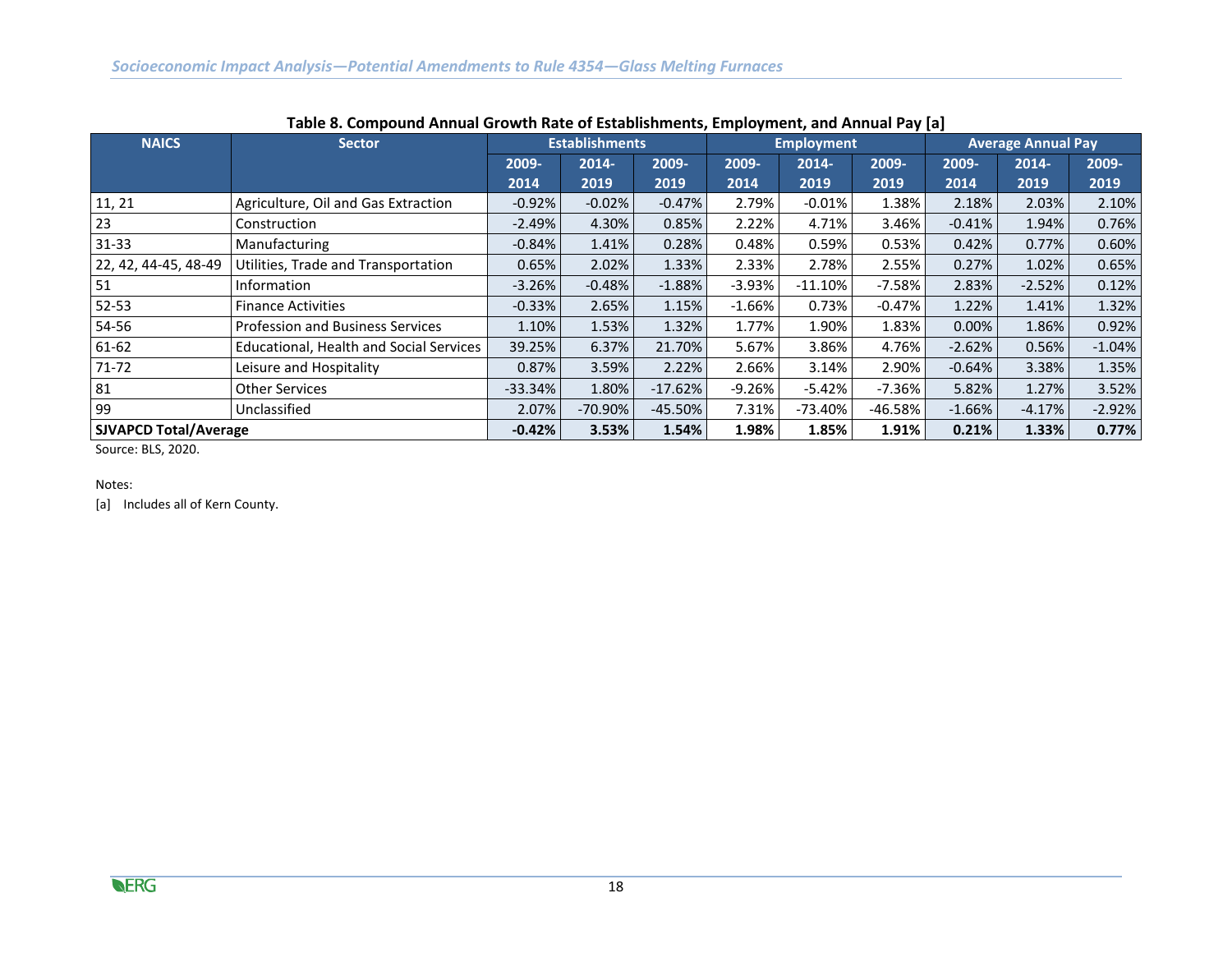### <span id="page-23-0"></span>**3.3. REGIONAL TRENDS IN GLASS MELTING FURNACES**

The number of glass manufacturers has decreased both statewide and regionally since 2009 (US Census, 2019). Financial burdens experienced by manufacturers as a result of air quality regulation compliance contribute to the decline of glass manufacturing regionally (Campbell, 2014).

## **3.4. IMPACTS OF THE COVID-19 PANDEMIC**

The COVID-19 pandemic has affected virtually every industry to some degree, including the glass product manufacturers that would have costs under the potential amendments to Rule 4354.

Demand for glass packaging has remained steady during the pandemic. One of the most significant reasons for this is the increased level of beer consumption globally (ReportLinker, 2021). While beer sales in the US dropped from \$120 billion in 2019 to about \$100 billion in 2020, the sales of beer and other alcoholic drinks in glass bottles took only a small hit relative to other alcoholic drink sources; glass bottles represented 29 percent and 28 percent of all alcoholic beverage sales in 2019 and 2020, respectively (NBWA, 2021). This can be attributed to a sales source shift away from bars and restaurants toward liquor stores.

Restaurant closures also put a greater emphasis on packaging for food products. With people eating much more often from home, packaged food sales increased. This development increased glass demand and put a greater emphasis on recycling programs, which struggled to supply glass manufacturers with recycled materials at the outset of the pandemic (O-I Glass, 2020). Since the share of recycled glass shifted away from businesses and more toward homes, recycling companies have experienced a greater degree of contamination due to 'wishcycling' and reduced amounts of recyclable scrap (Bothwell, 2021). Recycled glass supplies decreased dramatically across the country, with some states seeing as high as a 62 percent decrease in supplies. Bottle bill states like California resumed their recycling programs after the initial stages of the pandemic though, and with redemption centers opening again, the system has seen about 80 percent of pre-pandemic recycled glass quantities (Bothwell, 2021).

While 90 percent of glass containers are used for food and beverage packaging, glass vials are a priority item during the pandemic (Research and Markets, 2020). Pharmaceutical glass is collected separately from standard glass and is kept in a closed-loop production process to ensure that these materials are not mixed in with others not suitable for use in vials (Bothwell, 2021). Medical-grade vial production needs to increase by 5 to 10 percent within the next two years in order to handle global vaccine delivery systems (Rowland, 2020). Hundreds of millions of dollars is being poured into this effort. To conserve glass supply, the most common size of vials produced can hold 8 to 15 doses of a given vaccine (Rowland, 2020).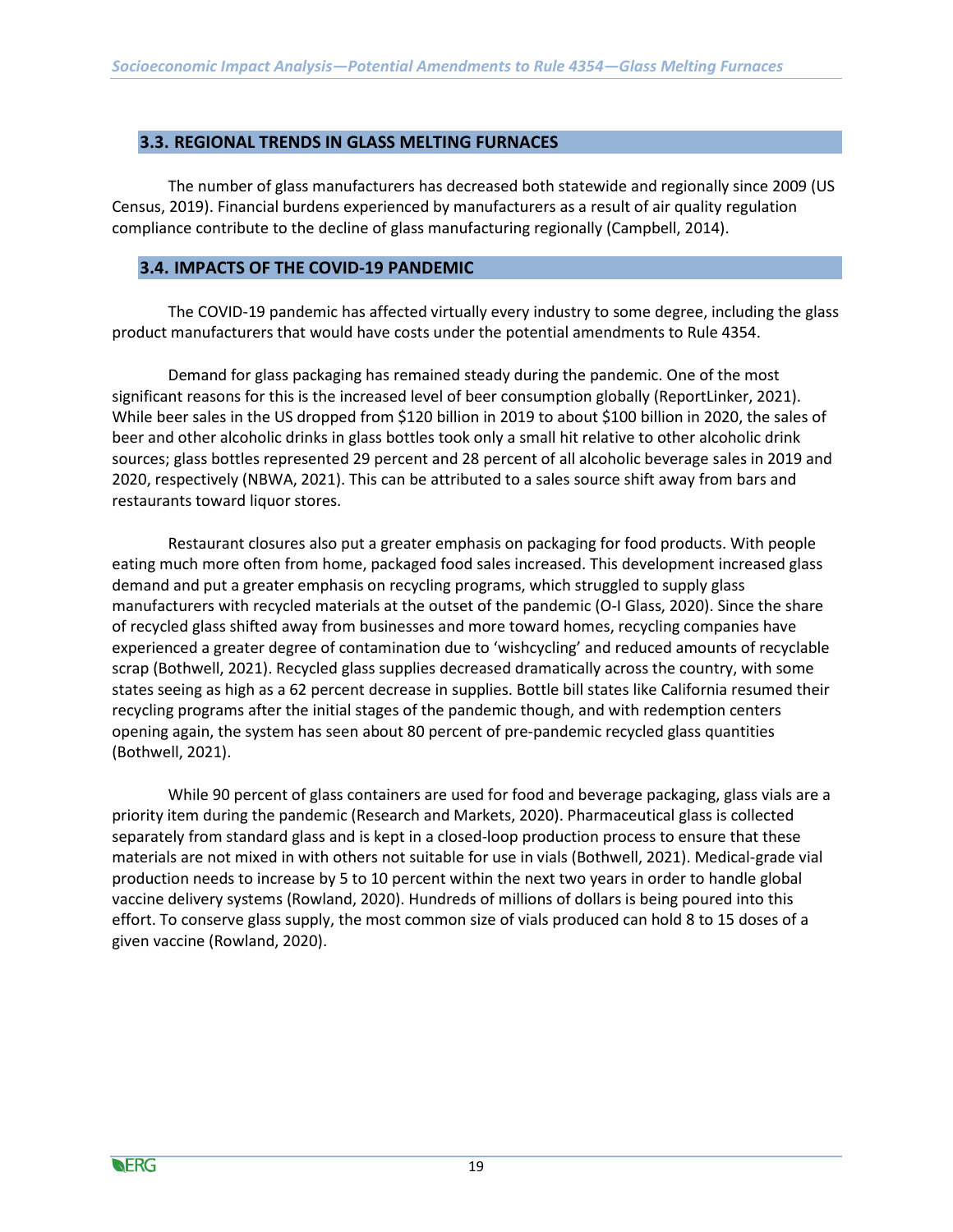# <span id="page-24-0"></span>**4. SOCIOECONOMIC IMPACT ANALYSIS**

ERG calculated the direct impacts of the proposed rule amendments by comparing the costs of compliance to profits of affected facilities. ERG estimated potential employment impacts using IMPLAN's (2021) input-output model. Additionally, ERG used the IMPLAN model to capture indirect and induced impacts (i.e., impacts that might arise if directly impacted entities reduce purchases from their suppliers and households adjust their spending as a result of changes in earnings).

# <span id="page-24-1"></span>**4.1. DATA SOURCES AND METHODOLOGY**

To estimate socioeconomic impacts, ERG compares the costs of compliance with the potential amendments with profits per facility. ERG sought to create a profile for each affected sector, including employment, revenue, profits, and average pay per employee. The process of estimating each of these endpoints also requires other data to be used (e.g., facility name, address).

<span id="page-24-2"></span>This section describes the data sources used to create the baseline industry profile and how socioeconomic impacts were estimated. The sections that follow detail the resulting profile of affected entities and the socioeconomic impacts of compliance with the potential rule amendments.

#### **4.1.1. Baseline Industry Profile Estimates**

SJVAPCD (2021) provided ERG with an initial list of affected facilities, including fields for facility ID, facility description, Standard Industrial Classification (SIC) code, number of emissions sources, and unit location. ERG converted the SIC codes to the North American Industry Classification System (NAICS) codes that are used with other sources of economic data used in the analysis using U.S. Census Bureau  $(2020d)$  concordances.<sup>[3](#page-24-3)</sup> (See [Table A-2](#page-39-2) for a list of the NAICS code(s) that mapped to each SIC code.)

ERG estimated facility revenues and profits using the same method the District has used for prior analyses. Dividing industry "sales, value of shipments, or revenues" by "number of employees taken from the 2017 Economic Census for the relevant NAICS codes results in estimated output per employee. This was inflated to represent 2020 dollars using the U.S. Bureau of Economic Analysis (BEA) gross domestic product implicit price deflator (BEA, 2021). The data used for these calculations are presented in Appendix B. Multiplying output per employee by the number of employees in each facility results in estimated facility revenues.

ERG estimated profits for private industries by multiplying revenue figures by the average profit rate for each NAICS for 2015 through 2020 (see Appendix B). The profit rate was calculated using data from the Risk Management Association's (RMA) 2020 Annual Statement Studies, which are prepared standardized income statements from data submitted by individual enterprises to assess risk and evaluate financial performance relative to other enterprises in the same industry.

<span id="page-24-3"></span> <sup>3</sup> SIC codes were last updated in 1987, and NAICS codes were first issued in 1997. The U.S. Census Bureau's (2020d) concordances map 1987 SIC codes to 1997 NAICS codes, and from there to the NAICS codes that are revised every five years (thus far in 2002, 2007, 2012, and 2017). SIC and NAICS codes are available at different levels of granularity. The SIC codes used in SJVAPCD's (2020a) data are 4-digit SIC codes, and ERG mapped these to 6-digit NAICS codes.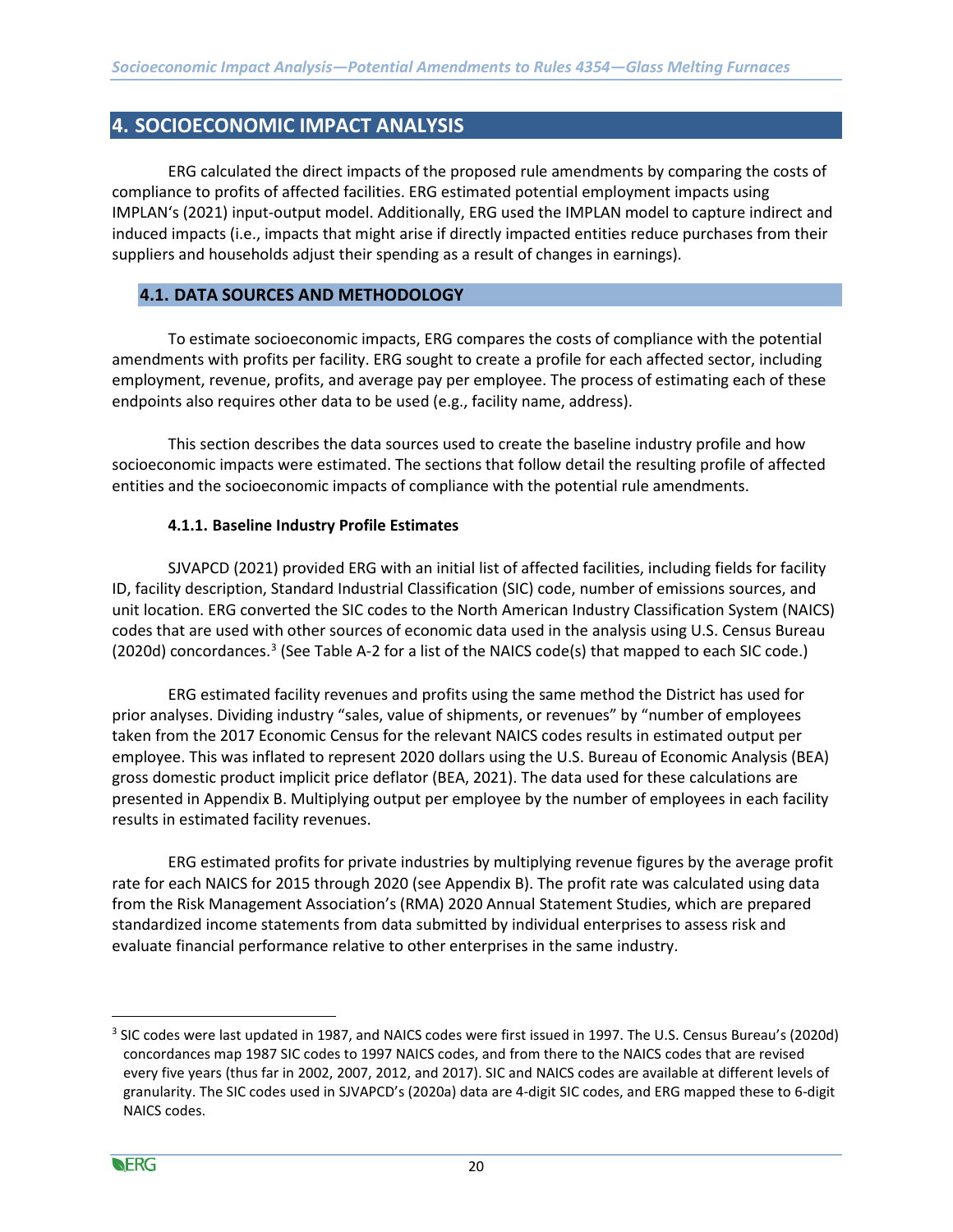# **4.1.2. COVID-19 and Baseline Industry Profile Estimates**

<span id="page-25-0"></span>To reflect the impact of the COVID-19 pandemic, ERG examined the need to create a **"COVIDadjusted" baseline**, which would alter employment, revenue, and payroll figures for each facility using IMPLAN (2021) data. IMPLAN's "Evolving Economy" data use economic data points from the third quarter of 2020 to reflect the impacts on the pandemic, taking into account industry losses, shifts in household spending and behavior, stimulus checks and unemployment benefits, and Paycheck Protection Program (PPP) loans (Demski, 2021). IMPLAN uses only the third quarter 2020 data, adjusts it for seasonality, and annualizes the single quarter of data to an entire year.

Using outputs of the IMPLAN model, ERG estimates the percentage change in employment, revenue, and payroll by NAICS between 2019 (the most recent full year for which data are available) and 2020 Q3 (the "Evolving Economy" dataset, the most recent estimate). District-wide, this approach suggests that revenue contracted by 4.5 percent, and employment contracted by 8.9 percent (se[e Table](#page-25-1)  [9\)](#page-25-1).

<span id="page-25-1"></span>

|            | 2019            | 2020 Q3 [a]     | % Change |  |  |  |  |  |  |  |
|------------|-----------------|-----------------|----------|--|--|--|--|--|--|--|
| Revenue    | \$345.0 billion | \$329.5 billion | $-4.5%$  |  |  |  |  |  |  |  |
| Employment | 2.0 million     | 1.8 million l   | $-8.9\%$ |  |  |  |  |  |  |  |
|            |                 |                 |          |  |  |  |  |  |  |  |

## **Table 9. District-Wide COVID-19 Impacts**

Source: IMPLAN, 2021

[a] Data are modeled for an entire year as if it were like the third quarter of 2020.

To estimate the impacts of the COVID-19 pandemic on individual industries, ERG multiplied the percentage change from 2019 to the third quarter of 2020 in the IMPLAN model by the baseline data to produce "COVID-adjusted" estimates for each NAICS code (which was then mapped onto SIC codes for use in conjunction with the cost data provided by SJVAPCD (2021)).

In most industries, this results in a decrease in revenue and employment, but an *increase* in average payroll per employee, reflecting the fact that more workers in lower-paid occupations have been laid off than workers in higher-paid administrative and executive occupations (Clouse, 2020).

The industries with the largest decrease in revenue and employment between 2019 and the third quarter of 2020 include restaurants (a 30.6 percent decrease in revenue and 33.6 percent decrease in employment) and dry cleaning and laundry services (a 44.6 percent decrease in revenue and a 77.1 percent decrease in employment).

Notably, some sectors saw revenue and employment *growth* when comparing 2019 and the third quarter of 2020. These sectors include oil and gas extraction (a 74.5 percent increase in revenue and 69.5 percent increase in employment), dog and cat food manufacturing (an 84.9 percent increase in revenue and 22.5 percent increase in employment), and tree nuts (an 11.1 percent increase in revenue and 71.6 percent increase in employment).

While IMPLAN's "Evolving Economy" dataset represents their best available estimate of the economy in 2020 based on the economic data that are currently released, the modeling approach has limitations. For instance, using third quarter of 2020 data and applying it to the entire year does not capture any lagging impacts of the COVID-19 pandemic that may take time to be seen in the data (for

Note: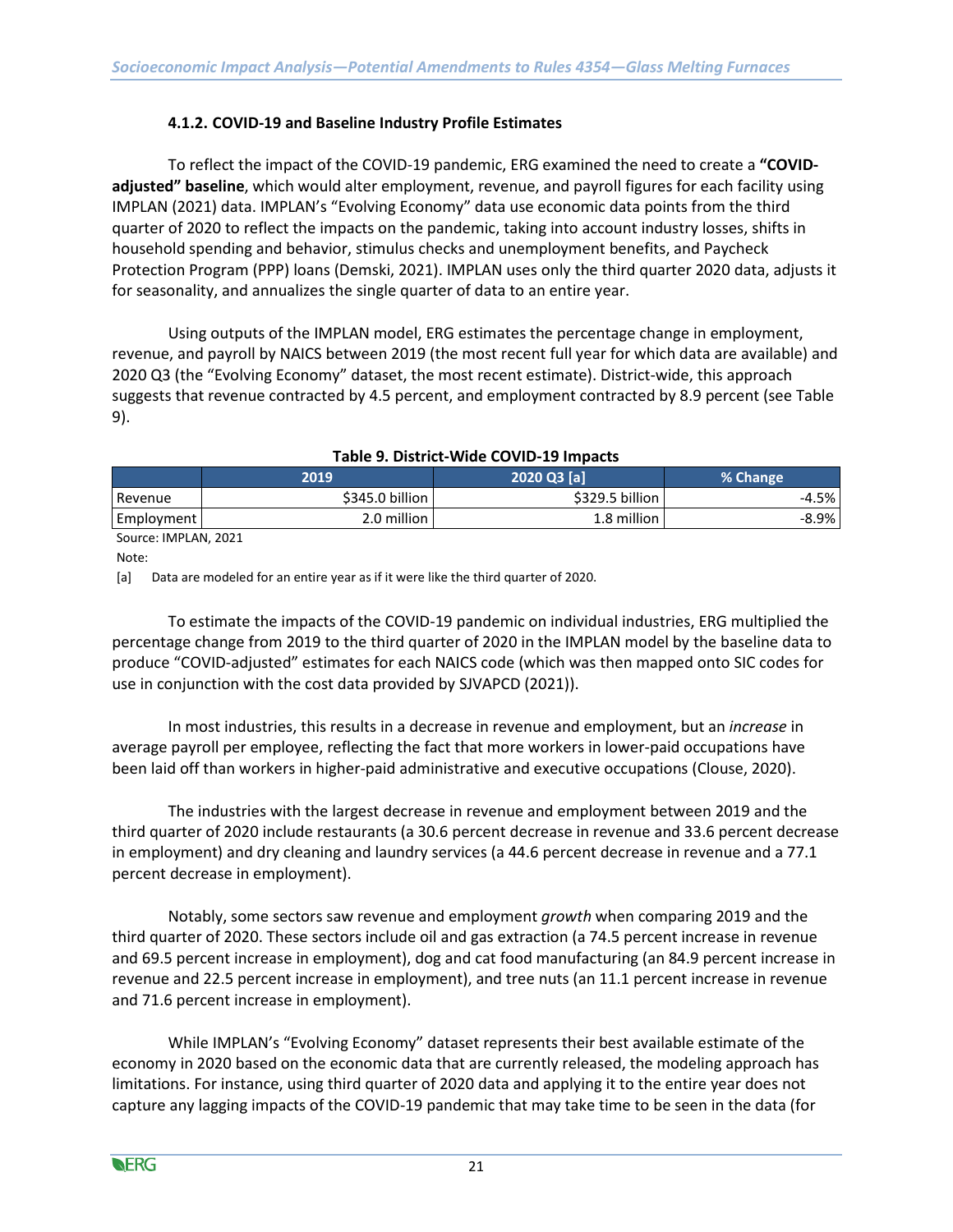example, companies that were able to stay open for much of the pandemic but ultimately closed). Given the shortcomings of the dataset, IMPLAN suggests using both the pre-pandemic (2019) and 2020 data to compare the results (Clouse, 2020).

However, while the pattern that complete recovery from the COVID-19 pandemic will take is unknown, many sectors will have recovered significantly by the time this analysis is performed and even more so by the time compliance is required with the potential rule amendments. Therefore, ERG started with a baseline assuming 100 percent recovery from COVID-19 (i.e., return to the 2019 baseline), but also performed a sensitivity analysis assuming 70 percent recovery (with the results presented in Section [4.4.3\)](#page-30-0).

Se[e Appendix C](#page-42-0) for detail on the revenue, employment, and payroll adjustments for the sectors affected by the potential amendments.

# **4.1.3. Estimating Impacts on Affected Entities**

<span id="page-26-1"></span><span id="page-26-0"></span>Cost estimates (i.e., the direct cost of the potential rule amendments by SIC code) were provided by SJVAPCD (2021). Total costs were calculated by summing the one-time capital costs and one-time permit costs (annualized over a 10-year period using a 4 percent discount rate) with ongoing annual costs. Costs to meet the NOx emissions limits starting in 2029 were discounted using a 4 percent rate to account for the fact that those costs would not start being incurred until 7 years following the start of the revised limits. To estimate impacts, the direct costs of the rule (i.e., the cost of compliance with the rule) are compared to profits for each SIC code.

To estimate both direct employment impacts of the potential rule amendments and indirect and induced effects, ERG used IMPLAN's (2021) input-output model. IMPLAN "is a regional economic analysis software application that is designed to estimate the impact or ripple effect (specifically backward linkages) of a given economic activity within a specific geographic area through the implementation of its Input-Output model" (IMPLAN, 2020).

Based on the costs to affected facilities, the IMPLAN model estimates how many jobs might be lost in reaction to the costs to affected firms. It also estimates indirect costs (i.e., the impact to affected firms' suppliers when the direct cost of rule compliance causes affected firms to reduce their purchases from those companies) and induced impacts (i.e., how households that have lost income in turn adjust their purchases).

# <span id="page-26-2"></span>**4.2. PROFILE OF AFFECTED ENTITIES**

[Figure 2](#page-27-0) presents the facilities operating glass melting furnaces (whether affected by potential rule changes or not). Facilities were mapped using the geocoding function in ArcGIS Pro 2.6.0. Five out of six facilities are displayed. The majority of facilities are located outside of major metropolitan areas. No county has more than one facility. There are no affected facilities in Kern, Kings, Merced and Tulare Counties.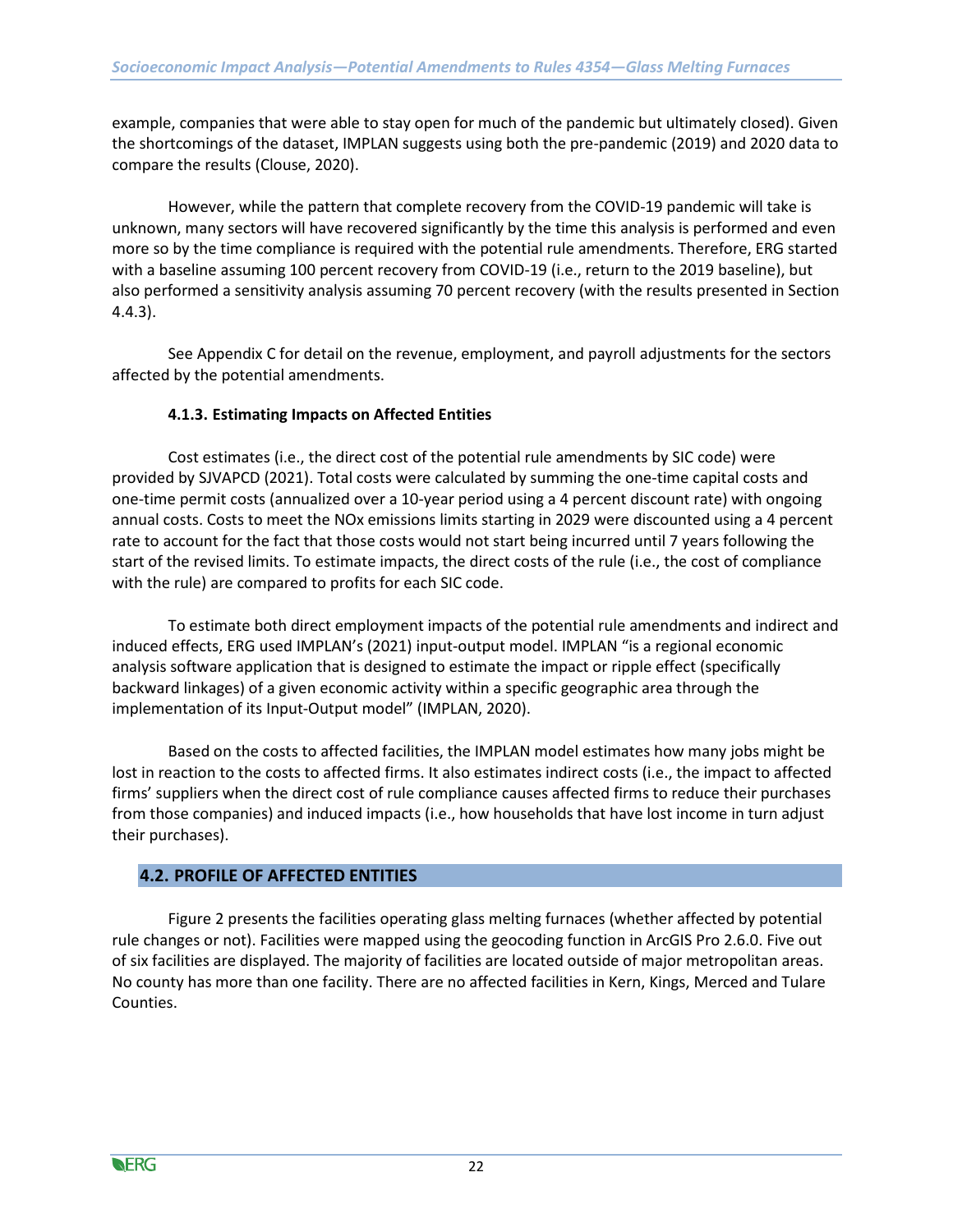

## <span id="page-27-0"></span>**Figure 2. Map of Facilities Operating Glass Melting Furnaces**

Source data: SJVAPCD, 2021. Map created by ERG using ArcGIS® software by Esri.

**[Table 10](#page-27-1)** includes a profile of facilities affected by the potential amendments to Rule 4354 (i.e., those that will incur compliance costs). A total of five facilities will incur retrofit and permit fee costs.

<span id="page-27-1"></span>

| Table 10. Profile of Facilities Affected by Potential Amendments to Rule 4354 – Glass Melting |                               |  |      |                              |  |  |  |
|-----------------------------------------------------------------------------------------------|-------------------------------|--|------|------------------------------|--|--|--|
| <b>Furnaces</b>                                                                               |                               |  |      |                              |  |  |  |
| <b>Sector</b>                                                                                 | <b>Facilities w/</b><br>Total |  | % w/ | <b>Total. All Facilities</b> |  |  |  |
|                                                                                               |                               |  |      |                              |  |  |  |

| <b>Sector</b>     | <b>Total</b>      | Facilities w/ | % w/         | <b>Total, All Facilities</b> |                |                |
|-------------------|-------------------|---------------|--------------|------------------------------|----------------|----------------|
|                   | <b>Facilities</b> | <b>Costs</b>  | <b>Costs</b> | <b>Employees</b>             | <b>Revenue</b> | <b>Profits</b> |
| <b>Flat Glass</b> |                   |               | 100%         | 322                          | \$129,693,262  | \$5,073,600    |
| Glass             |                   |               | 100%         | 1,328                        | \$677,897,241  | \$26,519,340   |
| Container         |                   |               |              |                              |                |                |
| Fiberglass        |                   |               | 0%           | 371                          | \$146,698,188  | \$5,791,644    |
| <b>Total</b>      | 6                 | 5             | 83%          | 2,021                        | \$954,288,692  | \$37,384,585   |

Sources: ERG estimates based on SJVAPCD, 2021; U.S. Census Bureau, 2020; U.S. Census Bureau, 2020d; U.S. Census Bureau, 2020e; RMA, 2021.

[a] Calculated from the 2017 Economic Census as estimated revenues per employee for NAICS 327211, 327213, and 327993 (U.S. Census Bureau, 2020e), inflated to 2020 dollars (BEA 2021); see Appendix B for details. Revenue per employee multiplied by the number of facility employees (NAICS.com, 2021).

[b] Calculated as facility revenue multiplied by average profit rates from 2015 to 2020 (RMA, 2021); see Appendix B for details.

**[Table 11](#page-28-1)** shows the characteristics of the average facility affected by the potential amendments to Rule 4354. (The exact characteristics of individual facilities could be either higher or lower than these average estimates.)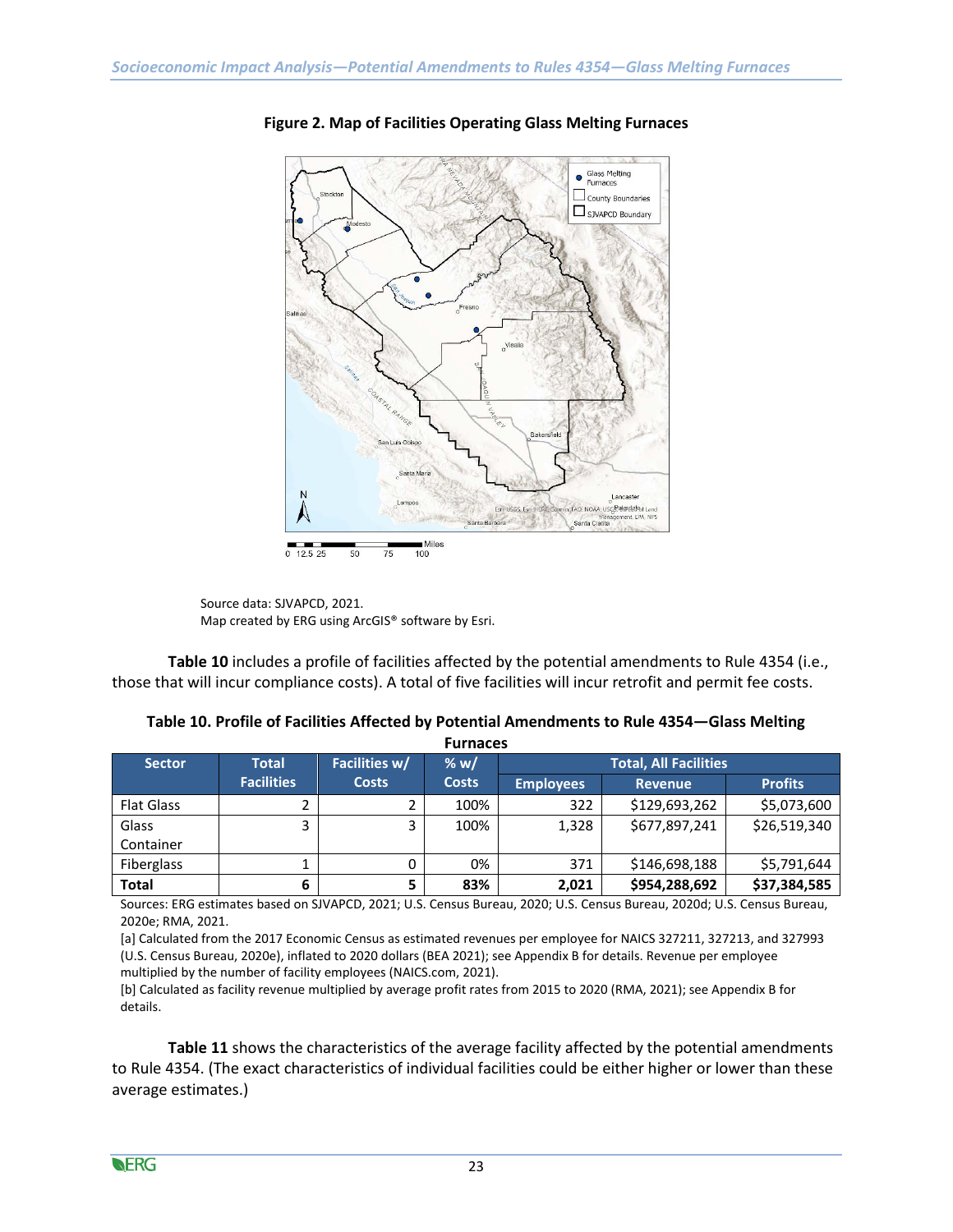### <span id="page-28-1"></span>**Table 11. Characteristics of Facilities with Costs due to the Potential Amendments to Rule 4354— Glass Melting Furnaces**

| <b>Sector</b>          |                  | <b>Average per Facility</b> | <b>Average Annual Pay per Employee</b> |          |
|------------------------|------------------|-----------------------------|----------------------------------------|----------|
|                        | <b>Employees</b> | <b>Revenue</b>              | <b>Profits</b>                         |          |
| <b>Flat Glass</b>      | 161              | \$64,846,631                | \$2,536,800                            | \$55,863 |
| <b>Glass Container</b> | 443              | \$225,965,747               | \$8,839,780                            | \$55,863 |
| Fiberglass             | 371              | \$146,698,188               | \$5,791,644                            | \$55,863 |
| Average                | 337              | \$159,048,115               | \$6,230,764                            | \$55,863 |

Sources: ERG estimates based on SJVAPCD, 2021; U.S. Census Bureau, 2020; U.S. Census Bureau, 2020d; U.S. Census Bureau, 2020e; RMA, 2021.

### <span id="page-28-0"></span>**4.3. COMPLIANCE COST ESTIMATES**

Compliance costs were estimated by SJVAPCD (2021), and include:

- One-time costs for units retrofit by December 31, 2023.
- One-time costs for units retrofit by December 31, 2029.
- One-time permit costs.
- Annual operating and maintenance (O&M) costs for the units retrofit in 2023, beginning in 2023 and continuing indefinitely.
- Annual O&M costs for the units retrofit in 2029, beginning in 2029 and continuing indefinitely.

Total costs are calculated by annualizing the one-time retrofit costs that will be incurred in either 2023 or 2029 over a 10-year period using a 4 percent interest rate, and then summing annualized one-time costs and annualized costs to yield the total. Costs to meet the NOx emissions limits starting in 2029 were discounted using a 4 percent rate because they would not start being incurred until 7 years following the start of the revised SOx limits.

**[Table 12](#page-29-3)** shows the one-time, annual, and total annualized costs incurred by sector. Costs would total **\$7.0 million**, with the majority of these incurred by the "Glass Container" sector.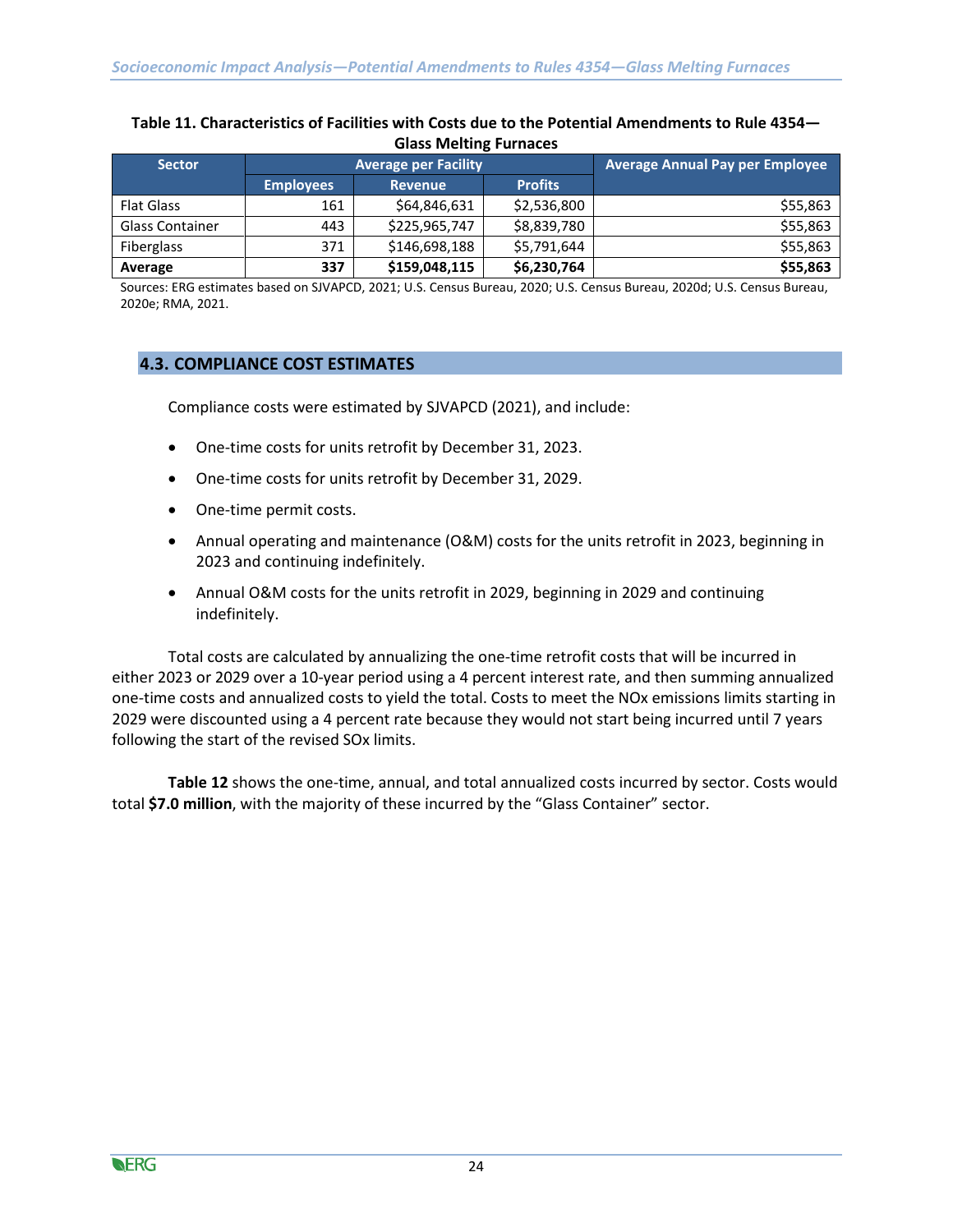| <b>Permit Modification [a]</b> | <b>Capital Costs [b]</b> | <b>O&amp;M Costs [c]</b> | <b>Total Annualized Costs [d]</b> |
|--------------------------------|--------------------------|--------------------------|-----------------------------------|
| One-Time                       | <b>One-Time</b>          | <b>Annual</b>            | <b>Annualized One-Time +</b>      |
|                                |                          |                          | Annual                            |
| 2023 & 2029                    | 2023 & 2029              | 2023 & 2029              | 2023 & 2029                       |
| \$16,000                       | \$7,369,974              | \$1,526,133              | \$1,898,273                       |
| \$30,000                       | \$19,103,074             | \$3,825,062              | \$5,059,749                       |
|                                |                          |                          |                                   |
| \$46,000                       | \$26,473,047             | \$5,351,195              | \$6,958,021                       |
|                                |                          |                          |                                   |

# <span id="page-29-3"></span>**Table 12. Costs of Compliance with Potential Amendments to Rule 4354—Glass Melting Furnaces**

Source: SJVAPCD, 2021.

[a] Includes costs to modify the permit to reflect actual emissions.

[b] Includes one-time capital costs in 2029.

[c] Includes the costs to operate and maintain the new equipment.

[d] The total annualized cost is calculated by summing annualized one-time costs (annualized over a 10-year period using a 4 percent discount rate) and annual costs.

# <span id="page-29-0"></span>**4.4. IMPACTS ON AFFECTED ENTITIES**

This section first discusses our primary impacts test, which compares compliance costs to profits for affected facilities. ERG then discusses indirect and induced impacts to related industries, and the results of sensitivity analyses that examine results under varying degrees of economic recovery from the COVID-19 pandemic.

## **4.4.1. Direct Impacts**

<span id="page-29-1"></span>One possible measure of determining economic feasibility is a comparison of total annualized costs to profits for affected facilities, with a threshold of 10 percent of profits indicating a finding of significant adverse impact (Berck, 1995). Therefore, ERG uses this comparison to aid in the District's determination of economic feasibility of the rule amendments.

As shown in **[Table 13](#page-29-4)**, overall rule impacts are approximately **18.6 percent of profits.** Both the "Flat Glass" and "Glass Container" sectors face impacts greater than 10 percent of profits, with "Flat Glass" facing the highest impacts, at **37.4 percent** of profits.

## <span id="page-29-4"></span>**Table 13. Economic Impacts for Entities Affected by Potential Amendments to Rule 4354—Glass Melting Furnaces**

| <b>Sector</b>          | <b>Average Annualized Cost per Facility</b> | <b>Average Profits per Facility</b> | <b>Cost as % Profits</b> ' |
|------------------------|---------------------------------------------|-------------------------------------|----------------------------|
| <b>Flat Glass</b>      | \$949.136                                   | \$2,536,800                         | 37.41%                     |
| <b>Glass Container</b> | \$1,686,583                                 | \$8,839,780                         | 19.08%                     |
| Fiberglass             | \$0                                         | \$5,791,644                         | 0.00%                      |
| Average                | \$1,159,670                                 | \$6,230,764                         | 18.61%                     |

<span id="page-29-2"></span>Sources: ERG estimates based on SJVAPCD, 2021; U.S. Census Bureau, 2020; U.S. Census Bureau, 2020d; U.S. Census Bureau, 2020e; RMA, 2021.

# **4.4.2. Employment, Indirect, and Induced Impacts**

In addition to the primary test of direct impacts of costs on revenue, ERG also assessed potential direct impacts on employment, indirect impacts, and induced impacts using IMPLAN's (2020a) input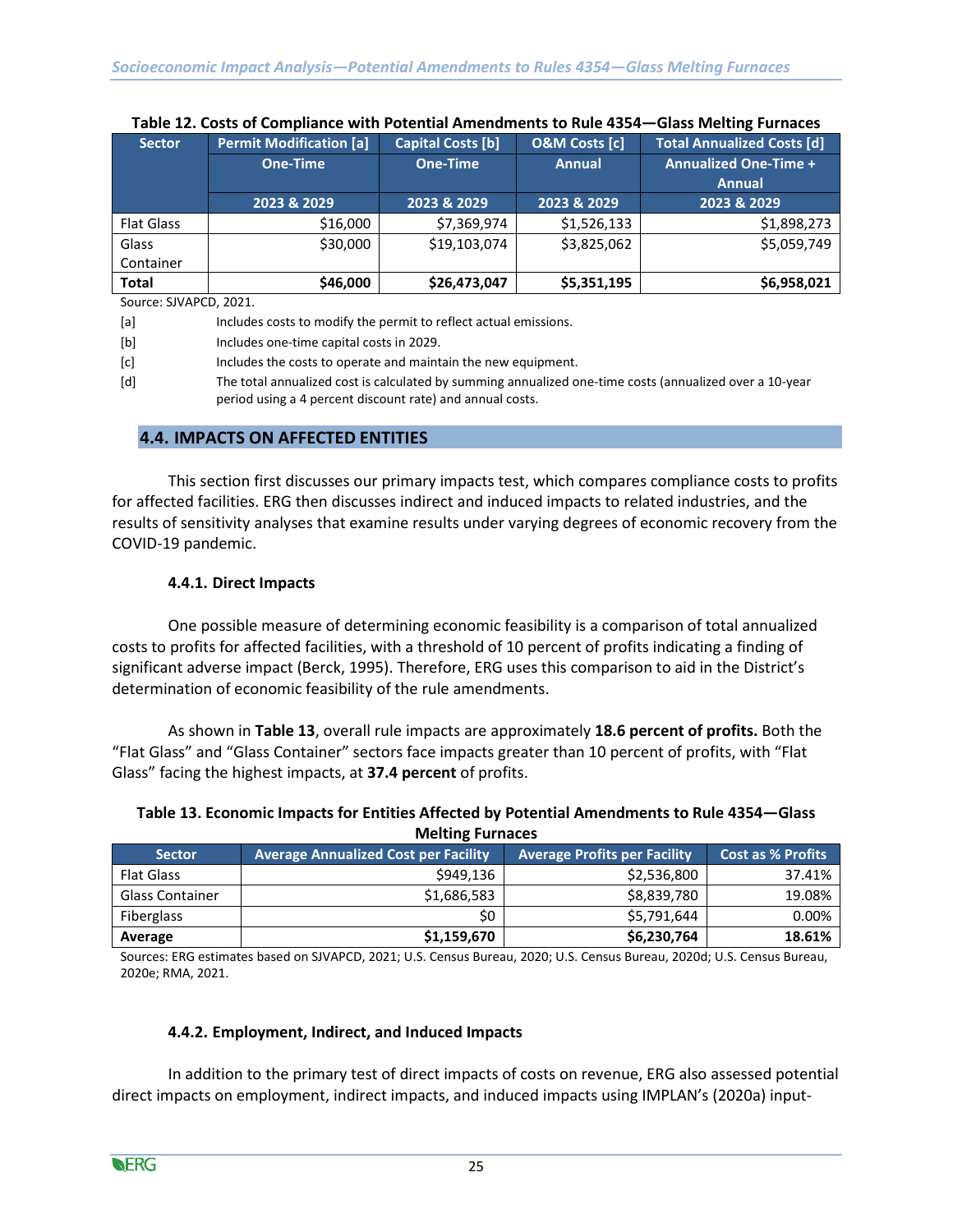output model. The IMPLAN model uses the direct costs of the rule to estimate "ripple effect (specifically backward linkages) of a given economic activity within a specific geographic area through the implementation of its Input-Output model" (IMPLAN, 2020b).

Outputs from the IMPLAN model include:

- **Direct employment impacts**, if facilities with compliance costs under the potential amendments were to attempt to offset these costs by reducing the number of employees.
- **Indirect revenue and employment impacts** that capture how directly affected firms might react to the direct cost of rule compliance by reducing purchases from their suppliers, and how those suppliers might in turn reduce employees.
- **Induced revenue and employment impacts** that capture how households will adjust their spending as a result of any changes in earnings.

**[Table 14](#page-30-1)** summarizes these impacts, which, taken together, could have a total impact on the District economy of **\$7.0 million and 21 jobs.**

<span id="page-30-1"></span>

| Table 14. Direct, Indirect, and Induced Impacts of Potential Amendments to Rule 4354–Glass |  |  |  |  |  |  |
|--------------------------------------------------------------------------------------------|--|--|--|--|--|--|
| <b>Melting Furnaces</b>                                                                    |  |  |  |  |  |  |
|                                                                                            |  |  |  |  |  |  |

| <b>Sector</b>     | <b>Direct</b>             |                 | <b>Indirect</b> |                        | <b>Induced</b> |                        | Total          |                        |
|-------------------|---------------------------|-----------------|-----------------|------------------------|----------------|------------------------|----------------|------------------------|
|                   | <b>Revenue</b><br>(Costs) | Employ-<br>ment | <b>Revenue</b>  | <b>Employ-</b><br>ment | <b>Revenue</b> | <b>Employ-</b><br>ment | <b>Revenue</b> | <b>Employ-</b><br>ment |
| <b>Flat Glass</b> | \$1,898,273               | 6               | \$8,255         | 0                      | \$14           | 0                      | \$1,906,542    | 6                      |
| Glass             | \$5,059,749               | 15              | \$25            | 0                      | \$125          | 0                      | \$5,059,899    | 15                     |
| Container         |                           |                 |                 |                        |                |                        |                |                        |
| Fiberglass        | \$0                       |                 | \$131           | 0                      | \$57           | 0                      | \$188          |                        |
| <b>Total</b>      | \$6,958,021               | 21              | \$8,411         | 0                      | \$196          | 0                      | \$6,966,629    | 21                     |

Sources: ERG estimates based on SJVAPCD, 2021; U.S. Census Bureau, 2020; U.S. Census Bureau, 2020d; U.S. Census Bureau, 2020e; RMA, 2021.

**[Table 15](#page-30-2)** compares these impacts to the total size of the District's economy (as estimated in the IMPLAN model). These impacts represent **less than 0.01 percent** of revenue and employment Districtwide.

| Table 15. Comparison of Total Impacts against the District-Wide Economy for Potential |
|---------------------------------------------------------------------------------------|
| <b>Amendments to Rule 4354–Glass Melting Furnaces</b>                                 |

<span id="page-30-2"></span>

|                                              | Total Rule Impacts | District-Wide [a] | % of District-Wide |  |  |  |  |  |  |
|----------------------------------------------|--------------------|-------------------|--------------------|--|--|--|--|--|--|
| Revenue                                      | \$6,966,629        | \$329,543,696,694 | 0.002%             |  |  |  |  |  |  |
| Employment                                   |                    | 1.844.909         | 0.001%             |  |  |  |  |  |  |
| Source: ERG estimates based on IMPLAN, 2021. |                    |                   |                    |  |  |  |  |  |  |

Note:

<span id="page-30-0"></span>

[a] While the SJVAPCD only includes a portion of Kern County, the data shown here include the whole of the county.

# **4.4.3. COVID-19 Sensitivity Analysis**

As discussed in Section [4.1.2,](#page-25-0) the primary estimates used in this analysis reflect a 100 percent recovery from COVID-19. ERG also conducted a sensitivity analysis that reflects COVID-19-adjusted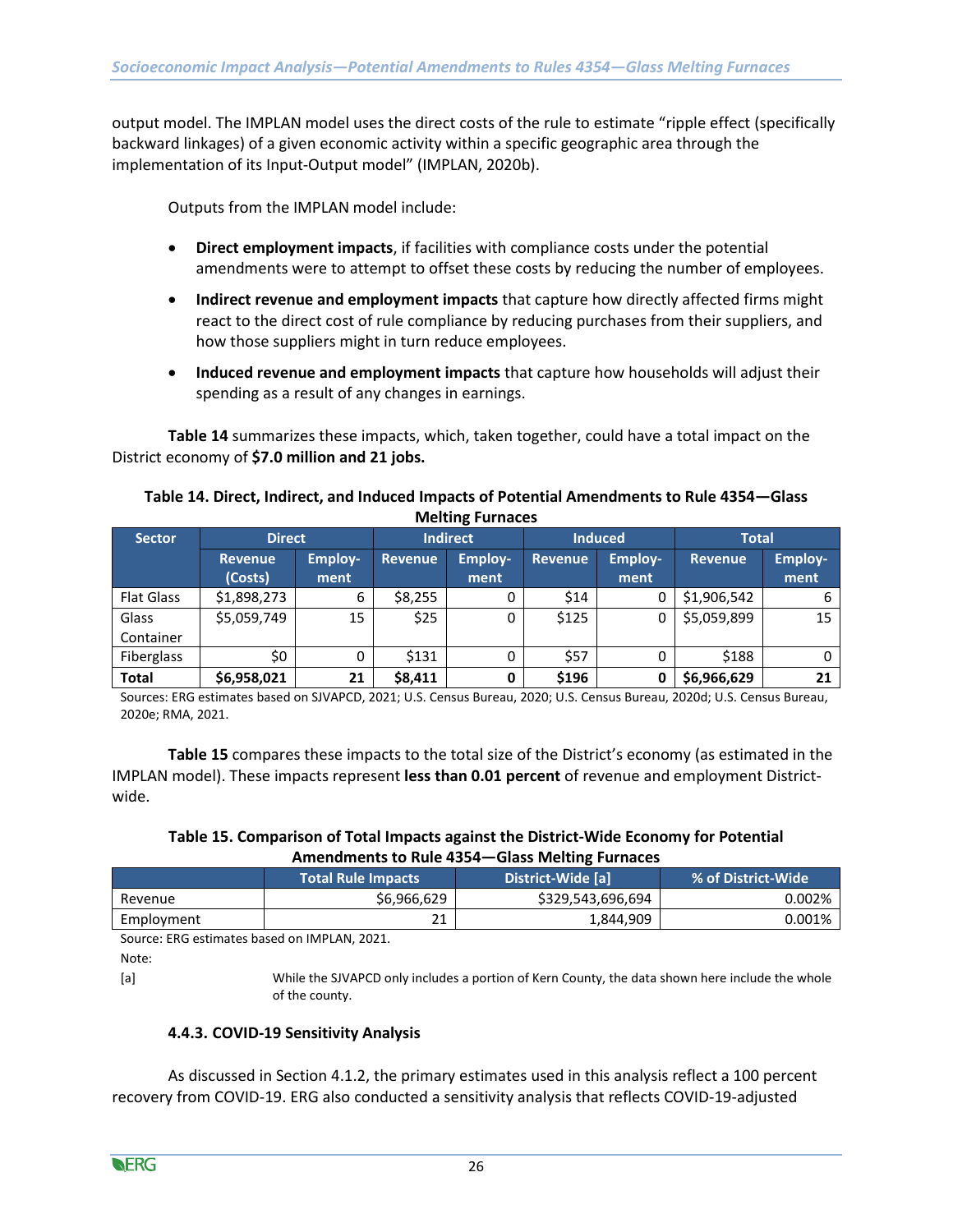economic factors, reflecting a 70 percent recovery from COVID-19 using the percentage change between IMPLAN's (2021) 2019 and third quarter of 2020 "Evolving Economy" model.

**[Table 16](#page-32-0)** shows how the results of the analysis would vary under these economic recovery scenarios. Both indirect and induced cost impacts increase with a lower level of economic recovery, as would be expected. Costs comprise a greater portion of profits with a lower level of recovery from the pandemic, another expected outcome.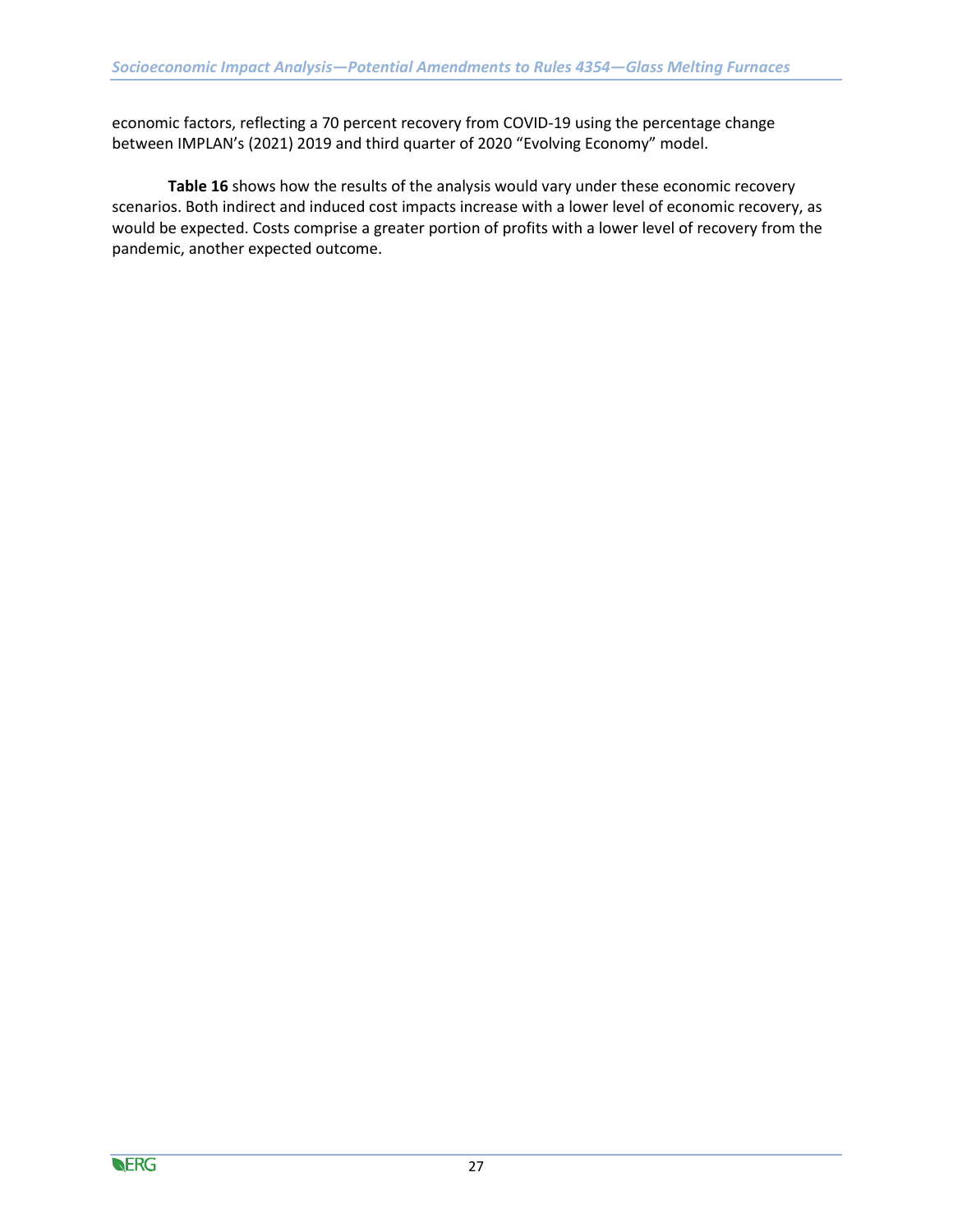| <b>Analysis</b> | <b>Recovery from</b>     |                    | <b>Direct</b>             |                        |         | <b>Indirect</b>        |         | <b>Induced</b>         | <b>Total</b>   |                        |
|-----------------|--------------------------|--------------------|---------------------------|------------------------|---------|------------------------|---------|------------------------|----------------|------------------------|
|                 | <b>COVID-19 Baseline</b> | Revenue<br>(Costs) | Costs %<br><b>Profits</b> | <b>Employ-</b><br>ment | Revenue | <b>Employ-</b><br>ment | Revenue | <b>Employ-</b><br>ment | <b>Revenue</b> | <b>Employ-</b><br>ment |
|                 |                          |                    |                           |                        |         |                        |         |                        |                |                        |
| Primary         | 100%                     | \$6,958,021        | 18.61%                    | 21                     | \$8,411 |                        | \$196   | ∩                      | \$6,966,629    | 21                     |
| Estimate        |                          |                    |                           |                        |         |                        |         |                        |                |                        |
| Sensitivity     | 70%                      | \$6,958,021        | 18.90%                    | 21                     | \$8,848 |                        | \$204   | 0                      | \$6,967,073    | 21                     |
| Analysis 1      |                          |                    |                           |                        |         |                        |         |                        |                |                        |

#### **Table 16. Results of COVID-19 Sensitivity Analyses for the Impacts of Rule 4354—Glass Melting Furnaces**

<span id="page-32-0"></span>Sources: ERG estimates based on SJVAPCD, 2021; U.S. Census Bureau, 2020; U.S. Census Bureau, 2020d; U.S. Census Bureau, 2020e; RMA, 2021.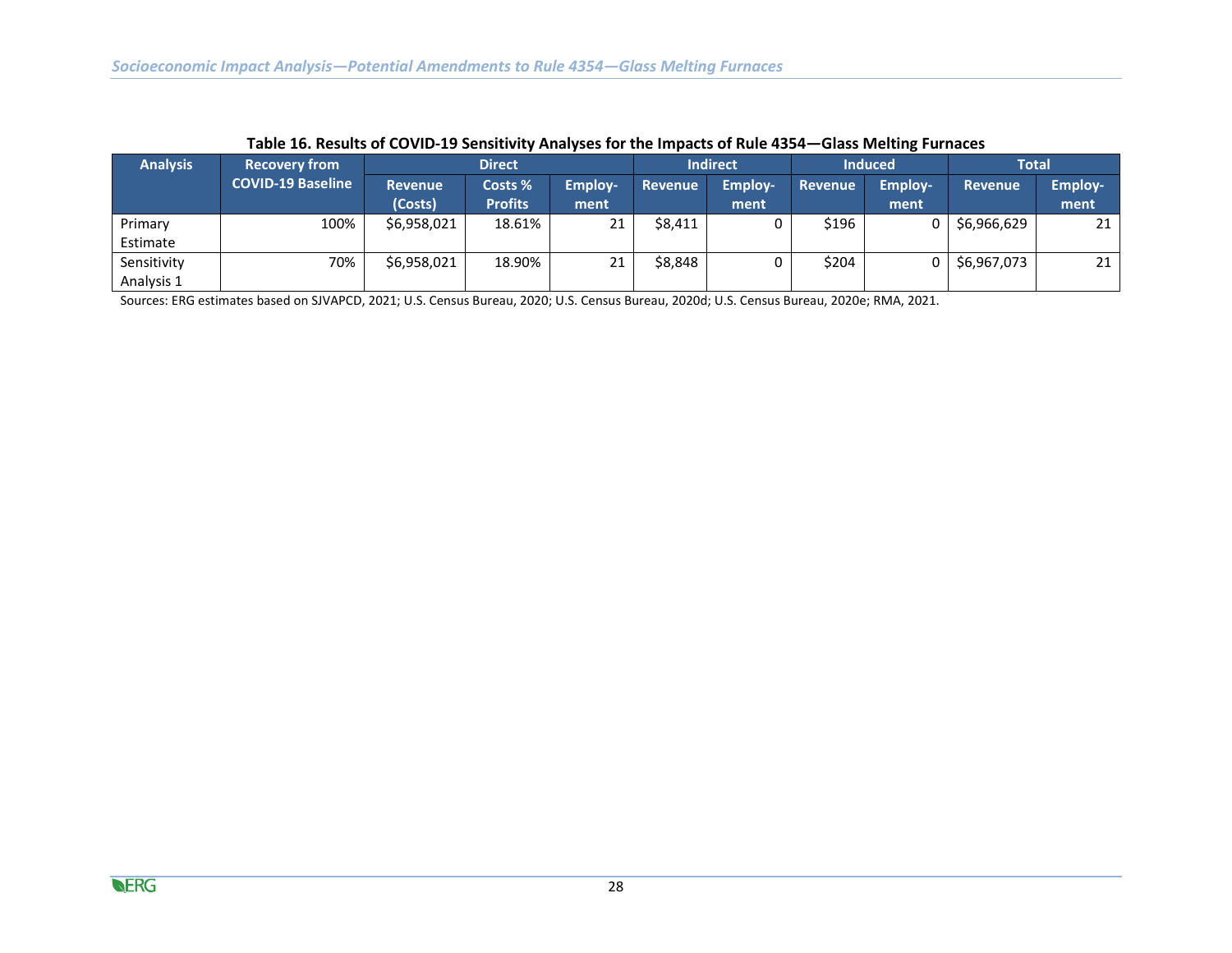## <span id="page-33-0"></span>**4.5. IMPACTS ON SMALL ENTITIES**

The entities affected by the potential amendments may include small entities (i.e., small businesses and/or small government entities).

For private entities, small businesses are defined in the California Small Business Procurement and Contract Act (Cal. Gov't Code § 14837) as an independently owned and operated, non-dominant business with principal office located in California with fewer than 100 employees and earning less than \$15 million in revenues. Although the average facility values presented in **[Table 11](#page-28-1)** suggest some facilities appear to be small, all five affected facilities are owned by larger corporations, some of which are multinational.

#### <span id="page-33-1"></span>**4.6. IMPACTS ON AT-RISK POPULATIONS**

Cal. Gov't Code § 65040.12 defines environmental justice as "the fair treatment of people of all races, cultures, and incomes with respect to the development, adoption, implementation, and enforcement of environmental laws, regulations, and policies."

The entities affected by the potential amendments may operate facilities in areas with a high number of at-risk populations. To help further the District's environmental justice goals, ERG overlaid data on the impacts of the rule with data on poverty using data from CalEnviroScreen 4.0 (OEHHA, 2021a). (Note that not every facility in a given industry will necessarily be impacted by the rule, but this analysis does not include an assessment of impacts on individual facilities.)

[Figure 3](#page-34-0) presents a map of the potentially affected facilities overlying the percent of population living two times the federal poverty level. The facilities are colored in blue based on the estimated cost of compliance as a percent of profit. There is no correlation between the location of facilities and percent of the population living in poverty. However, the overall percentage of population living in poverty in the District is higher than the percentage for the state of California overall, and potentially impacted facilities are located in areas with fairly high poverty rates. Impacts are highest for the two "Flat Glass" facilities, which are both located in Fresno County (one of these facilities is not mapped). This could impact vulnerable populations in Fresno County.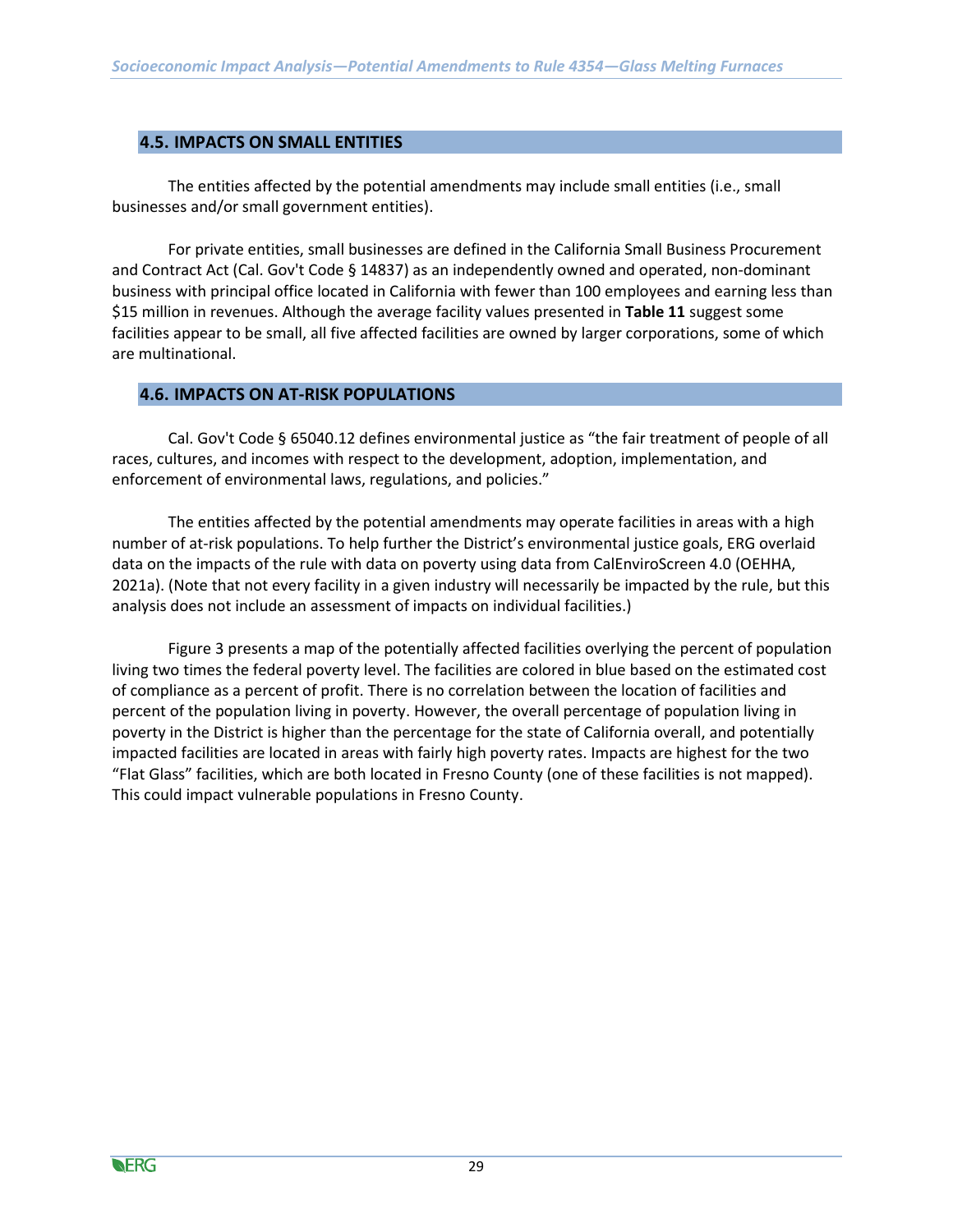<span id="page-34-0"></span>

**Figure 3. Map of Facilities in Relation to Population Living in Poverty**

Source data: SJVAPCD, 2021; ERG estimates; OEHHA, 2021a Map created by ERG using ArcGIS® software by Esri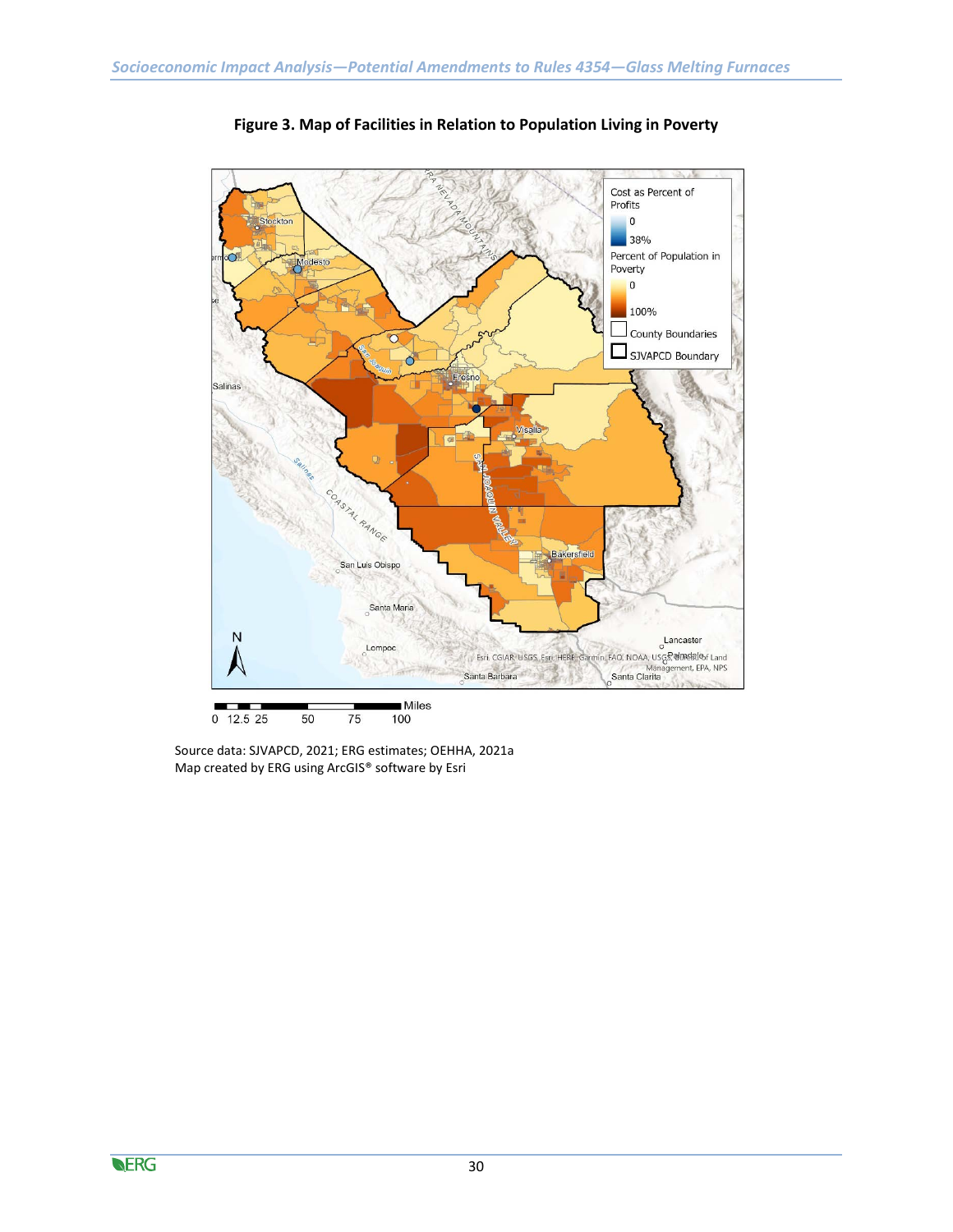# **REFERENCES**

- <span id="page-35-0"></span>Ardagh Group. (2020). Annual Report For the Year Ended December 31, 205-December 31, 2020. Available at https://www.ardaghgroup.com/userfiles/files/investors/Ardagh-Group-SA-Annual-Report-2020-full.pdf (Accessed May 14, 2021)
- Berck, P. (1995). Development of a Methodology to Assess the Economic Impact Required by SB 513/AB 969. Final Report. Contract No. 93-314. Available at https://ww2.arb.ca.gov/sites/default/files/classic//research/apr/past/93-314.pdf (Accessed September 23, 2020)
- Bothwell, L. (2021). COVID-19's Impact on Glass Recycling. Available at https://www.waste360.com/recycling/covid-19s-impact-glass-recycling (Accessed May 10, 2021)
- Bureau of Labor Statistics (BLS). (2020). Quarterly Census of Employment and Wages (QCEW). Available at https://www.bls.gov/cew/downloadable-data-files.htm (Accessed September 17, 2020)
- California Central Valley Economic Development Corporation (CCVEDC). (2020). Incentives. Available at https://centralcalifornia.org/our-services/incentives/ (Accessed September 24, 2020)
- California Employment Development Department (CAEDD). (2021). Local Area Unemployment Statistics (LAUS), Annual Average. Available at https://data.edd.ca.gov/Labor-Force-and-Unemployment-Rates/Local-Area-Unemployment-Statistics-LAUS-Annual-Ave/7jbb-3rb8 (Accessed April 27, 2021)
- California Office of Environmental Health Hazard Assessment (OEHHA). (2021a). CalEnviroScreen 4.0 (Released Oct 13, 2021). Available at https://oehha.ca.gov/calenviroscreen/report/calenviroscreen-40 (Accessed November 19, 2021)
- California Office of Environmental Health Hazard Assessment (OEHHA). (2021b). CalEnviroScreen 4.0 Report. Available at https://oehha.ca.gov/media/downloads/calenviroscreen/report/calenviroscreen40reportf2021. pdf (Accessed November 19, 2021)
- Campbell, J. (2014). NSG-Pilkington selling glass plant, 185 acres. Available at https://www.mantecabulletin.com/news/nsg-pilkington-selling-glass-plant-185-acres/ (Accessed November 23, 2021)
- CertainTeed. (2021). Inside CertainTeed. Available at https://www.certainteed.com/about-certainteed/ (Accessed May 17, 2021)
- Clouse, C. (2020). Using the Evolving Economy COVID 2020 Q2 Data. IMPLAN Support Site, IMPLAN Group, LLC.
- Demski, J. (2021). What You Need to Know About Evolving Economy COVID Q3-2020 Data. Available at https://blog.implan.com/covid-q3-data-faqs (Accessed April 27, 2021)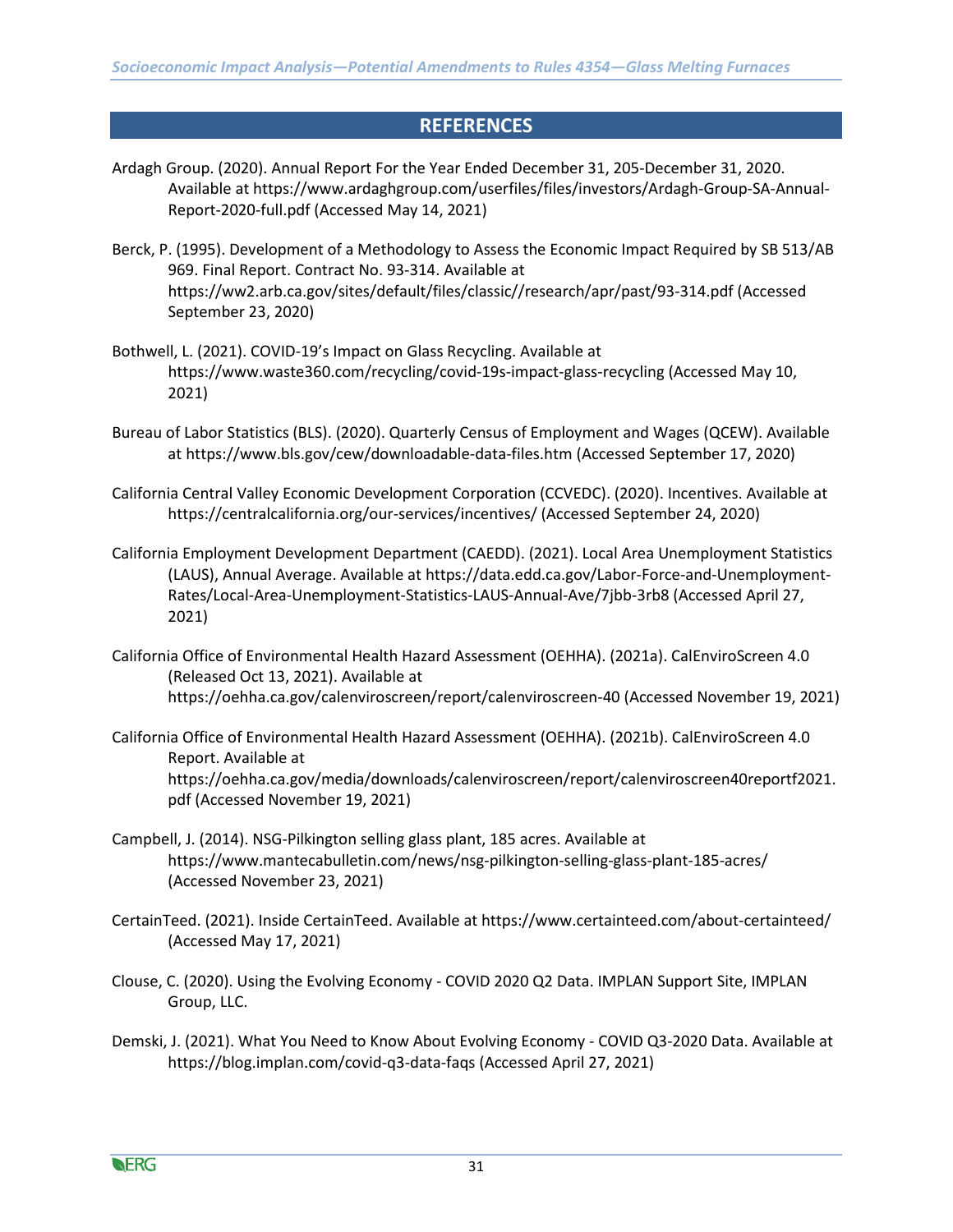- Dun and Bradstreet. (2021). Gallo Glass Company. Available at https://www.dnb.com/businessdirectory/company-profiles.gallo\_glass\_company.f75090368189901a40876600dae35ca6.html (Accessed May 14, 2021)
- IMPLAN Group LLC. (2020). IMPLAN Citation Guidelines. Available at https://implan.com/citationguidelines/ (Accessed October 1, 2020)
- IMPLAN Group LLC. (2021). Evolving Economy COVID Q3-2020. Huntersville, NC. Available at https://www.implan.com/ (Accessed April 27, 2021)
- Internal Revenue Service (IRS). (2016). SOI Tax Stats Corporation Source Book- Data File. . Available at https://www.irs.gov/statistics/soi-tax-stats-corporation-source-book-data-file (Accessed April 25, 2016)
- Lillis, R. (2019). On the rise? The Central Valley is beating the Bay Area and L.A. in key measures Available at https://www.sacbee.com/news/california/big-valley/article223896300.html (Accessed September 24, 2020)
- Manta. (2021a). Vitro Flat Glass LLC. Available at https://www.manta.com/c/mhbrffl/vitro-flat-glassllc#:~:text=Current (Accessed May 14, 2021)
- Manta. (2021b). Guardian Industries Corporation. Available at https://www.manta.com/c/mm5vq4c/guardian-industries-corporation (Accessed May 14, 2021)
- NAICS.com. (2021). Data Append Provided to Eastern Research Group, Inc..
- National Beer Wholesalers Association (NBWA). (2021). Industry Fast Facts. Available at https://www.nbwa.org/resources/industry-fastfacts#:~:text=Based%20on%20beer%20shipment%20data,are%20considered%20legal%20drinki ng%20age. (Accessed May 5, 2021)
- O-I Glass, Inc. (2020). COVID-19 Exposes Recycling Weaknesses that Leave U.S. Manufacturing Vulnerable. Available at https://www.o-i.com/news/covid-19-exposes-recycling-weaknessesthat-leave-u-s-manufacturing-vulnerable/ (Accessed May 5, 2021)
- O-I Glass, Inc. (2021a). Annual Report for the Fiscal Year Ended December 31, 2015-December 31, 2020. Available at https://investors.o-i.com/annual-reports (Accessed May 17, 2021)
- O-I Glass, Inc. (2021b). About us. Available at https://www.linkedin.com/company/oi#:~:text=Globally%20headquartered%20in%20Perrysburg%2C%20Ohio,and%20jars%20around %20the%20globe. (Accessed May 17, 2021)
- Owler. (2021). CertainTeed. Available at https://www.owler.com/company/certainteed (Accessed May 17, 2021)
- ReportLinker. (2021). Glass Bottles and Containers Market Growth, Trends, COVID-19 Impact, and Forecasts (2021-2026). Available at https://www.globenewswire.com/fr/newsrelease/2021/03/02/2184955/0/en/Glass-Bottles-and-Containers-Market-Growth-Trends-COVID-19-Impact-and-Forecasts-2021-2026.html (Accessed May 5, 2021)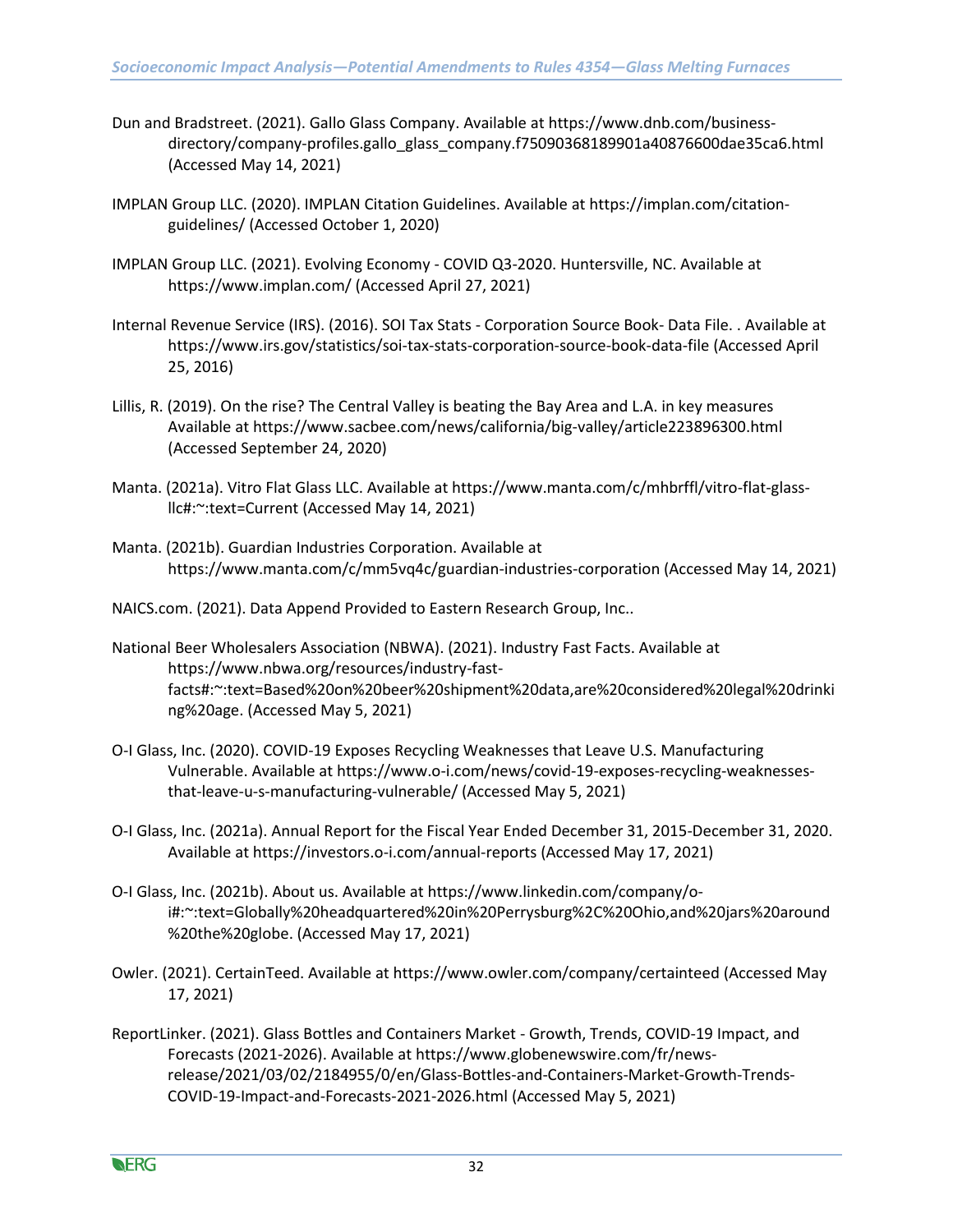- Research and Markets. (2020). COVID-19's Impact on the Glass Packaging Market Greater Demand for Medicine Bottles, Food Jars and Beverage Bottles. Available at https://www.globenewswire.com/news-release/2020/05/12/2031678/0/en/COVID-19-s-Impact-on-the-Glass-Packaging-Market-Greater-Demand-for-Medicine-Bottles-Food-Jars-and-Beverage-Bottles.html (Accessed May 5, 2021)
- Rowland, C. (2020). A race is on to make enough small glass vials to deliver coronavirus vaccine around the world. Available at https://www.washingtonpost.com/business/2020/07/13/coronavirusvaccine-corning-glass/ (Accessed May 5, 2021)
- San Joaquin Valley Air Pollution Control District (SJVAPCD). (2011). Rule 4354 Glass Melting Furnaces (Adopted September 14, 1994; Amended April 16, 1998; Amended February 21, 2002, Amended August 17, 2006, Amended October 16, 2008, Amended September 16, 2010; Amended May 19, 2011) . Available at https://www.valleyair.org/rules/currntrules/R4354%20051911.pdf (Accessed February 16, 2021)
- San Joaquin Valley Air Pollution Control District (SJVAPCD). (2021). Facility and Cost Data Prepared for Eastern Research Group, Inc. (ERG). May 2021.
- San Joaquin Valley Air Pollution Control District (SJVAPCD). (2020). Public Scoping Meeting for Potential Amendments to District Rule 4354 (Glass Melting Furnaces). December 3, 2020. Available at https://www.valleyair.org/Workshops/postings/2020/12-03-20\_r4354/presentation.pdf (Accessed February 16, 2021)
- The Risk Management Association (RMA). (2021). eStatement Studies. Available at https://rmau.org/eMentor/industry?keyword=&searchType=None&industryCode=&sortIndustr y=Code&naicsLevelFilter=IndustryGroup&sectorCode=&sortSector=Code (Accessed June 22, 2021)
- U.S. Census Bureau. (2019). County Business Patterns Data. Available at https://www.census.gov/programs-surveys/cbp/data/datasets.html (Accessed November 23, 2021)
- U.S. Census Bureau. (2020a). County Population Totals: 2010-2019: Annual Estimates of the Resident Population for Counties: April 1, 2010 to July 1, 2019. Available at https://www.census.gov/data/datasets/time-series/demo/popest/2010s-countiestotal.html#par\_textimage\_739801612 (Accessed September 8, 2020)
- U.S. Census Bureau. (2020b). Median Income in the Past 12 Months (un 2018 Inflation-Adjusted Dollars). Available at https://data.census.gov/cedsci/table?q=S1903&text=S1903&tid=ACSST1Y2018.S1903&hidePrev iew=false (Accessed April 27, 2021)
- U.S. Census Bureau. (2020c). Poverty Status in the Past 12 Months. Available at https://data.census.gov/cedsci/all?q=POVERTY%20STATUS%20IN%20THE%20PAST%2012%20M ONTHS (Accessed April 27, 2021)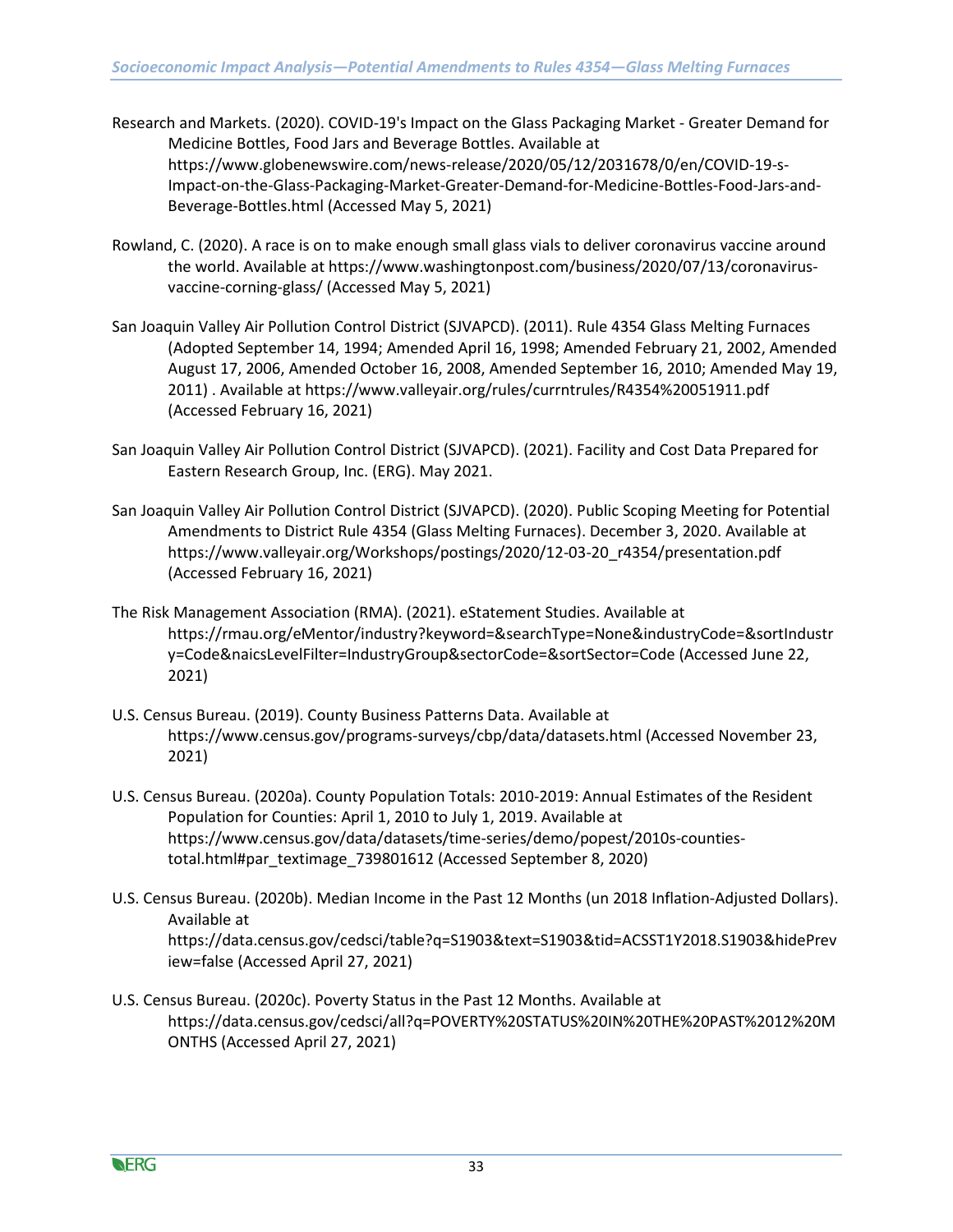- U.S. Census Bureau. (2020d). North American Industry Classification System Concordances. Available at https://www.census.gov/eos/www/naics/concordances/concordances.html (Accessed September 2, 2020)
- U.S. Census Bureau. (2020e). Manufacturing: Summary Statistics for the U.S., States, and Selected Geographies 2017 (ECNBASIC2017). Revised June 2, 2020. Available at https://data.census.gov/cedsci/table?q=EC1771BASIC%20Summary%20Statistics%20for%20the %20U.S.,%20States,%20and%20Selected%20Geographies%3A%202017&n=N0000.00&tid=ECNB ASIC2017.EC1700BASIC&hidePreview=true (Accessed October 1, 2021)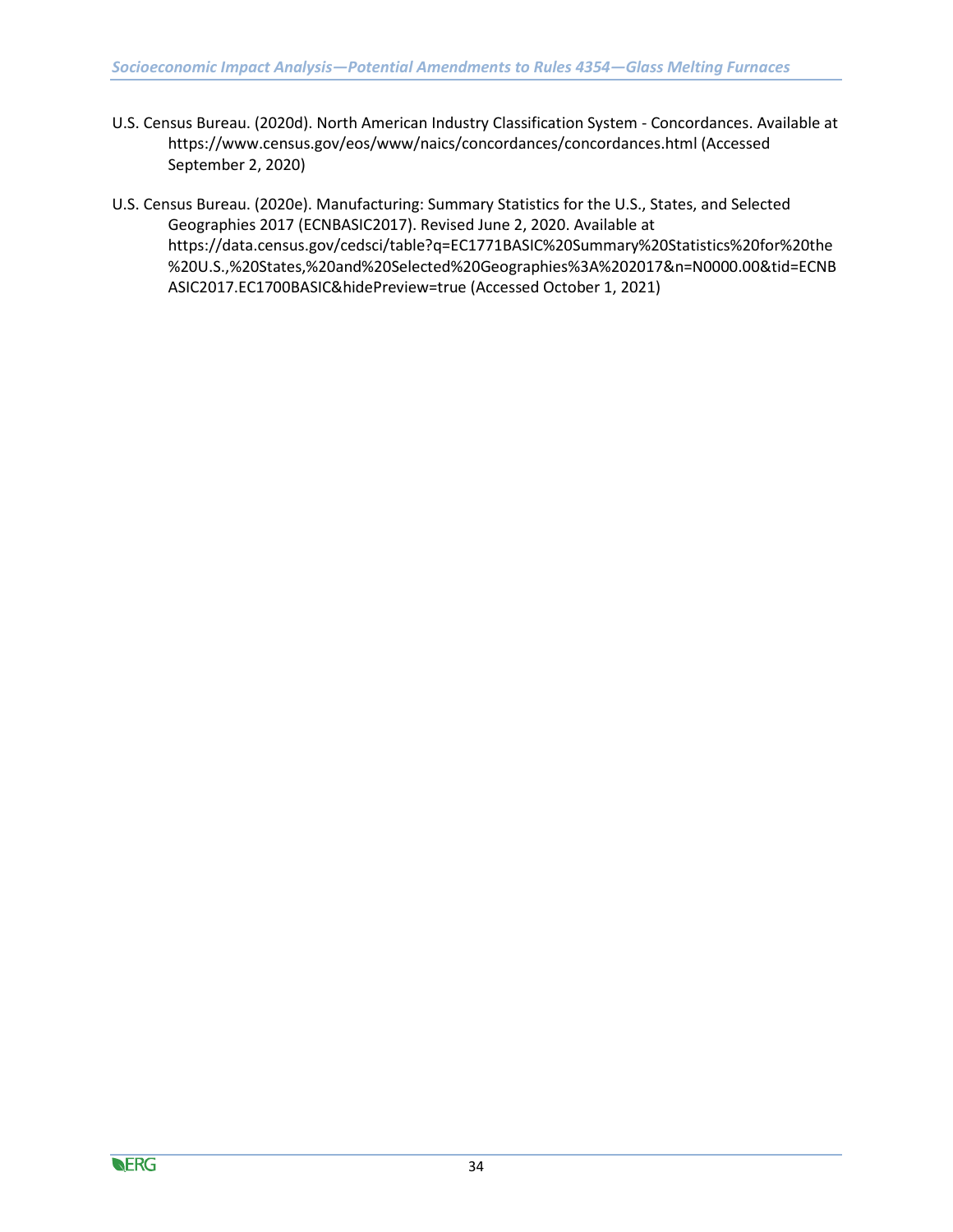# <span id="page-39-0"></span>**APPENDIX A. SECTOR, SIC CODE, AND NAICS CODE CONCORDANCES**

**[Table A-1](#page-39-1)** shows the concordance between SIC codes and sectors developed by SJV APCD (SJVAPCD, 2020). (SIC codes that were not in the original concordance but that might have indirect and induced impacts were assigned the sector "Other Industries.")

#### <span id="page-39-1"></span>**Table A-1. SIC Code to Sector Concordance used to Analyze the Impacts of Rule 4354—Glass Melting Furnaces**

| <b>SIC Code</b> | <b>SIC Industry</b>     | <b>Sector</b>     |
|-----------------|-------------------------|-------------------|
| 3211            | <b>Flat Glass</b>       | <b>Flat Glass</b> |
| 3221            | <b>Glass Containers</b> | <b>Flat Glass</b> |
| 3296            | Mineral Wool            | Flat Glass        |

Source: SJVAPCD, 2020.

**[Table A-2](#page-39-2)** shows the NAICS codes that map to the SIC codes used in the analysis (limited to the NAICS codes assigned to the facilities in the District that may be affected by the potential amendments). This concordance was primarily developed using the U.S. Census Bureau's (2020d) SIC to NAICS concordances. Where multiple NAICS codes map to one SIC code, ERG used information on companies' websites or other search tools about what type of industry they are engaged in to assign a NAICS code.

#### <span id="page-39-2"></span>**Table A-2. SIC to NAICS Concordance for Facilities that may be Affected by Potential Amendments to Rule 4354—Glass Melting Furnaces**

| <b>SIC Code</b> | <b>SIC Industry</b>     | <b>Corresponding NAICS</b>                           |
|-----------------|-------------------------|------------------------------------------------------|
| 3211            | Flat Glass              | 3272 Glass and Glass Product Manufacturing           |
| 3221            | <b>Glass Containers</b> | 3272 Glass and Glass Product Manufacturing           |
| 3296            | Mineral Wool            | 3279 Other Nonmetallic Mineral Product Manufacturing |

Source: ERG estimates based on SJVAPCD, 2021; Manta, 2021a.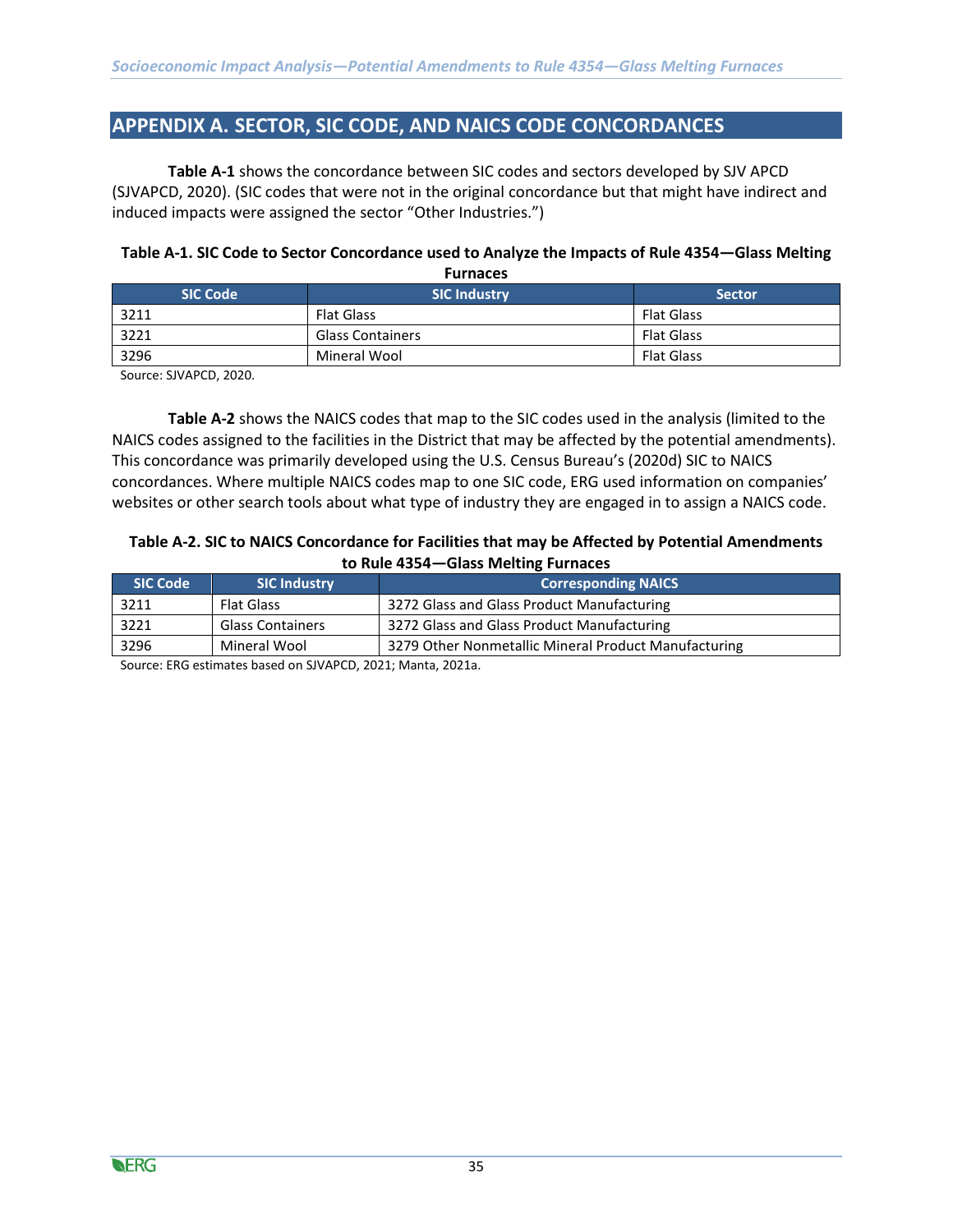# **APPENDIX B. PROFIT RATES BY NAICS INDUSTRY**

[Table B-1](#page-40-1) presents the 2017 U.S. Economic Census data for flat glass manufacturing (NAICS 327211), glass container manufacturing (327213), and mineral wool manufacturing (327993) in California, along with the calculation of revenue per employee used to estimate revenue per establishment for these facilities in the District.

<span id="page-40-1"></span>

| <b>NAICS</b> | <b>Industry</b>                  | Geographic<br><b>Region</b> | Number of<br><b>Firms</b> | Number of<br>Estab. | Sales, value of<br>shipments, or<br>revenue (\$1,000) | <b>Annual Payroll</b><br>( \$1,000) | Number of<br><b>Employees</b> | <b>Number of</b><br><b>Production</b><br><b>Employees</b> | Revenue per<br>Employee[a] |
|--------------|----------------------------------|-----------------------------|---------------------------|---------------------|-------------------------------------------------------|-------------------------------------|-------------------------------|-----------------------------------------------------------|----------------------------|
| 327211       | Flat glass manufacturing         | California                  | 11                        | 13                  | \$387.715                                             | \$68,877                            | 1,280                         | 1,017                                                     | \$381,328                  |
| 327213       | Glass container<br>manufacturing | California                  |                           |                     | \$698,338                                             | \$114,752                           | 1,696                         | 1,433                                                     | \$484,033                  |
| 327993       | Mineral wool<br>manufacturing    | California                  | 23                        | 26                  | \$637,641                                             | \$122.183                           | 1,979                         | 1,701                                                     | \$374,973                  |

<span id="page-40-0"></span>Source: U.S. Census Bureau, 2020e

[a] ERG Calculation

[Table B-2](#page-40-2) tabulates the GDP implicit price deflator used to convert the Economic Census 2017-dollar values to the 2020-dollar values used in this analysis.

<span id="page-40-2"></span>

| Year | <b>GDP Implicit Price Deflator Index</b><br>$(2012 = 100)$ | <b>Multiplier to Convert to</b><br><b>2020 Value</b> |  |  |  |  |  |  |
|------|------------------------------------------------------------|------------------------------------------------------|--|--|--|--|--|--|
| 2017 | 107.747                                                    | 1.055                                                |  |  |  |  |  |  |
| 2018 | 110.321                                                    | 1.030                                                |  |  |  |  |  |  |
| 2019 | 112.294                                                    | 1.012                                                |  |  |  |  |  |  |
| 2020 | 113.648                                                    | 1.000                                                |  |  |  |  |  |  |
|      |                                                            |                                                      |  |  |  |  |  |  |

#### **Table B-2. GDP Implicit Price Deflator, 2017 - 2020**

Source: BEA, 2021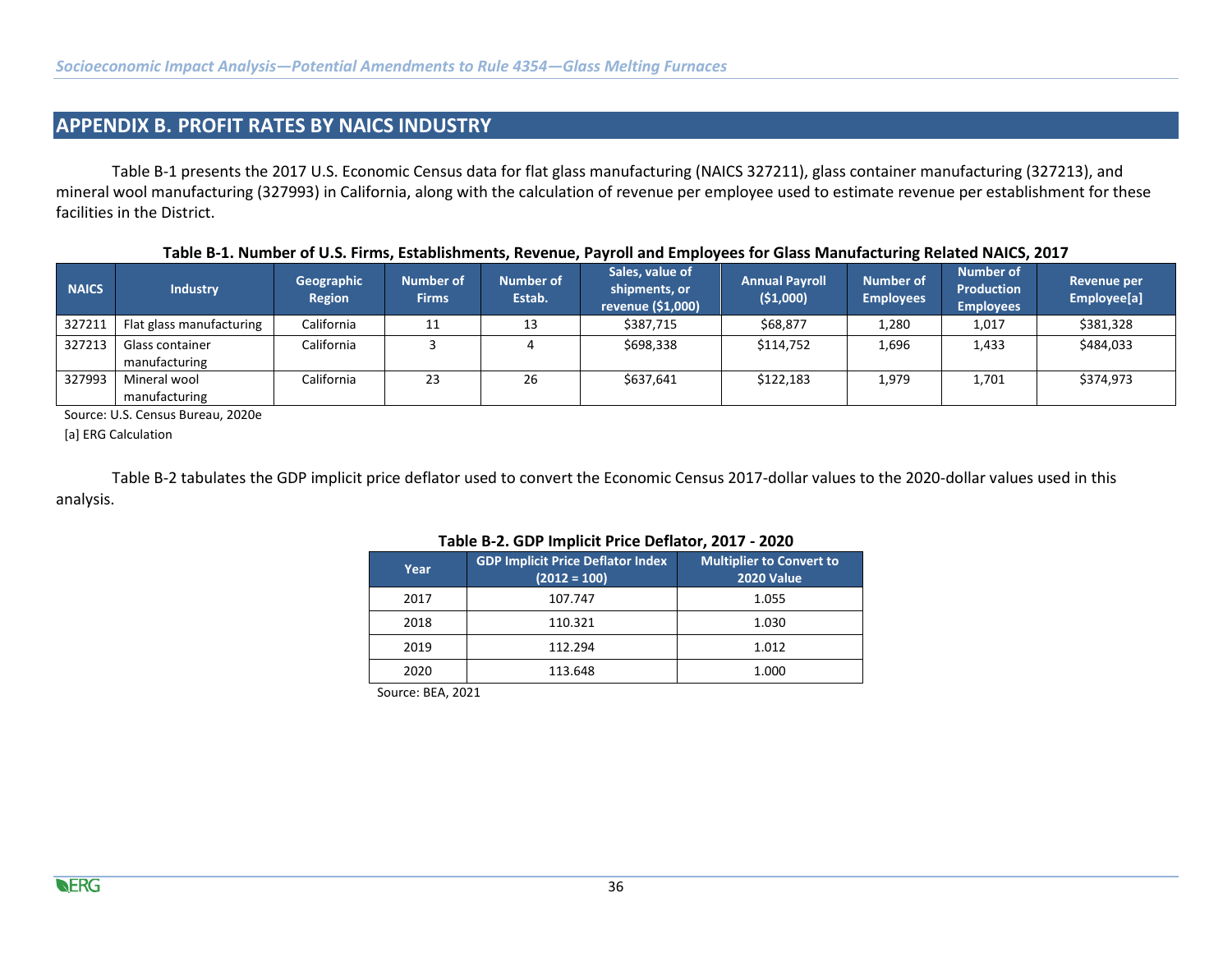[Table B-3](#page-41-0) shows the profit rates used for private industry, which were estimated using the average rate for 2015 through 2020 data from RMA (2021).

<span id="page-41-0"></span>

|        | NAICS Industry                                  | Average 2015 2016 2017 2018 2019 |         |  |                                       | 2020     |
|--------|-------------------------------------------------|----------------------------------|---------|--|---------------------------------------|----------|
| 3272   | <b>Glass and Glass Product Manufacturing</b>    | 3.91%                            | 4.10% l |  | 4.61%   4.39%   3.67%   3.10%         | $3.60\%$ |
| 3279   | Other Nonmetallic Mineral Product Manufacturing | 3.95%                            |         |  | 3.17%   3.38%   4.39%   4.32%   3.96% | 4.46%    |
| $\sim$ | _ _ _ _ _ _ _ _                                 |                                  |         |  |                                       |          |

**Table B-3. Calculation of Average Profit Rate, NAICS 3272 and 3279, 2015 - 2020**

Source: RMA, 2021